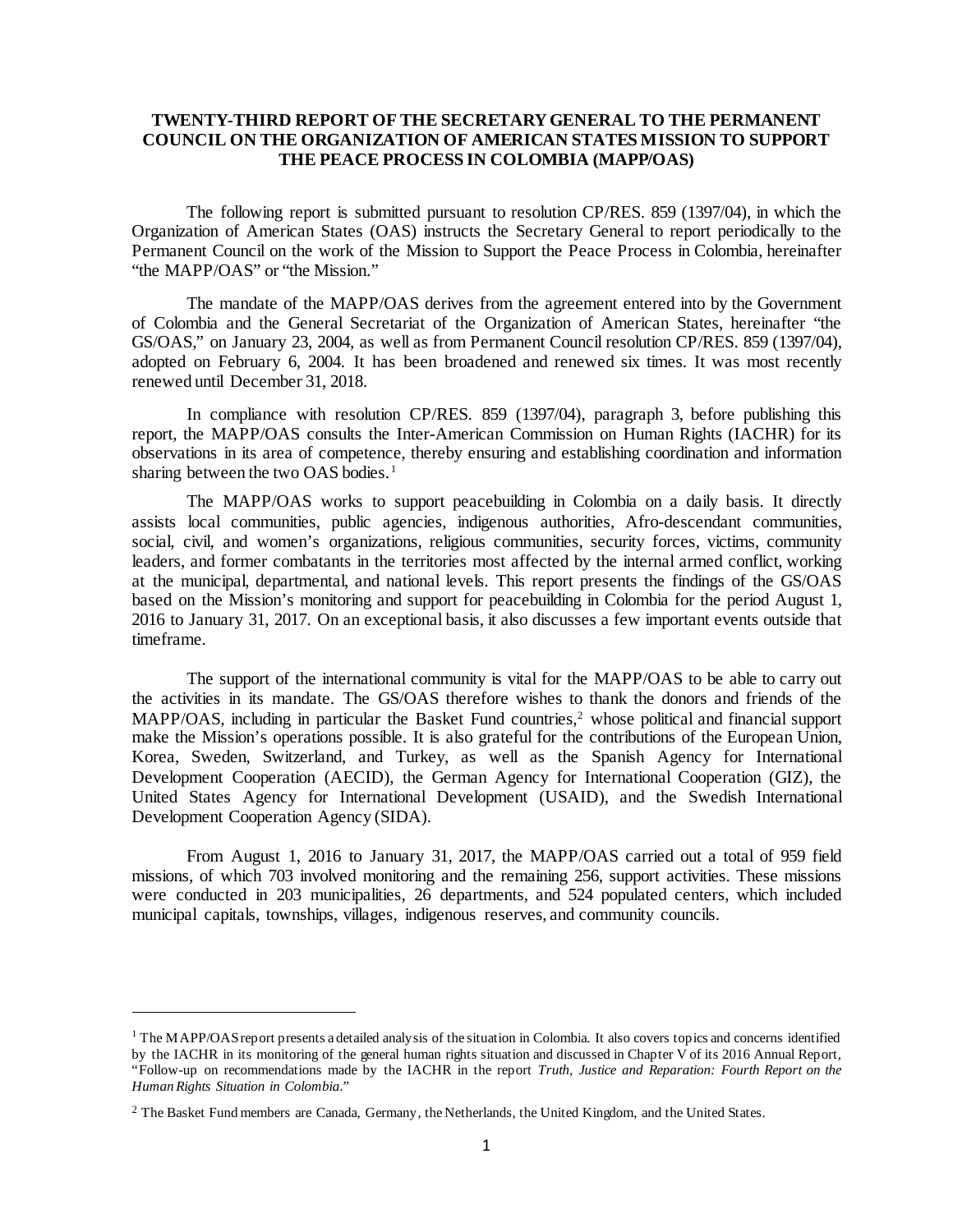### **1. GENERAL CONSIDERATIONS**

International experience has shown that the processes for building peace in a country take time and involve complex and intractable social issues. Tackling these challenges requires not only tremendous government institutional efforts, but also determined commitment on the part of those laying down arms, relief for warn-torn populations, support for civil society, the conviction of the opposing political powers, and solid support from the international community. All of these conditions are central to strengthening and deepening the social processes inherent in the signing of a peace agreement, so that they become sustainable over time.

Thus, although the peace agreement between the Government of Colombia and the *Fuerzas Armadas Revolucionarias de Colombia – Ejército del Pueblo* [Revolutionary Armed Forces of Colombia] (FARC-EP) has been declared irreversible, during the current phase of political and social transition, the GS/OAS considers it necessary to continue to strengthen the peace process by addressing the need to make concessions with respect to the ordinary justice system and the operation of the regular legislative mechanisms. It is also important not to delay implementing the components of the peace agreement for too long because undue delay could engender mistrust and uncertainty among the affected communities and various actors involved, as well as possible outbreaks of violence at the territorial level.

Concrete steps to implement the agreement are the best guarantee against recurrence of the circumstances that gave rise to the conflict and resurgence of violence. Stopping armed confrontation is not enough. It must be accompanied by concrete measures designed to change local realties. Making the goal of peace a reality implies beginning to build from the bottom up—from the most adversely affected areas—and concentrating the greatest effort there, so that the people feel the effects of ending the conflict in their daily lives.

The GS/OAS notes, that according to field observations, the concentration of members of the FARC for demobilization, disarmament, and reintegration has created new power vacuums in the territories which are being filled by other players, leading to disputes and attacks on leaders and human rights defenders. The Mission has also observed the reaccommodation of individuals identified by the communities as FARC dissidents, the expansion of the *Ejército Nacional de Liberación* [National Liberation Army] (ELN), and the arrival of new illegal armed groups attracted by profits from the legal and illegal economies. Amid the disputes, the communities are under increasing stress, which creates new stresses.

In this context, there has been a resurgence of common violence. Although without the political connotations of the past, it has the potential to be very damaging. Armed groups such as the *Clan del Golfo* [Gulf Clan] or *Los Pelusos* are gaining notoriety for their attacks on security forces. These groups have nonhomogeneous structures and are able to take differentiated, flexible action in response to specific local and regional circumstances and contexts. They seek to replay coercive control scenarios in rural and urban communities, impeding the consolidation of community organizational bases and social mobilization to assert rights.

At the same, as in other peace processes, there are pockets of FARC members who have not disarmed, while some FARC dissidents have joined gangs of common criminals. Where such dissident cells are present, extortion activities and the recruitment of minors have continued. The dissidents have also distributed pamphlets and tracts with ideological and political messages justifying their decision not to lay down arms. However, in the local communities, there is a continued perception that their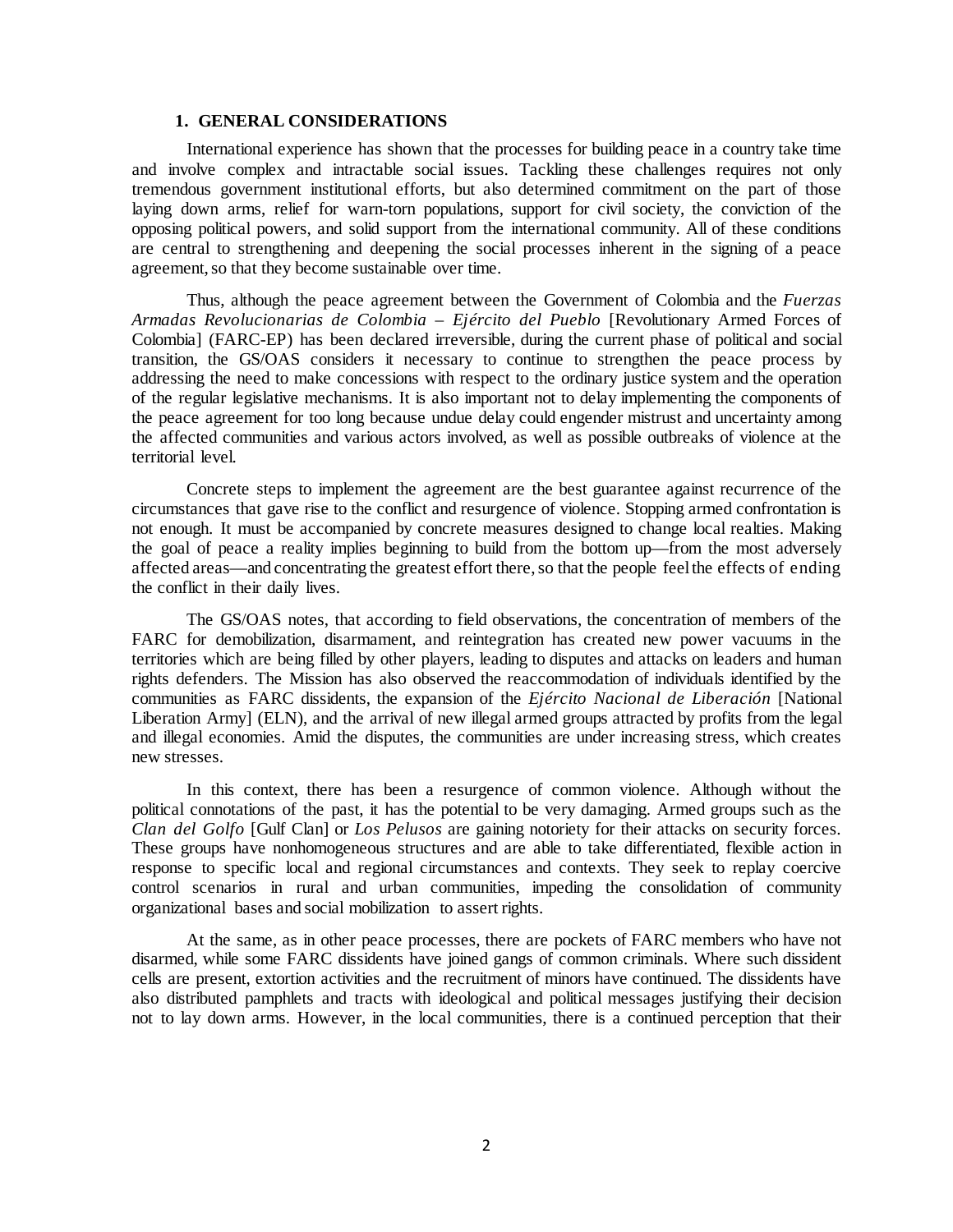primary reason for rejecting the disarmament and demobilization process is the tie with illegal economies such as the drug trade. [3](#page-2-0)

The GS/OAS remains deeply concerned about threats and attacks targeting leaders, community representatives, and human rights defenders attempting to claim social rights in the territories. The ongoing impact on the lives of this population is seriously weakening the social fabric of the communities and fundamentally affecting organization, exercise of rights, and political participation. It is also endangering the peace process.

The GS/OAS recognizes the government's steady progress on combating illegal drug trafficking. Through major initiatives launched as part of the peace agreement, it is attempting to replace illicit crops, with a focus on assistance and rural development. However, this effort is not without challenges at the local level, both for implementation and in regard to collective rights and social conflicts in the areas. At the request of the national government, the MAPP/OAS assisted some of these initiatives in the territories by facilitating settings for communities and government representatives to negotiate agreements and by helping to publicize the preliminary agreements in the regions. The GS/OAS reiterates its commitment to providing support for these efforts, given their importance for achieving peace.

As indicated in previous reports, one of the side effects of the peace process is the emergence of new social conflicts, which are rampant. These conflicts have common roots and take the following forms: (1) economic and political interests in local dialogues on implementing the peace agreements; (2) new organizations colliding with the historical traditional organizations in the areas; (3) bigger organizations trying to override smaller local organizations; (4) tensions between *campesinos* and ethnic groups over access to land; (5) expectations and stigmatization created by the institution of the transitional local zones for normalization (ZVTNs) and transitional local points for normalization (PTNs).

The SG/OAS also recognizes the progress made on the Special Jurisdiction for Peace, a temporary alternative mechanism focused on victims' rights, and calls attention to the challenge of consolidating a comprehensive transitional justice system integrating the system for truth, justice, reparation and guarantees of non-recurrence with other mechanisms such as Law 975/05, Law 1424/10, Law 1448/11, and mechanisms agreed in the context of the government's ongoing talks with the ELN.

# **1.1Peace process with the ELN**

l

The continuation of the public phase of negotiations between the national government and the ELN gives hope that the country can achieve total peace. With their specificities and inherent difficulties, the talks are still moving forward, and both delegations remain committed to reaching an agreement. To that end, they have established negotiating subgroups, one on participation and the other on humanitarian guarantees and issues, which are working in parallel.

The GS/OAS welcomes the progress made and urges the parties to work tirelessly for a peaceful solution to the conflict. Given the political situation and the upcoming elections, it is important for them to move as quickly as possible and to try to implement what is agreed as they go in order to make the process stronger and more stable and build confidence, so that the progress and agreements achieved are acknowledged and accepted by the next government.

<span id="page-2-0"></span><sup>&</sup>lt;sup>3</sup> With respect to the forced recruitment of children and adolescents, the IACHR has repeatedly stated that it is important to have a formal separation process for children and adolescents in the ranks of the FARC and that informal separation would appear to violate the obligation to protect children and adolescents in armed conflict. It also shares the Mission's concern regarding illegal armed group recruitment and use of children and adolescents for the purpose of controlling the territory, including in particular the recruitment of girls for sexual exploitation.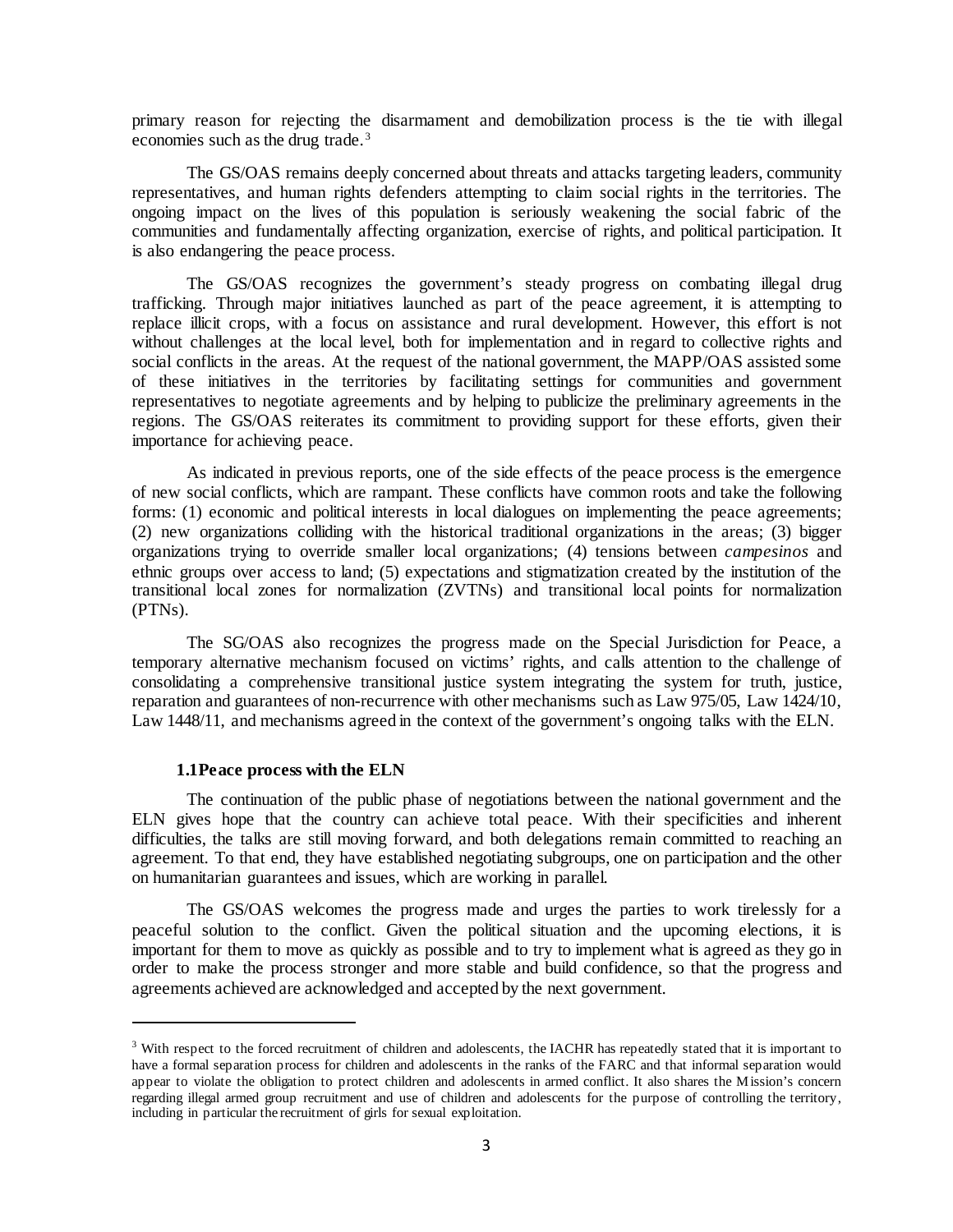The GS/OAS also considers that implementing confidence-building measures such as actions to mitigate the impact of the armed conflict and/or decrease its intensity would create support for the peace process and act as a real catalyst for dialogue. It would also facilitate participation processes.

It is also important to build awareness of the peace process at an early stage. In this connection, the GS/OAS has noted that the restricted flow of information on progress in the talks to regional government, local government, and civil society has prevented more determined involvement by other levels of government and society as a whole. Stronger, effective participatory mechanisms are needed to allow for the expression of different interests, views, and expectations.

Lastly, the GS/OAS reiterates its willingness to continue to assist the peace process through both administrative and substantive mechanisms, and it urges the representatives of the national government and the ELN to work tirelessly to achieve peace, overcome polarization, and weaken the capacity of factors that can damage the peace process. It also calls on society as a whole to continue to support the peace efforts, and on the support and generosity of the international community.

# **2. MONITORING THE CONTEXTS OF ARMED CONFLICT AND CRIMINAL ACTIVITY**

The GS/OAS emphasizes the Colombian Government's continued commitment to a sustained strategy on organized crime targeting groups known institutionally as organized armed groups (GAOs) and organized criminal groups (GDOs) in order to mitigate their observed incipient dangers for the consolidation of peace in the territories. Furthermore, the GS/OAS recognizes the role and commitment of the Colombian security forces in implementing the agreements between the national government and the FARC, but it is also aware that some communities see them as more interested in providing security for moving members of the FARC to the temporary pre-grouping points (PTTs), ZVTNs, and PTNs than in improving and extending security in rural areas. In this connection, they perceive a need for the security forces to continue stationing troops<sup>[4](#page-3-0)</sup> in some of the territories vacated by the FARC in order to prevent other armed groups from moving into these spaces and heightening the perception of insecurity there.

One of our major concerns for the observation period is that, as the FARC forces have pulled out of the territories, GAOs, GDOs, other illegal armed groups, and ordinary criminals have gradually moved into some of these areas. The perception in these territories is that the security forces have not positioned themselves adequately and effectively. Regions such as Southern Córdoba and Lower Cauca even see themselves as abandoned or unprotected by the security forces as a result of the peace process with the FARC. In the eyes of some, the national government is refraining from military action in some regions in order not to impede that process.

## **2.1Expanding violence: the** *Clan del Golfo*[5](#page-3-1) **moves into new areas**

l

The GS/OAS notes with concern the *Clan del Golfo* strategy of territorial occupation and the impact of its actions on the community and the security forces. With this strategy, the approach depends on whether the area is rural or urban.

<span id="page-3-0"></span><sup>4</sup> The Ministry of Defense has announced the opening of police stations in Bilbao township, municipality of Planadas (Tolima); Juan José township, municipality of Puerto Libertador (Córdoba); El Capricho township (Guaviare), and Medellín del Ariari township (Meta).

<span id="page-3-1"></span><sup>5</sup> In this report, we will refer to the *Clan del Golfo*, which is what the Colombian Government calls this organized armed group. However, in its zone of influence, institutions and communities know it as the *Autodefensas Gaitanistas de Colombia* [Gaitanist Self-Defense Forces of Colombia] (AGCs), the *Gaitanistas*, or *Los Urabeños*.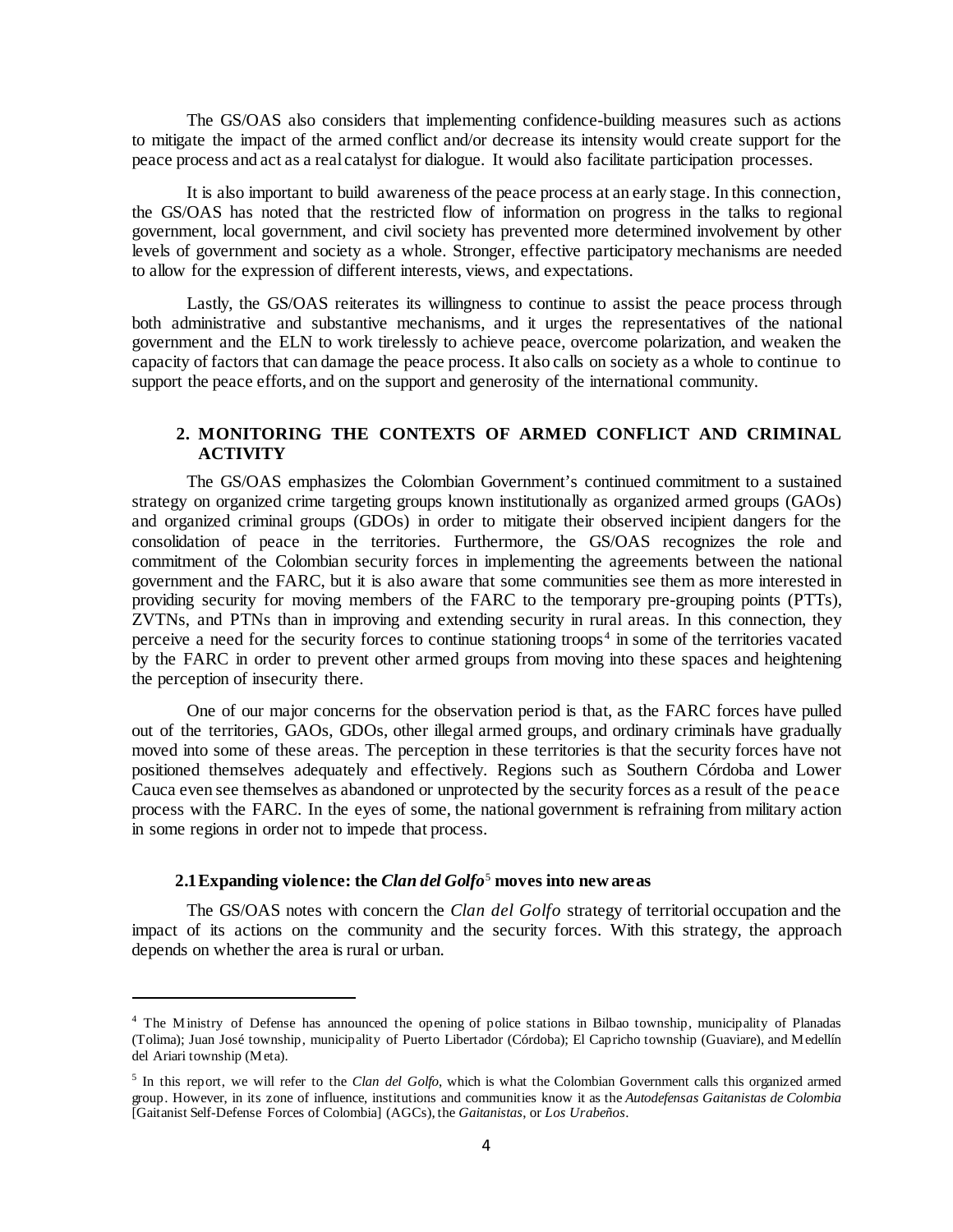In rural areas, it is variable and may involve tactics of confrontation or cooperation and nonaggression with other illegal groups over the occupation of new territories. With respect to confrontation tactics, clashes between the *Clan del Golfo* and the ELN have been observed in the High, Middle and Lower Baudó subregions of Chocó department, in Lower San Juan, and in the La Mojana region, along the border between Bolívar and Sucre departments. Regarding relationships of cooperation or nonaggression agreements, we have received information about alleged agreements between the *Clan del Golfo* and the ELN for illegal mining operations in the Lower Cauca subregion of Antioquia and in Southern Bolívar, along the border between the municipalities of Santa Rosa del Sur and Simití. In the Catatumbo region, the *Clan del Golfo* and *Los Pelusos* [6](#page-4-0) have maintained economic relations despite the leadership turnover underway as a result of the blows inflicted by the Colombian authorities.

In urban areas, especially in the capital cities, the strategy has been to establish fragmented networks with multiple contacts by coopting small criminal gangs without the disputes or major confrontations that could attract the attention of the authorities. Here, the objective is to control points of sale of psychoactive substances, to collect extortion payments from businesses, and in some cases, to carry out contract killings. This strategy has worked for the illegal armed groups. Despite the authorities' focus on attacking and dismantling criminal economies and networks, they have not been able to impact the leadership hierarchy of the Clan.

At the same time, the GS/OAS has observed a change in how the *Clan del Golfo* exercises control in communities in its zones of influence. In the past, this control was expressed through the collection of extortion payments, imposition of restrictions on movement, and so forth. However, during the period covered by this report, there has been a noticeable trend towards support for social mobilization actions, which had not been seen previously.<sup>[7](#page-4-1)</sup>

With respect to *Clan del Golfo* armed activities, its hostilities appear to be directed increasingly against members of the Colombian security forces. In December, it took national police officers hostage in Zaragoza, Antioquia, and launched the "pistol plan," resulting in the killing of national police officers in the municipalities of Apartadó, Cisneros, San Jerónimo, Valdivia, and Puerto Valdivia in Antioquia department. The weapons capabilities of the *Clan del Golfo* were evident in various armed clashes with members of the national armed forces and national police in Puerto Libertador, Córdoba; Atrato, Chocó; Barbacoas, Nariño; and Zaragoza and San Pedro de Urabá, Antioquia.

#### **2.2Situation of** *Los Pelusos***, Northern Santander**

l

In regard to the *Los Pelusos* GAO, the GS/OAS has seen evidence of increased strength and armed and political activity in communities in the Catatumbo region of Northern Santander. Particularly in the municipalities of Hacarí, Tibú, San Calixto, Sardinata, and El Tarra, it has observed greater impact on the civilian population in the form of income inspection-related extortion and selective homicides. Furthermore, on the day of the peace agreement referendum, *Los Pelusos* observers were present in force at urban and rural polling places in El Tarra and Tibú. Previously, there had been threats to leaders of these municipalities who participated in information sessions on the government's peace agreement with the FARC or helped to get out the vote for the referendum.

<span id="page-4-0"></span><sup>6</sup> In this report, we will refer to *Los Pelusos*, the name given by the Colombian Government to the group known in the territory, the communities, and the institutions as a splinter group of the *Ejército Popular de Liberación* [People's Liberation Army] (EPL), a guerilla group demobilized in the 1990s.

<span id="page-4-1"></span> $7$  The most significant example was the call issued in mid-November for a "March for Peace" in the Urabá and Lower Cauca regions. The *Clan del Golfo* offered logistical support for the residents of Lower Cauca, Southern Córdoba, and La Mojana to participate. It even pressured communities and authorities to attend the march.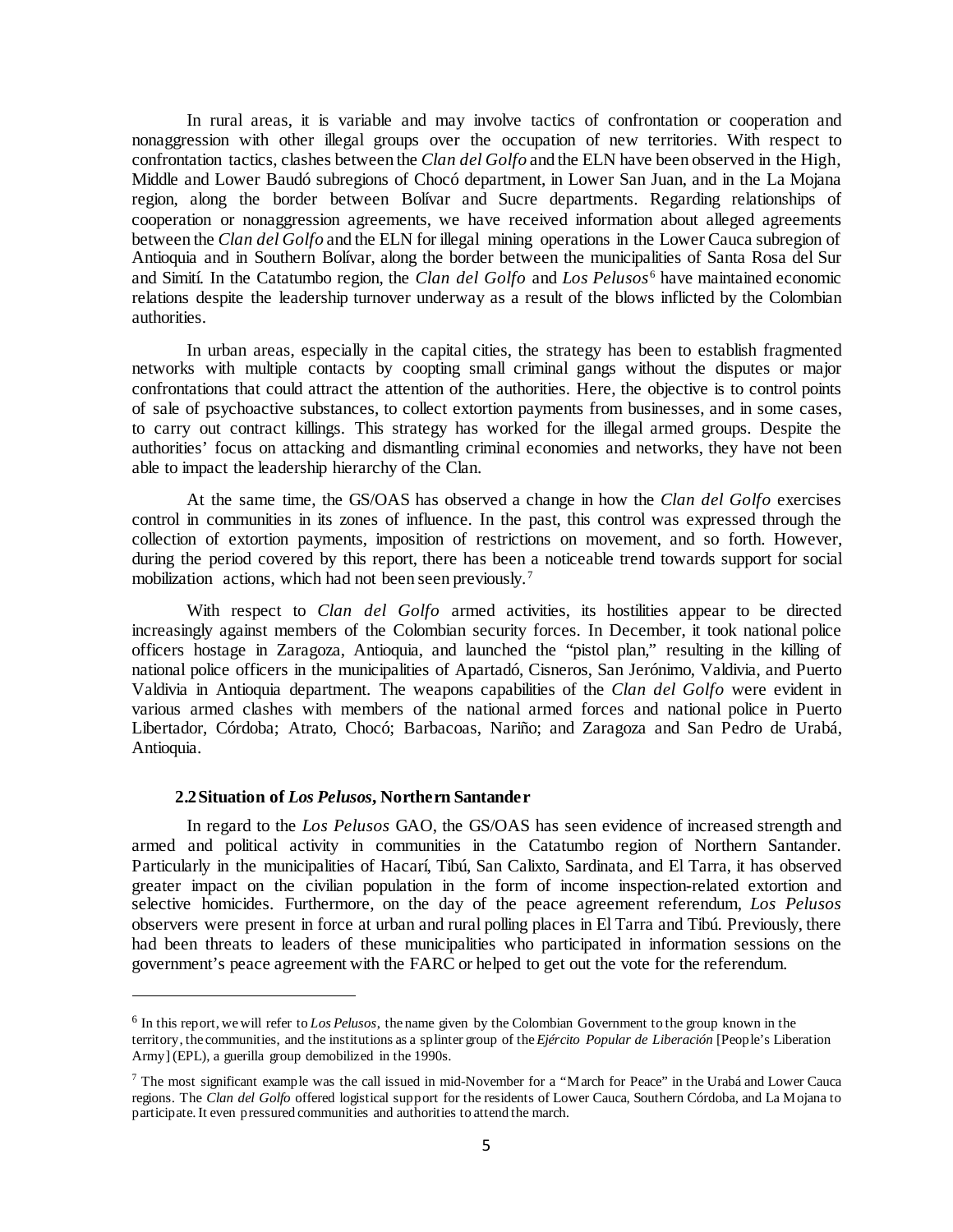With respect to the group's relationship with the other illegal armed groups present in the area, between August and September 2016, the dominant perception of the civilian population was that relations among *Los Pelusos*, the ELN, and the FARC were becoming very tense. The instability of the *Los Pelusos* leadership and violent actions such as threats, extortion, and "social cleansing" reportedly led to warnings from the ELN to *Los Pelusos* and to a political distancing of the two groups. In contrast, in October 2016, there was evidence of high level of coordination among the FARC, the ELN, and *Los Pelusos*, at least in the municipality of Tibú. In the urban core of this municipality, for example, militia members of the three groups cooperated to establish agreements for the payment of extortion in various sectors according to various schemes. Similar agreements have reportedly also been established for compiling lists of people whom the groups consider military targets.

### **2.3Territorial dynamics of areas vacated by the FARC**

The GS/OAS notes that in areas where the FARC has vacated or has moved to the ZVTNs or PTNs, a feeling of uncertainty persists in the local communities, despite positive perceptions. In addition to not having a clear understanding of the situation, particularly with respect to security conditions, the territorial reaccommodation of former FARC members, and the presence of new illegal armed groups, the communities continue to feel harmed by the conflict, especially with respect to actions that have a negative socioeconomic impact on the territories. [8](#page-5-0) Nevertheless, the GS/OAS recognizes the efforts of the national government to strengthen state presence in the territories where the FARC is obviously no longer an armed player. For example, the security forces in Ituango, Antioquia, and the township of Saiza have been reinforced to prevent the influx of new illegal groups.

In some areas where the FARC had strong territorial presence and influence, the GS/OAS notes a general perception of the presence of other illegal armed groups. In the view of the communities, this new presence or reaccommodation is inspired by purely financial motives related to the presence of illicit crops and illegal mining. Reaccommodation may work in a number of ways. In some cases, the communities believe that the FARC smoothed the way for other organizations to move into its old zones of influence. In this scenario, control was handed over calmly in accordance with plans arranged between the FARC and the ELN. This is the perception in Catatumbo and Lower Cauca. The Inter-American Commission on Human Rights (IACHR) shares this view. In this connection, the Commission agrees with the MAPP/OAS regarding the impact of this situation on the social fabric, its structure, and human rights in the communities, which represents an obstacle to implementation of the peace agreement.

Then there is the case of the so-called dissidents, whose presence can be seen in the municipality of Tumaco, Nariño; in the establishment of the group *Nuevo Orden* [New Order] in San Vicente del Caguán, Caquetá; in the group formed under the leadership of "*Mojoso*";[9](#page-5-1) and in Guaviare in the organization that was formerly a part of *Frente 1°* [Front 1]. In this scenario, the FARC expelled or separated members who were not committed to the peace process, as happened in Meta and Guaviare departments. The communities point to cases of self-described FARC militia members who were not included in the process and continue to be involved in activities connected with illegal economies.<sup>[10](#page-5-2)</sup>

In Guaviare department, the GS/OAS notes that *Frente 1°*, a former FARC faction declared dissident during the negotiations between the Colombian Government and the FARC, has significantly expanded its territory by taking control of remote villages with illicit crops and little government

<span id="page-5-0"></span><sup>8</sup> Specifically, the communities point to the continuing impact of extortion payments, commonly referred to locally as "*vacunas*" (vaccines).

<span id="page-5-1"></span><sup>9</sup> "*Mojoso*" handed himself over to the authorities in March 2017.

<span id="page-5-2"></span> $10$  This can be seen in the municipality of Tumaco, Nariño department.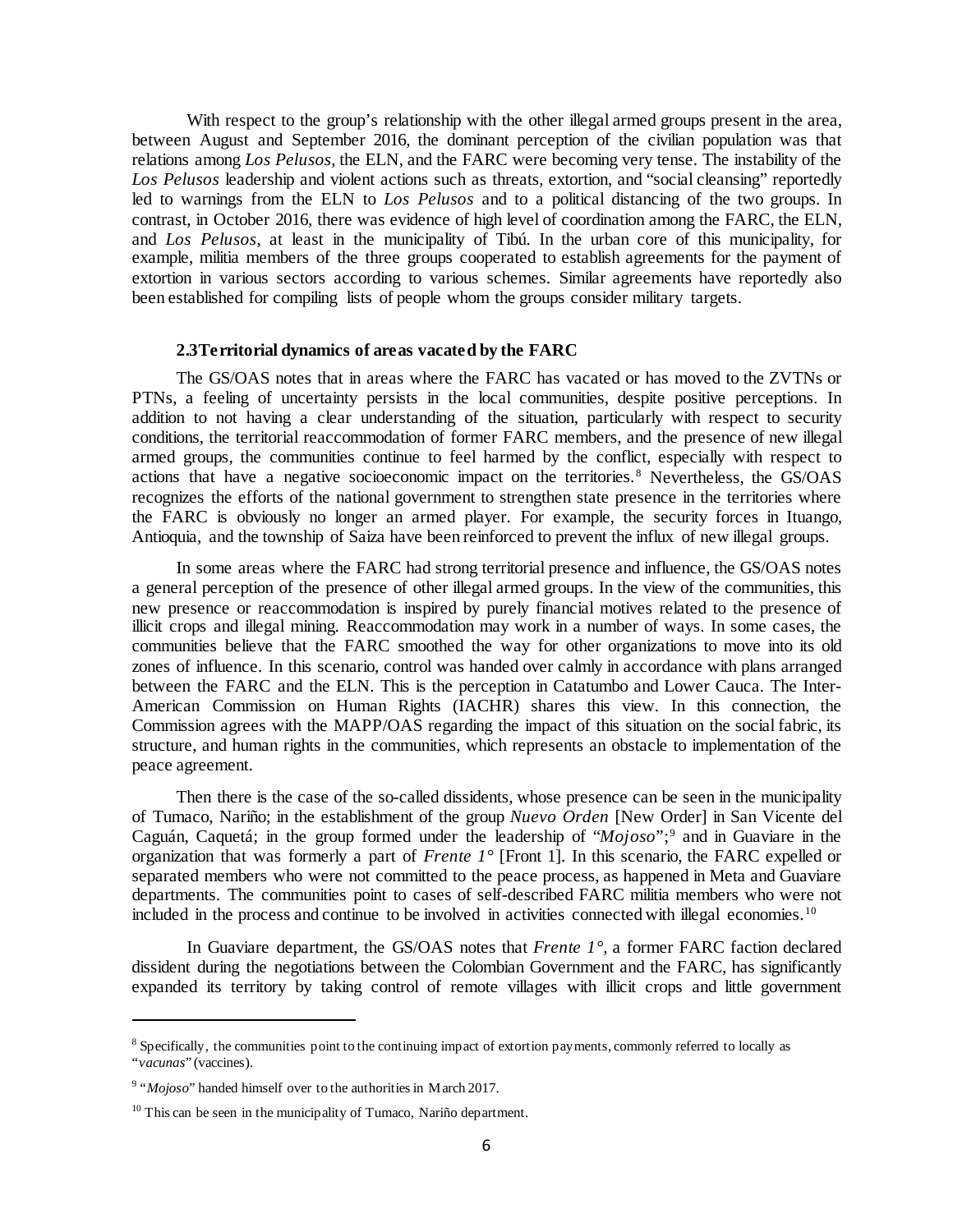presence. This expansion has particularly affected the indigenous communities. [11](#page-6-0) *Frente 7°* [Front 7] of the FARC has also significantly expanded its territory, consolidating its presence in Southern Meta, especially in the municipality of La Macarena.

The GS/OAS is concerned by the community impact of, *inter alia*, extortion payments and threats to those who refuse to make them; forced recruitment; use of anti-personnel mines and improvised explosive devices (IEDs); and control of land and water traffic. It also draws attention to instances encountered in which the dissident phenomenon can be confused with the presence of criminal gangs that go by the dissident label to sow fear in the communities.

In addition, in some areas, the communities have reported the presence of internal conflicts among middle-ranking officers of the FARC not identified as dissidents. This situation worries local residents and is considered a risk factor, given the potential collateral consequences that a breakdown in unity within the FARC would have on the disarmament process, the security conditions of the future ex-combatants, and the security of the community itself. Cases of this nature have been seen in the municipalities of Codazzi, Cesar; Fonseca, Guajira; and Belén de los Andaquíes, Caquetá.

## **2.4Approaches to the territorial dynamics of the ELN**

l

The GS/OAS has described in previous reports how the ELN moved into former areas of FARC influence. This positioning and takeover was achieved either by cooperating with the FARC or by the tactic of disputing territory held by other players such as the *Clan del Golfo*.

Using this takeover strategy, we see that the ELN has been able to gradually establish hegemony in areas formerly shared with the FARC without raising its profile. For example, in a number of municipalities (Barrancas, Guajira; Samaniego, Barbacoas, and Santa Bárbara de Iscuandé, Nariño; Amalfi and Remedios, Antioquia; and Santa Rosa del Sur, Bolívar), there was an awareness that ELN members had begun consolidating power in villages and township*s* that had previously provided drug trafficking, mining, and extortion income for the FARC. But in other regions, the presence of ELN members brought abrupt changes in communities that had not realized they were there. This is the case in a number of municipalities in Vichada department, as well as in the municipality of Riosucio, Chocó.

With respect to the relationship of the ELN with the communities, the GS/OAS has identified from testimonies certain rhetoric and practices that the ELN perceives as hostile. The communities consequently perceive this guerrilla group as less open to dialogue. This situation has generated widespread fear and has significantly affected organizational processes related to dispute resolution and rules of coexistence. It has had the greatest sociocultural impact on the organizational and selfgovernment structures of the indigenous and Afro-descendant communities, which have been delegitimized and subordinated to control imposed and exercised by the armed group. This openly violates the collective rights of these communities and, in turn, creates deep fractures and greater problems within them. [12](#page-6-1)

<span id="page-6-0"></span><sup>&</sup>lt;sup>11</sup> With this expansion and the territory historically under its control, *Frente 1<sup>°</sup>* controls a wide river corridor encompassing the Guaviare, Unilla, Itilla, Vaupés, Inírida, and even Apaporis rivers.

<span id="page-6-1"></span> $12$  In July 2017, the IACHR held a hearing on the human rights situation of Afro-descendent persons affected by armed conflict during which it was informed of their invisibility and, especially, the failure to implement the "ethnic chapter" of the peace agreement. According to the organizations, the absence of public policies with an ethnic and gender focus has aggravated the situation of these populations in the Pacific region. They mentioned this year's civil strike in Buenaventura, which they said was a call for access to job opportunities, housing, drinking water, education, healthcare, and other economic, social, and cultural rights. They reported that the Mobile Anti-Riot Squad (ESMAD) used excessive force to shut down this peaceful protest, leaving 19 people with bullet wounds.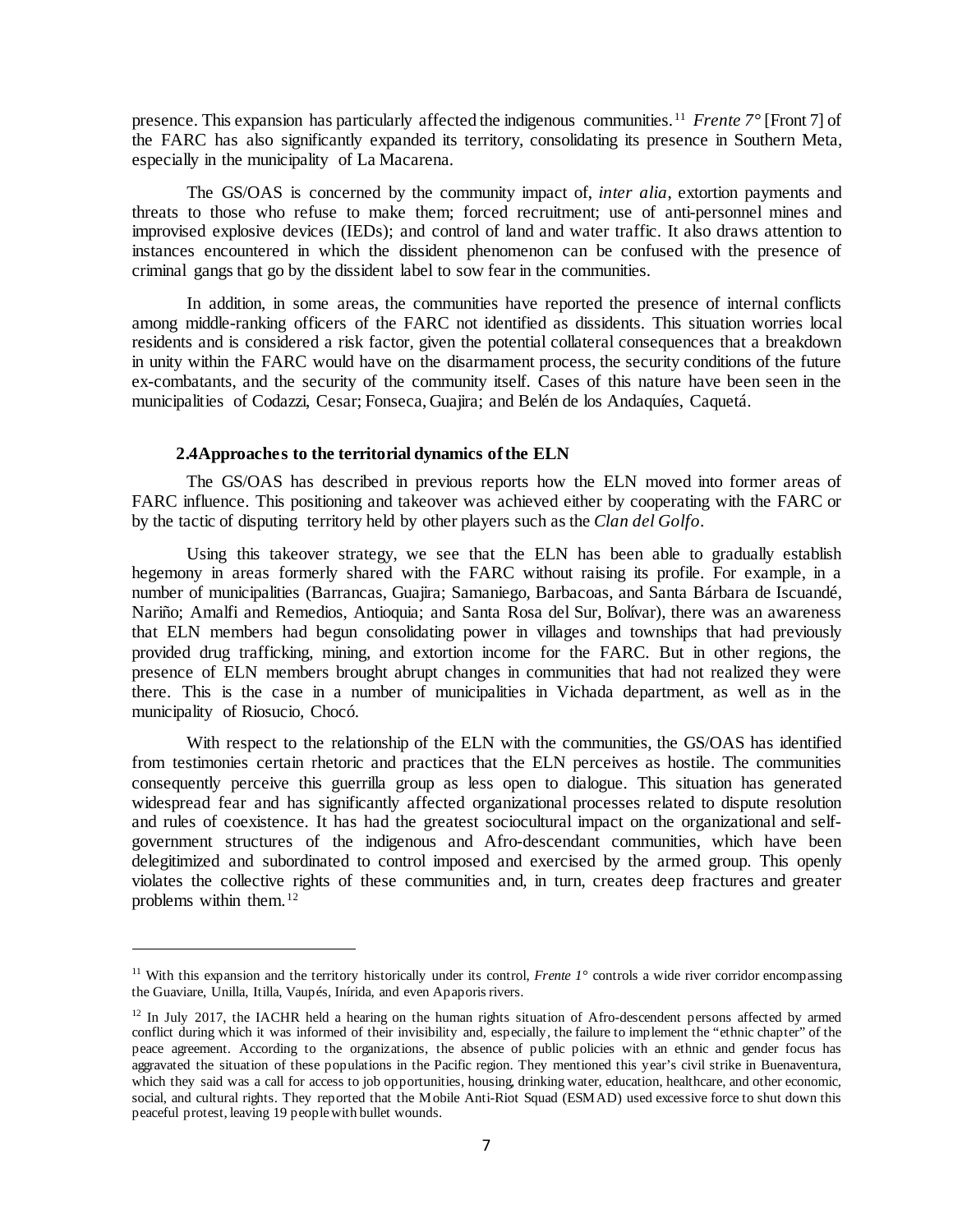Furthermore, the GS/OAS finds that in areas where the ELN has historically been in control, it has focused on organizing support and carrying out political work with the communities with an eye to possible participation in talks between the ELN and the national government. In these areas, we also find an increase in ELN violence, in the form of attacks on the civilian population, the security forces, and the oil and gas infrastructure.

Other incidents of particular interest include actions against security forces in Casanare, Arauca, Northern Santander, and Cesar (all part of the "pistol plan"), attacks on police stations, and kidnappings. The predominant strategy for attacks on the oil and gas infrastructure continues to be blowing up sections of the trans-Andean pipeline in Nariño and the Caño Limón-Coveñas pipeline in Arauca and Northern Santander.

### **2.5Impact on the people: A threat to national peace**

l

The GS/OAS recognizes the efforts of the Colombian Government to implement protection measures and develop interinstitutional spaces for addressing threats and risks reported by social leaders, human rights defenders, and various elected and local representatives. For example, institutions such as the National Protection Unit (UNP), local and departmental government entities, and the security forces have created spaces for dialogue and provided preventive protection measures to shield individuals from possible retaliation, particularly in connection with citizen engagement activities and community complaint mechanisms. However, the GS/OAS remains deeply concerned at the continued threatening and killing of leaders, community organizers, human rights defenders, and representatives of various social groups in the regions. The ongoing impact on the lives of this population has weakened organizational and community processes in some regions: primarily Chocó, Cauca, Nariño, Meta and Caquetá. [13](#page-7-0)

For its part, the IACHR has lamented the rise in murders of members of this population in the final months of 2016 and has noted with concern an increase in the vulnerability of *campesino*, indigenous, and Afro-Colombian leaders to such violence. According to the Commission, this trend has continued in 2017. We note that it is impossible to identify a national pattern or trend that explains all of the instances of violence. However, in the hypotheses generally advanced to explain the violence, there are certain common threads: (1) a leader's report of an armed group moving into the area; (2) public complaints about the mismanagement of government resources, or assertion of community rights to the use of natural resources and defense of the territory; (3) political work involving education for peace; (4) community work to create new representative spaces and/or movements; and lastly, (5) leaders whose work reveals and endangers illicit financial flows from the area that directly benefit the illegal armed group.

With regard to attacks on women and girls, the GS/OAS reiterates that deliberate acts of gender-based violence are continuing in the context of the armed conflict in Colombia. Attacks on

<span id="page-7-0"></span> $13$  During the government-requested IACHR hearing on investigation of attacks on human rights defenders, the government presented information on progress made in developing and implementing comprehensive public policies for protecting human rights defenders based on the pillars of prevention, protection, and prosecution. The government said that protecting the work of human rights defenders was extremely important for the true success of the peace process and that it recognized defenders as indispensable allies, peace builders, and active participants in the civilized political resolution of the armed conflict. For their part, the participating organizations noted the persistence of stigmatization, persecution, and violence against human rights defenders, despite the signing of the peace agreements. In this connection, they pointed to the absence of a differentiated approach for developing risk analyses and protection plans appropriate to the realities of Afro-descendent, LGBT, and other minority leaders. They also presented evidence of the ongoing persecution of members of the *Marcha Patriótica* [Patriotic March] movement, and they condemned the "denier" attitude of the government, which does not acknowledge the continued existence of paramilitary groups, does not take the criminal organizations behind the violence into account in its investigations, and refuses to acknowledge the systematic nature of the violence. (IACHR, Hearing on investigation of attacks on human rights defenders in Colombia, March 21, 2017)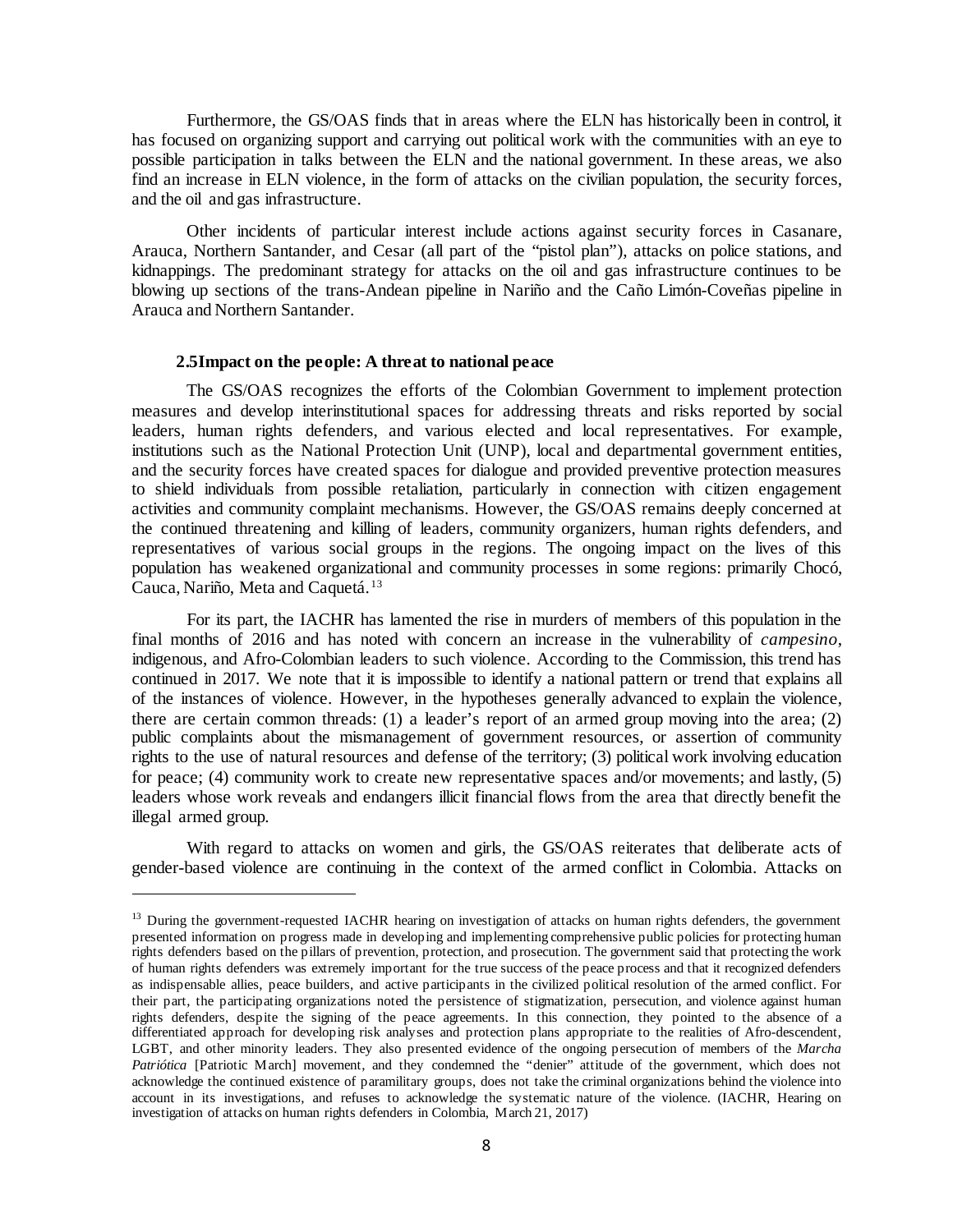women and girls involve sexual violence, exploitation, threats, forced displacements, and selective killings.<sup>[14](#page-8-0)</sup> From the monitoring, we know that the liquidity-generating dynamics of the communities are bringing in more men, thereby increasing the risk of violence against women and girls. For example, in some areas, the *Clan del Golfo* has focused on recruiting and involving women in its illegal armed structures to carry out various illegal activities, including providing information, helping to launder money, and acting as death squad leaders.

The IACHR shares this concern, particularly in light of the observed underreporting of crimes of sexual violence and the high rates of impunity for these crimes. In the context of the Special Jurisdiction for Peace, the IACHR considers processing the evidence already collected in cases before the various courts extremely important in order to prevent revictimization. The Commission also considers it important to provide adequate spaces for taking statements in a confidential setting, with a gender-sensitive approach to statements by victims and witnesses and the support necessary in such cases.

The Mission has also determined that women leaders and members of women's organizations continue to risk threats and intimidation for defending or promoting human rights. Intimidation is directed against members of their immediate family, particularly their children, as well as against property and relationships that the women consider valuable and important. Such incidents appear to be most prevalent in municipalities such as Barrancabermeja, Santander; and Vistahermosa, Meta.

On the topic of recruitment, the SG/OAS is concerned that the illegal armed groups are resorting to the recruitment and use of children, adolescents, and youth as a strategy for achieving greater territorial control. It is noteworthy that the use of children, adolescents, and youth may be differentiated on the basis of social roles and gender. In some areas, illegal armed groups have been observed to use a strategy consisting of kidnapping girls between the ages of 10 and 13 as love interests for the men in the group; later, the girls are sexually exploited and assigned to domestic labor within the group. Boys and young men are used as informers or extortion collectors and tend to do much more operative work.

With the presence of the *Clan del Golfo*, there appears to be an upward trend in the use of children, adolescents, and youth in municipalities in Southern Córdoba. In these areas, this phenomenon is referred to as "voluntary enlistment" and presented as an option for earning money in the absence of educational and job opportunities. However, the groups have changed their tune and are increasingly threatening to reinstate forced recruitment, especially if children, adolescents, and youth do not enlist voluntarily, because they need to be build their ranks in order to strengthen their control and prevent other groups from moving into the areas vacated by the FARC.

There has also been a rise in cases of recruitment of children, adolescents, and youth by FARC factions that have decided not to join the peace process. Areas such as the municipality of Miraflores, Guaviare, have seen a high incidence of recruitment of this population by former members of *Frente 1°* of the FARC. According to perceptions collected in the territories, this phenomenon is driven primarily by the lack of educational and job opportunities. Thus, one of the primary challenges for the institutions active in this sphere will be addressing the structural economic factors that drive enlistment in illegal armed groups. As previously mentioned, the withdrawal of the FARC from its old zones of influence has generated interest in these territories among other illegal armed groups. Logically, if the structural factors are not addressed, recruitment of children, adolescents, and youth could intensify in regions such as Northern Santander, Southern Cesar, Southern Bolívar, and Choc.

<span id="page-8-0"></span><sup>&</sup>lt;sup>14</sup> On the basis of MAPP/OAS monitoring, the GS/OAS has determined that sexual violence against women and girls by armed players in the conflict continues to be a recurring practice in different areas. Unlike the acts of sexual violence that occurred as an integral part of larger operations, what is now being reported are deliberate, premeditated acts of sexual violence by individual members of armed groups.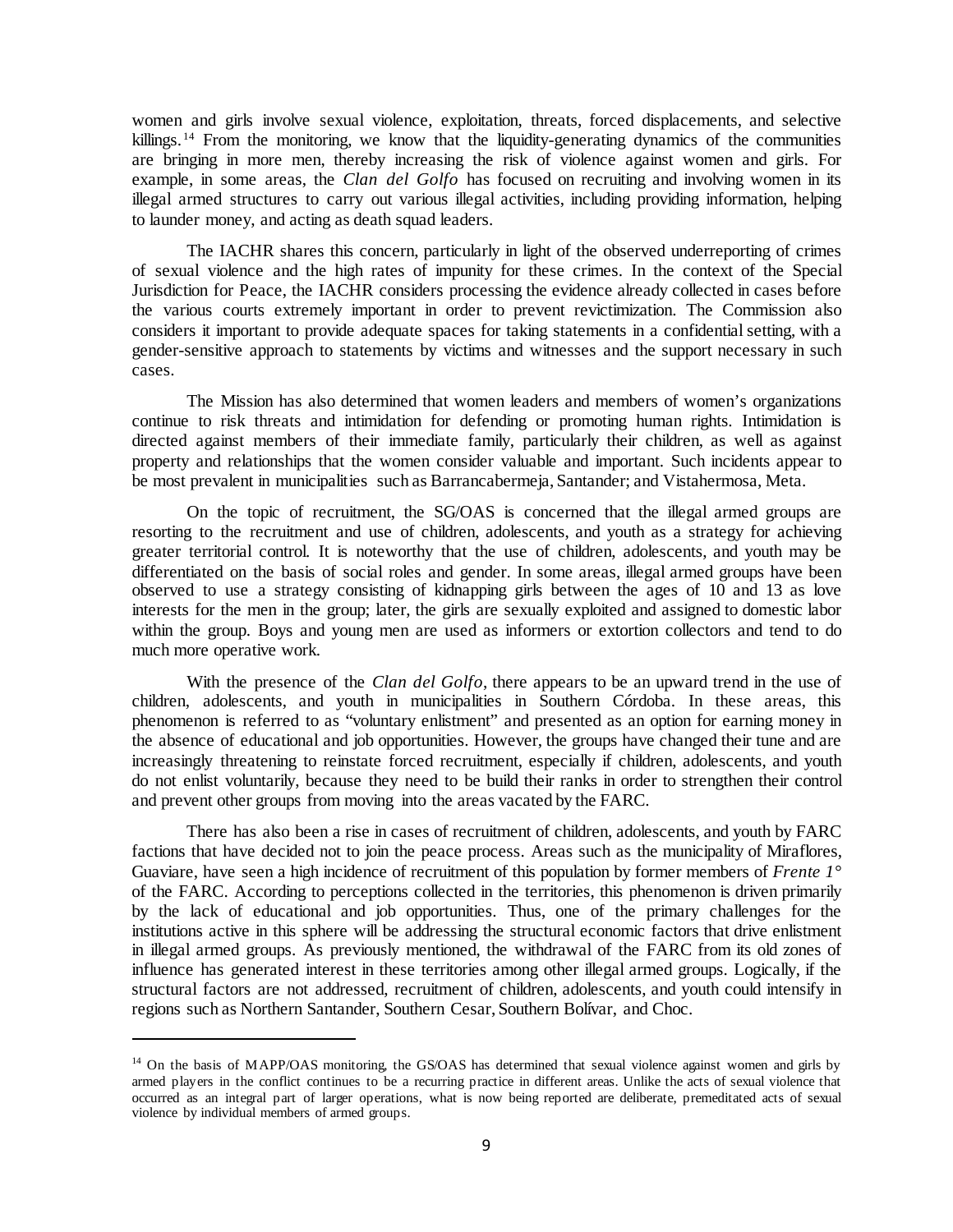### **2.6 Perceptions of government actions to address security conditions**

Thanks to the monitoring work of the MAPP/OAS, the GS/OAS has identified a number of dominant perceptions of government action with regard to security in former areas of FARC influence and concentration. In some areas with a high concentration of coca crops (e.g. Puerto Concordia, Meta; El Paujil, Caquetá; Argelia, El Tambo, Buenos Aires, and Piamonte, Cauca; and Orito, Putumayo) or marijuana crops (e.g. Corinto, Miranda, and Toribío, Cauca), the presence of security forces is directly associated with forced eradication of illicit crops. In other areas, such as Putumayo department, it is associated with protection of the oil and gas infrastructure and not the safety of the communities *per se*.

Given that, as of the period of this report, the actions proposed in the context of the negotiations between the Colombian Government and the ELN do not include a bilateral ceasefire, the government is still taking military action against the structures of this group. However, in areas where the presence of the FARC and the ELN varies from one village to the next (e.g. El Bagre, Anorí, and Amalfi, Antioquia; and Arauquita, Arauca), the GS appreciates that the security forces have been avoiding actions that could endanger the FARC disarmament process.

The GS has not identified strong tensions between the FARC and the National Army. Even in areas such as Dabeiba, Antioquia, coordination between the two is visible. In areas where coordination is not as obvious, it is occurring through mechanisms provided by other institutions such as the International Committee of the Red Cross (ICRC) in Catatumbo or the municipal security council itself in Anorí, Antioquia. Thus, despite the perception that the security forces are less active in areas being vacated by the FARC than in areas which the ELN is attempting to enter, we see an increase in the presence of the National Army precisely to prevent this guerilla group from moving in. This pattern has been observed primarily in municipalities in Northern Santander (e.g*.* Convención and El Tarra) and Chocó (San José del Palmar, Sipí, and Litoral del San Juan).

Regarding state actions, it is a matter of concern that, after the massive arrests of community leaders said to be FARC or ELN collaborators or members, no evidence has been produced in the course of the trials that proves their connection or membership with these armed groups. In late March, communities in Southern Bolívar and Córdoba reported the arrest of social and community leaders who had been developing organizational processes in the area. Moreover, the IACHR has expressed concern this year about the excessive use of force during protests over public insecurity and unfulfilled government commitments regarding access to economic and social rights.

With respect to the government's strategies for countering the organized armed groups (GAOs), the GS/OAS appreciates its repeated attempts to weaken these organizations. Specifically, in the case of *Los Pelusos*, it notes the capture in Medellín of Guillermo León, alias "David León," considered the replacement of Víctor Ramón Navarro, alias "*Megateo*," who was killed by the security forces in Catatumba in the second half of 2015.

We also note the continuation of Operation Agamemnon, a campaign to dismantle the *Clan del Golfo* launched almost two years ago. Although the three main targets of this operation—Dairo Antonio Úsuga, alias "Otoniel," Luis Orlando Padierna, alias "*Inglaterra*," and Roberto Vargas, alias "*Gavilán"*—remain at large, the results thus far reflect ongoing actions against this group, not only in the Urabá region but also in other areas of the country, in the context of the functions of the security forces with competence to counter this criminal phenomenon.

National Police, National Army, and National Navy operations in the seaports of Cartagena, Barranquilla, and Tumaco resulted in the confiscation of large shipments of *Clan del Golfo* cocaine bound for Central America. Other operations led to the impoundment of small weapons-laden boats between the municipalities of Cáceres and Caucasia in Antioquia, as well as in Mapiripán, Meta and Turbo, Antioquia.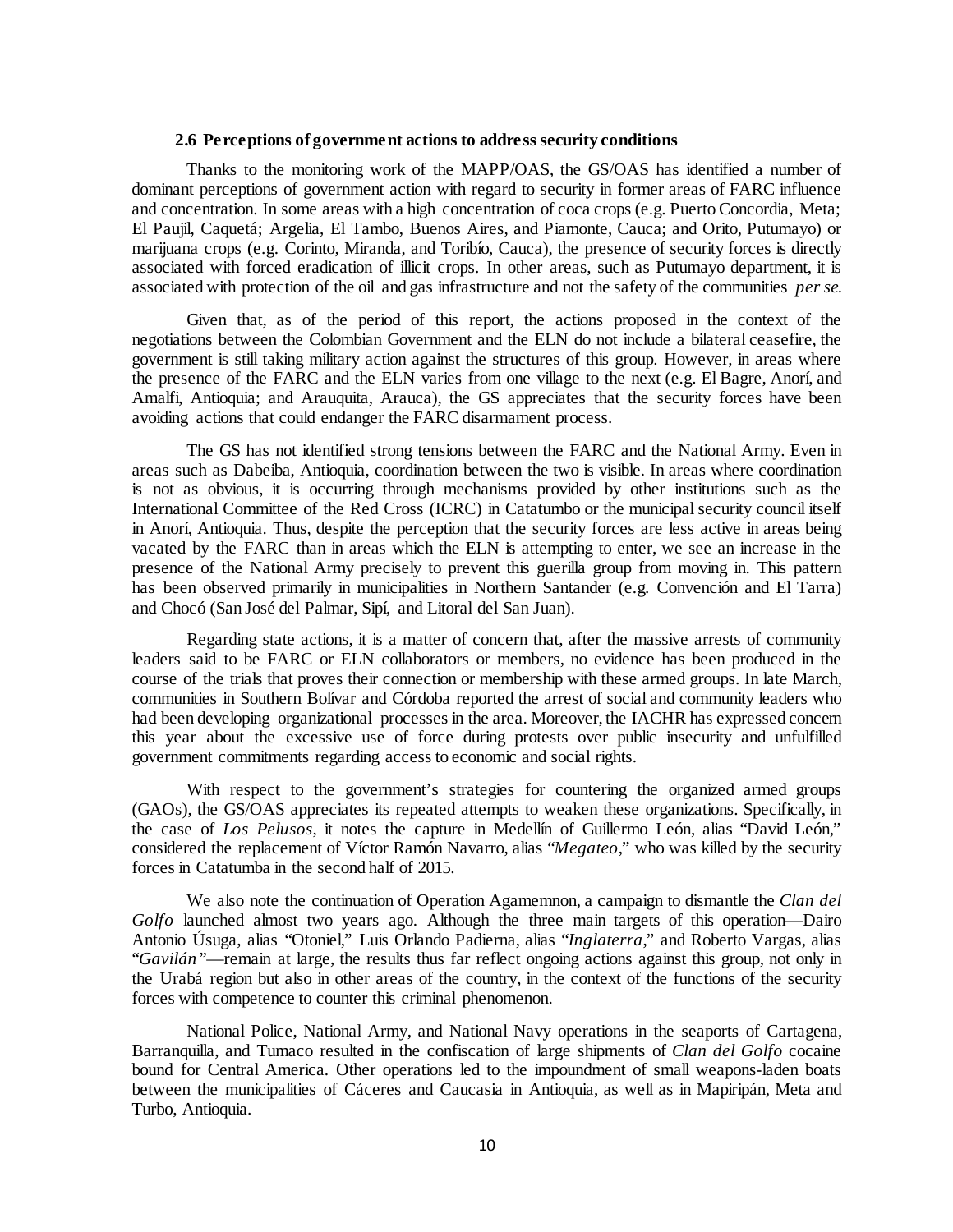In addition, the GS/OAS recognizes and appreciates the Strategic Military Plan for Stabilization and Consolidation "Victory"<sup>[15](#page-10-0)</sup> as an armed forces strategy for preventing the emergence of new groups or the growth of old ones, including possible FARC splinter groups, intent on controlling the income generated by drug trafficking, extortion, illegal mining, smuggling, and human trafficking. The plan is intended as a step towards modernizing the armed forces to operate in a postconflict environment where they are responsible for consolidating the security gains made in 160 Colombian municipalities under the previous plan, Sword of Honor.

# **3. MONITORING CURRENT AND POTENTIAL SOCIAL CONFLICTS IN THE TERRITORIES**

The GS/OAS recognizes the efforts of the President of Colombia and his government to address emergent social conflicts at the national and regional levels through a high-level interinstitutional strategy for analyzing, preventing, and monitoring social conflicts.

## **3.1Land and territories**

The GS/OAS appreciates the intent of the Colombian Government to improve the living conditions of people in rural Colombia. However, this intent should be translated into clear, respectful, and differentiated policies which should to be implemented rapidly with a view to subsequent sustainability. For example, as mentioned in *Twenty-Second Report of the Secretary General to the Permanent Council on the Organization of American States Mission to Support the Peace Process in Colombia*, there are still tensions between *campesinos* and ethnic groups over access to land in much of Colombia. [16](#page-10-1) These tensions have recently escalated in collectively held ethnic territories where ZVTNs and PTNs have been established and in ancestral territories where infrastructure is being renovated or expanded. This is the case in the municipalities of La Paz, Cesar; Vigía del Fuerte, Antioquia; Riosucio, Chocó; Tumaco, Nariño; and Tierralta, Córdoba. In some cases, tensions have escalated in connection with requests for the establishment of *campesino* reserve zones in areas with an ethnic population, such as Serranía del Perijá or Nudo de Paramillo.

In this connection, the GS notes that the failure to clarify land ownership creates fear in rural communities where the FARC had a historical presence. During that period, landless *campesinos* moved into these territories with the consent of the FARC. These same communities, located in departments such as Meta and Tolima, now fear that, with the demobilization of the FARC, they will lose the land where they have lived and farmed and be displaced and landless once again. This situation of uncertainty also affects various ethnic territories whose border areas have been settled by communities of landless *campesinos* displaced by the actions of illegal armed groups. Today, tensions have increased, particularly with the implementation of rural development plans in departments such as Cesar, Nariño, Cauca, and Chocó.

In a number of community councils located in the Pacific region of Colombia, where illegal mining is occurring alongside traditional and artisanal mining, there has been an increase in tensions between the communities and new armed groups that would like to control mining. The absence of regulations, which had been agreed in some form with the hegemonic armed group in each of the regions, and the appearance of new players have had strong social and environmental effects on the

<span id="page-10-0"></span><sup>&</sup>lt;sup>15</sup> Effective January 1, 2017

<span id="page-10-1"></span><sup>&</sup>lt;sup>16</sup> This is the situation, for example, in the municipality of Tumaco, Nariño, the seat of both the Community Council of Upper Mira and Frontera (CCAMF), representing 42 Afro-descendant communities, and the Association of Mira, Nulpe, and Mataje River Community Boards (ASOMINUMA), representing *campesino* settlers displaced by violence beginning in the 1990s. The *campesino* settlements in the territory of the Council are seen as an obstacle to the exercise of the territorial rights of the ethnic territorial authorities. This has created latent tensions between *campesinos* and Afro-Colombians.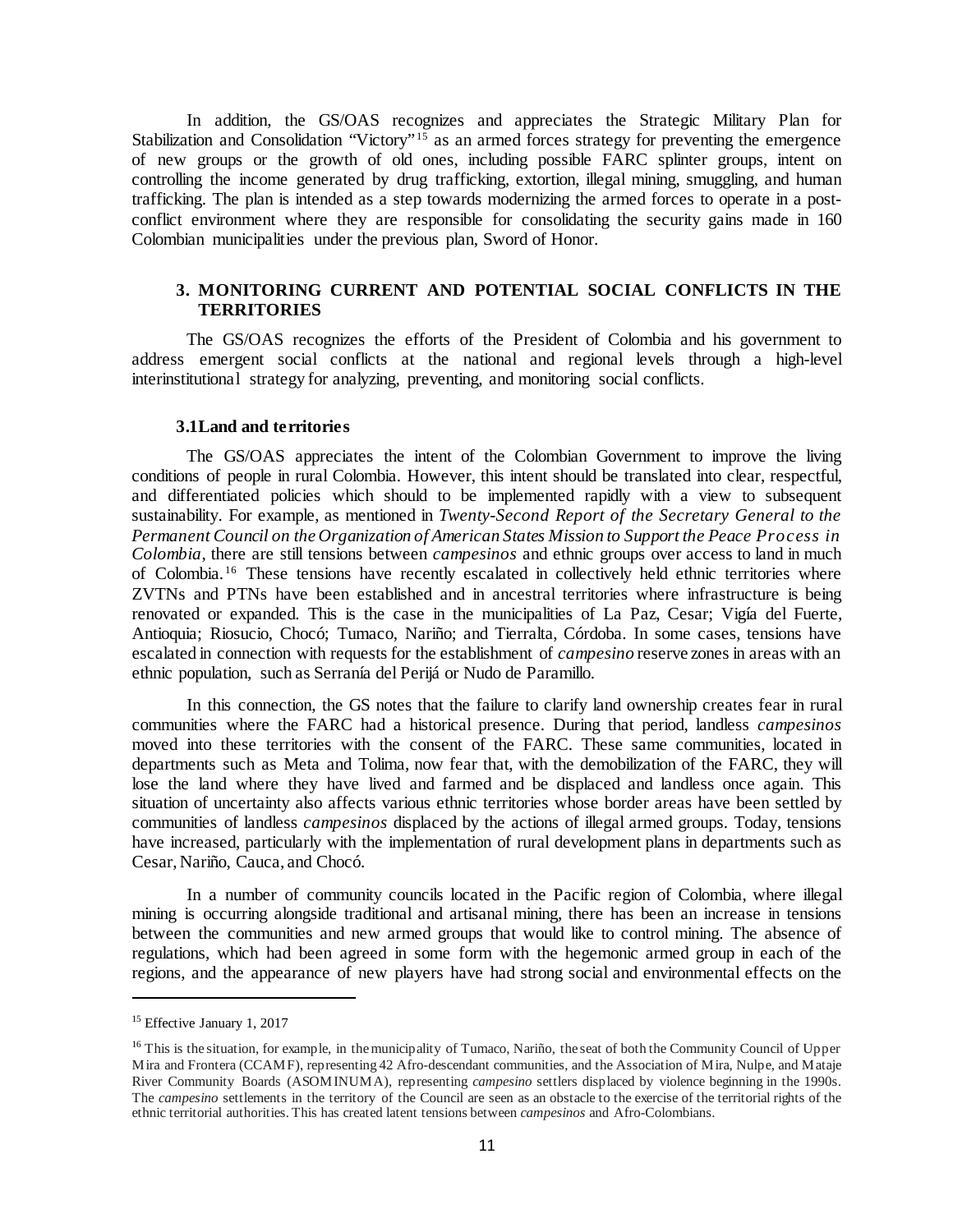regions. [17](#page-11-0) Furthermore, with the withdrawal of the FARC, the slashing and burning of woods and forests in special protection zones (such as forest preserves and national natural parks) has become a high impact environmental problem. These areas are being deforested to expand pastures, create new farms, and establish new areas for illicit crop production, smuggling of forest products, and land marketing, particularly where the FARC once restricted such activities.

#### **3.2Social impact of public policies on territories**

l

The communities resent the intensification of the policy of forced eradication of illicit crops, given the expectations created by the Final Agreement for Ending the Conflict and Building a Stable and Lasting Peace, which proposes gradual eradication with concertation and dialogue. The GS notes that the gap between the formal agreement and the strategies as implemented generates mistrust and skepticism in the local communities concerning the government's actions. There are regions, especially in the settlement zones<sup>[18](#page-11-1)</sup> of the departments of Meta, Guaviare, Putumayo, and Nariño, where most of the population depends exclusively on illicit crops because of difficult access to goods and services. Here, the income from illicit crops allows many families to pay for groceries, medical treatment, and secondary and university education for their children.

Given their economic dependency on illicit crops, which do not require an adequate highway infrastructure to be highly profitable, the response of the communities has been one of opposition to the policy of forced eradication. This opposition has taken both peaceful and violent forms and has even been accompanied by *de facto* agreements with the security forces. In addition, at present and during the period covered by this report, there is and has been no way of escaping the participation of illegal armed groups such as the FARC (prior to its demobilization), the ELN, or the *Clan del Golfo*, which interfere in various ways depending on the territorial environment.<sup>[19](#page-11-2)</sup>

One of the most common concerns in the communities is the lack of clear information about the policy on the substitution and eradication of illicit crops. According to the communities, on the one hand, under the Havana agreements, which commit the national government to establishing a comprehensive national substitution program, the government is signing local agreements implementing the program and has arranged for the replacement of approximately 50,000 hectares. On the other hand, with the help of the security forces, it is continuing and escalating the forced eradication plan with the goal of clearing 100,000 hectares. These contradictory policies create concerns in the communities about the national government's approach to illicit crops, especially in departments such as Meta, Guaviare, and Nariño. These territories, where collective agreements for voluntary and consensual substitution of illicit crops have already been signed, have been harmed by the dynamics of forced eradication, which have triggered serious confrontations between the communities and the security forces.

From the viewpoint of the ethnic communities, implementation of the policy of forced eradication has had various negative effects. First, the communities perceive the public stigmatization of the coca plant as bad, given its medical use and the traditional identity-based worldview which some

<span id="page-11-0"></span><sup>&</sup>lt;sup>17</sup> These effects occur, for example, in the context of the employment of children, adolescents, and youth in the mines, the control of prostitution on communal lands that are mined, and the regulation of community participation in national days and days when there is no mining so that the river silts up to allow social and cultural activities in it.

<span id="page-11-1"></span> $18$  By "settlement zones," we mean rural areas that have experienced successive flows of settlers driven by continuous agrarian and political conflict.

<span id="page-11-2"></span><sup>&</sup>lt;sup>19</sup> For example, in some cases, armed players have promoted and provoked confrontation with the security forces within the communities. In others, they have encouraged the establishment of new base-level leaders and organizations in competition with the natural leaders of the areas. They have also held social leaders responsible for what may happen to communities that sign crop substitution agreements with the national government.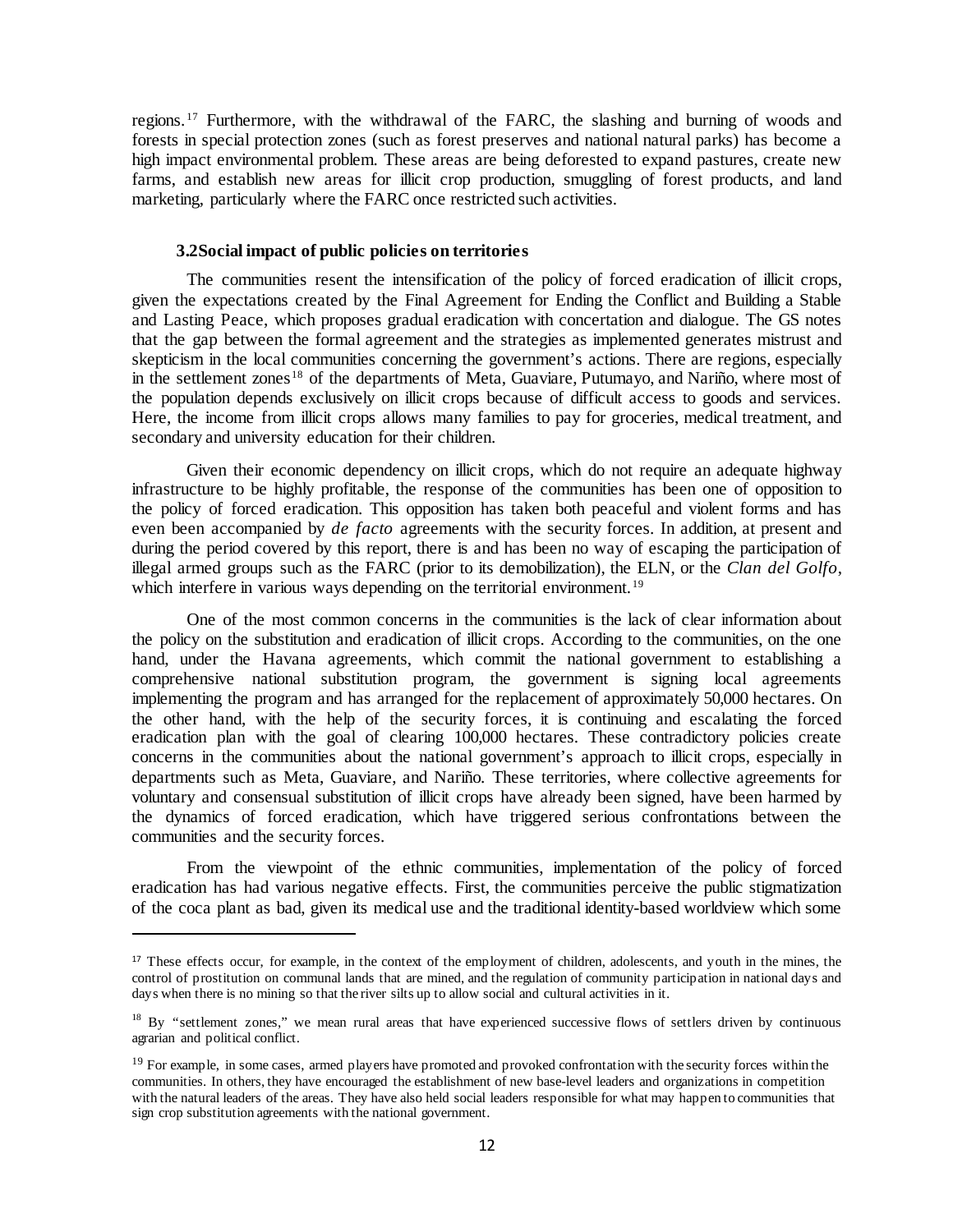indigenous communities have built around the plant. Second, the communities are demanding differentiated, ethnically sensitive treatment, agreed through a process of prior consultation, with respect to eradication activities on ancestral and communal lands, particularly in areas where there are tensions between ethnic and *campesino* communities over the establishment of *campesino* reserve zones. In this connection, both the indigenous communities and the various Afro-descendant community councils have asked the national government to honor and execute the agreements signed in the context of the "ethnic chapter" of the final Havana agreement. [20](#page-12-0)

Another important aspect when considering the impact of public policy in the territories is the broad spectrum of organizations that are currently energizing rural Colombia. Thanks to the MAPP/OAS, we know that there are not only local base-level organizations calling for equal and dignified access to goods and services in a context of voluntary and consensual substitution, but also new organizations, social movements, and organizational platforms with political plans relevant to local and regional development.

This organizational capacity of the rural population represents a major challenge for the national government in terms of signing voluntary, consensual substitution agreements for illicit crops in the various regions of the country. The national government should take the most inclusive, pluralistic approach possible to this process in order to ensure the participation of people representing all sectors, ideologies, and positions. The participation component of agreement-building is vital for the implementation and legitimacy of the agreements reached. Omitting it encourages social conflict and mobilization in organizations and sectors that do not feel included in and/or connected with the dialogue.

In this connection, the MAPP/OAS has uncovered community and regional proposals warranting dialogue and concertation by the national government. It has subsequently provided assistance for dialogue and concertation between the national government and coca-growing rural sectors which, in a context of uncertainty, have successfully encouraged coca-growers to elect voluntary eradication in the hope of rapid substitution. Specifically, the MAPP/OAS has provided support for the signature of substitution agreements in departments including Putumayo, Meta, Guaviare, and Caquetá.

## **4. TERRITORIAL RECRUITMENT FOR PEACE: PARTICIPATION AND SOCIAL DIALOGUE**

Building peace requires an emphasis on knowing the territories and their cultural, organizational, economic, social, political, and institutional specificities. Inclusion of voices and proposals from the territories in peacebuilding processes both boosts the recognition of regional and local groups, sectors, organizations, and platforms and helps to repair the territorial social fabric in the near and medium term. The local communities are seeking accessible, concrete, real options for contributing to the development of proposals, plans, and strategies for implementing the agreements with the FARC, or for discussing topics that may be useful for the talks with the ELN. Pluralistic, inclusive action can contribute decisively to lasting peace. Recognition of civil, traditional, military, social, and religious authorities and respect for the diverse organizational forms specific to the territories is essential to the process of legitimizing the agreement.

<span id="page-12-0"></span><sup>&</sup>lt;sup>20</sup> Regarding the rights of indigenous peoples, the IACHR agrees with the MAPP/OAS on the need to create dialogue and participation channels and spaces for peoples occupying territories in two or more countries. It also agrees that the indigenous jurisdictions should be harmonized with the tools of transitional justice and the other ethnic jurisdictions, taking account of multiculturalism. The Commission has received copious information about indigenous peoples whose rights have been infringed by the Mobile Anti-Riot Squad (ESMAD), which has allegedly used excessive force to compel eradication of illicit crops without consultation and consent; and, generally, about the threatening, disappearing, and murder of indigenous leaders, acts of violence against indigenous persons by the *Águilas Negras* [Black Eagles] in Cauca department, and more.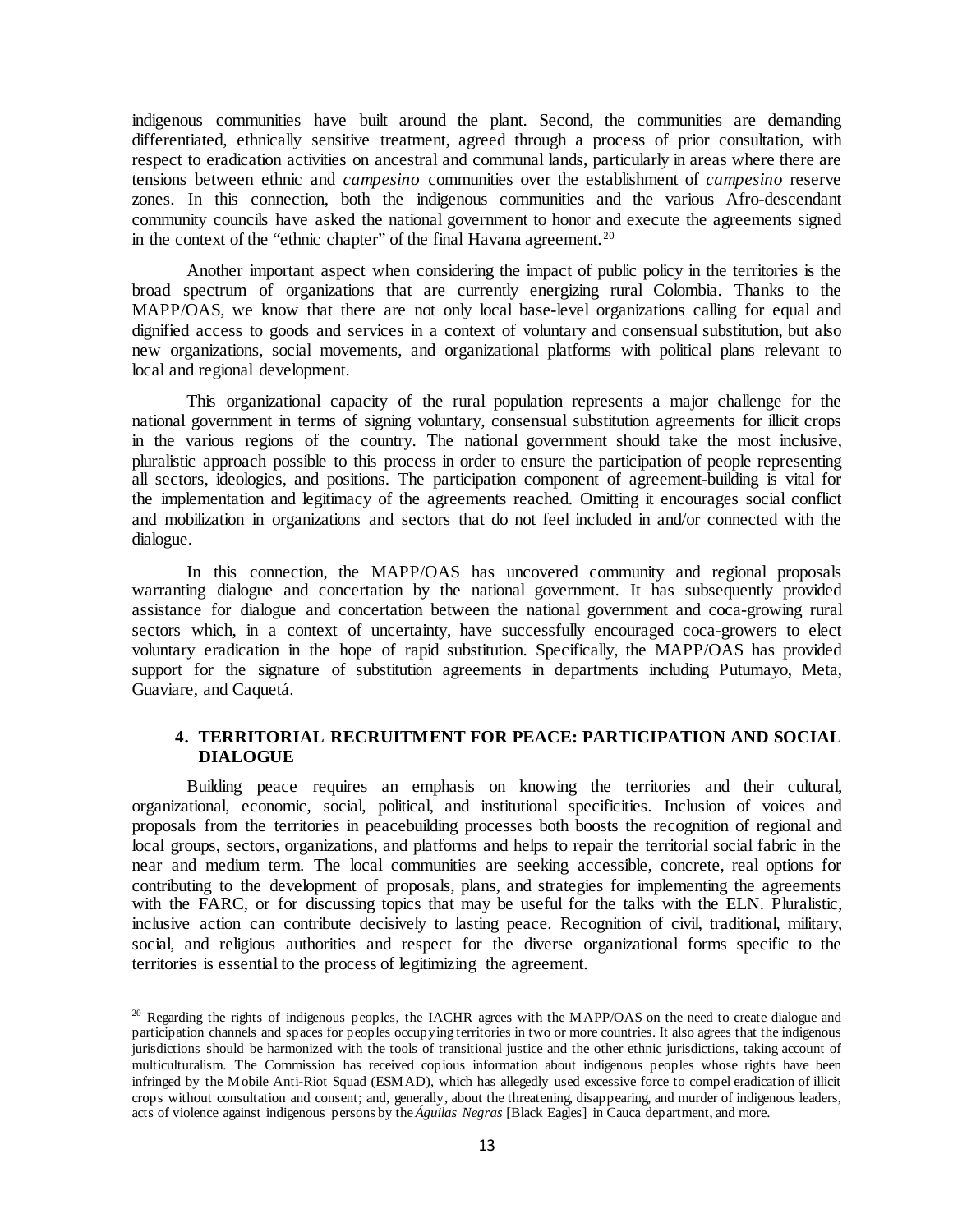In this context, the current transition of the FARC from armed player to political player and the negotiations with the ELN have opened a window of opportunity for increasing democratization of resources, public participation, and also social dialogue, so that civil society organizations can take the national government's proposals to their regions, legitimize them, implement them and, at the same time, offer their own proposals and initiatives. In this connection, the GS/OAS welcomes the openness of the Colombian Government to the participatory building of consensuses, which are needed to manage the post-conflict phase in the best possible way, and it urges ongoing reflection on guarantees for participation and generalized social dialogue.

In addition, MAPP/OAS monitoring reveals that, despite progress and opportunities, some participation and democratization processes in the territories are beginning to be coopted by organizations with special political and economic interests. In departments such as Córdoba, Chocó, Antioquia, and Bolívar, civil society organizations and NGOs are being formed for the purpose of running projects proposed by the national government, to the detriment of base-level civil society organizations and local NGOs with local track records and prior knowledge of the context.

Furthermore, in departments with predominantly ethnic populations such as Chocó and Nariño, political movements and parallel organizations have been established to provide political platforms, with an eye to the spaces for participation in the implementation of the Havana agreements (and the spaces for participation in the negotiations with the ELN). Their political activities are one reason why the legitimacy of the ethnic territorial authorities in the various departments is ignored. These ethnic authorities say that they have been excluded from participation and dialogue with local governments and the national government in the context of the activities of these movements.

In Southern Bolívar and Northern Santander, various pre-existing base-level organizations are confronting tensions over participation schemes, given that higher profile associations are reducing the visibility of smaller local rural ones. We observe this situation creating tensions and setbacks not only in the development of participation schemes, but even in the implementation of measures generated by the national roundtable dialogues. Similarly, in Cesar department, existing tensions within the coalition of organizations helping to implement the Havana agreements have prevented the establishment of an effective network of civil society organizations to support its implementation. [21](#page-13-0)

Similarly, the GS/OAS has noted feelings of frustration and powerlessness in some communities due to the national government's failure to keep commitments on matters that directly affect the regions and the quality of life of their inhabitants. An example of this is the agreements reached and never implemented with the indigenous communities in Cauca. Another is in Putumayo, where fulfillment of only some of the commitments is seen as evidence of the low credibility and sustainability of actions on the ground.<sup>[22](#page-13-1)</sup> Weaknesses in the implementation of other territorial policies

<span id="page-13-0"></span> $21$  Furthermore, limited publicity and education about spaces established in the Monitoring and Verification Mechanism for civil society coordination with the Mechanism at the national and local levels have created tensions among base-, second-, and third-level community organizations that are visible in broader political contexts.

<span id="page-13-1"></span> $22$  A still current example of unimplemented agreements with an indigenous people in Putumayo department might be in the context of the creation of the Awá people's roundtable as a result of Order 004/09 of the Constitutional Court and Decree 1137/10.

This roundtable, established by the government for the basic purpose of suggesting, developing, and agreeing on measures to prevent violations of fundamental rights of the indigenous people in the territory, last met in 2014, when it was deactivated owing to the government's failure to respond to the issue of its attendance at roundtable meetings. According to the official homepage of the *Organización Nacional Indígena de Colombia* [National Indigenous Organization of Colombia] (ONIC), the roundtable had been pointless since its establishment, given that "the few roundtables meetings held have [had] countless absences; [furthermore] the few entities that participate send employees with no capacity to commit vis-à-vis the requests advanced by [the Awá representatives] in [the] Awá ethnic safeguard plan." The press release points out that "the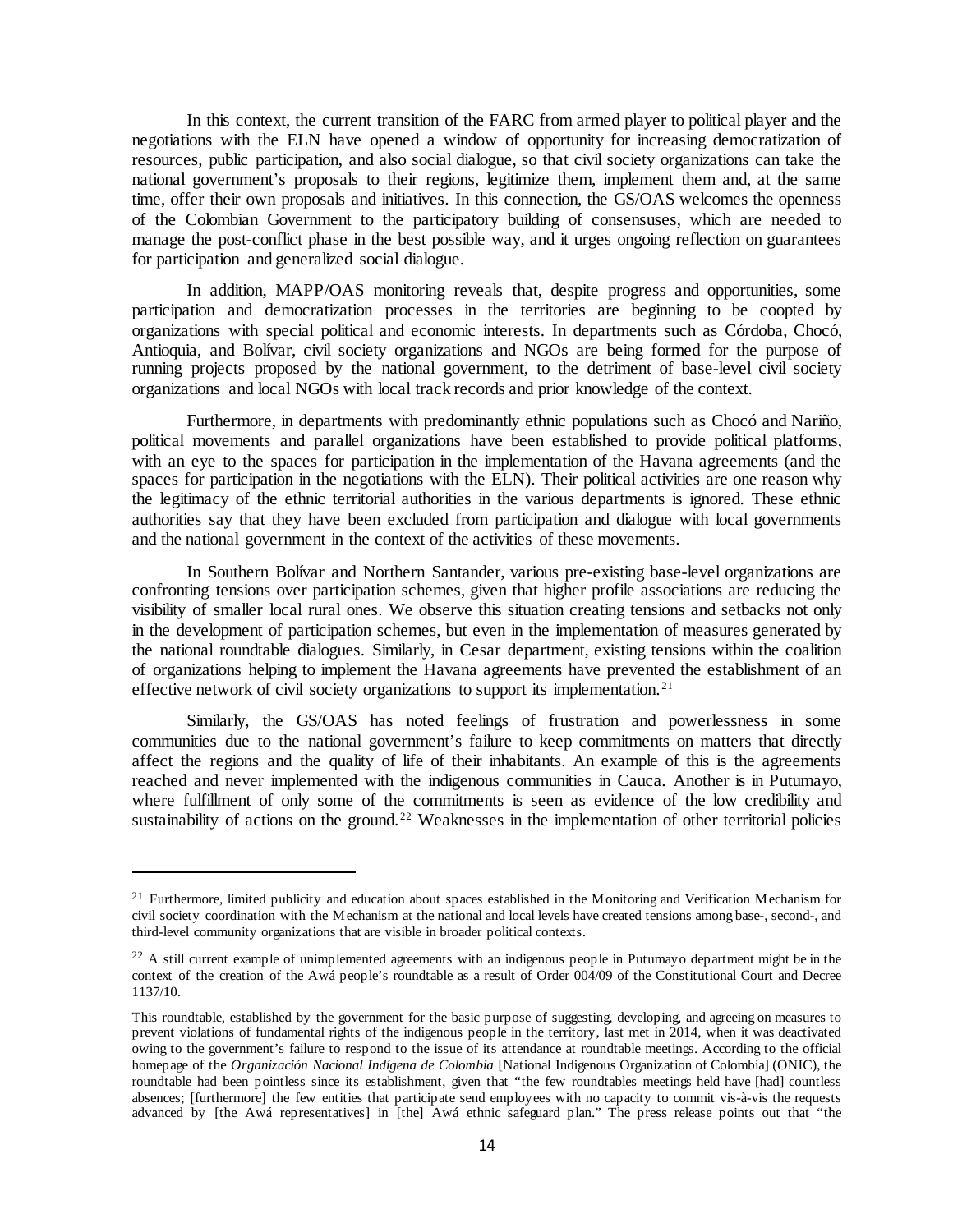have a direct impact on the peace policy as a whole. Thus, it might advance the peacebuilding process if, as a learning exercise in rebuilding its relationship with the local communities, the government acknowledged the distrust created by weak implementation of territorial policies. [23](#page-14-0)

The GS/OAS urges the creation of a stronger culture of dialogue and respect for diversity through the strengthening and use of pre-existing institutional and noninstitutional mechanisms for grassroots organization and citizen participation to bridge differences, share territorial visions, and discuss, analyze, and debate territorial priorities in the political, social, and economic sectors.<sup>[24](#page-14-1)</sup>

To build the trust necessary for peacebuilding, it is necessary to promote the introduction and presence of watchdog bodies in the territories. This helps to lessen community uncertainty in cases of alleged corruption. It also reduces the perception of impunity and helps restore community trust in the justice systems. The GS/OAS urges the national government, and in particular, the Office of the Public Prosecutor, to the strengthen the presence and services of different public authorities in the territories and to strengthen monitoring and alert mechanisms such as the early warning system of the Office of the Ombudsperson and the national and regional observatories. [25](#page-14-2) We also recommend that, with due respect for the legal requirements and guarantees inherent in the fundamental right of due process, criminal investigation and disciplinary oversight bodies strengthen their investigatory and penalization capacities for cases in which public officials who can use their positions to obstruct or evade justice are relieved of their duties. [26](#page-14-3)

The immediate challenges for the agreement between the national government and the FARC include establishment of the local-level mechanisms and components needed to implement the agreements, withdrawal of the FARC from the territories as an armed player, and possible resistance to implementation of the peace policy. The GA/OAS finds that, despite the commitment of some civil society organizations and local and regional authorities to implementing the final agreement, disinformation, incomplete information, and lack of awareness reign in the territories.<sup>[27](#page-14-4)</sup> Furthermore, there is no public outreach and education strategy to inform the communities and local authorities in simple, everyday language about the final agreement itself, obstacles for its implementation in the territories, and how inhabitants can make their voices heard if they wish to participate.

With respect to the talks with the ELN, bringing organizations and victims into the negotiation process as active participants at an early stage is key to achieving stable and lasting peace. As was the case in the past with the negotiations with the FARC, little information on progress in the talks between the national government and the ELN is being released to the regional and local authorities and civil society. In this connection, the community still does not have suitable, effective channels of

<sup>[</sup>Constitutional] Court set six months for the development and implementation [of agreements], and seven years have elapsed without progress."

In addition, government failure to implement illicit crop substitution programs (such as the PLANTE program and the Forest Ranger Families program) has greatly undermined the trust of indigenous peoples in the national government, and even the trust of the general public.

<span id="page-14-0"></span><sup>23</sup> Such as the programs and plans for eradicating illicit crops

<span id="page-14-1"></span> $24$  Law 1757/15, which is designed to promote, protect, and ensure arrangements for exercising the right to participate in political, administrative, economic, social, and cultural life and control political power, provides a legal framework for coordinating these mechanisms.

<span id="page-14-2"></span> $25$  At the national level, Observatory for Human Rights and International Humanitarian Law, Office of the Presidential Advisor for Human Rights

<span id="page-14-3"></span><sup>&</sup>lt;sup>26</sup> Under Colombian law, if it is suspected that public officials under investigation may use their privileged position to alter and/or hide incriminating evidence or exert pressure on their subordinates for the purpose of evading the arm of the law, they may be temporarily relieved of their duties.

<span id="page-14-4"></span> $27$  One noteworthy initiative is the government of Cauca campaign "Cauca: Territory of Peace."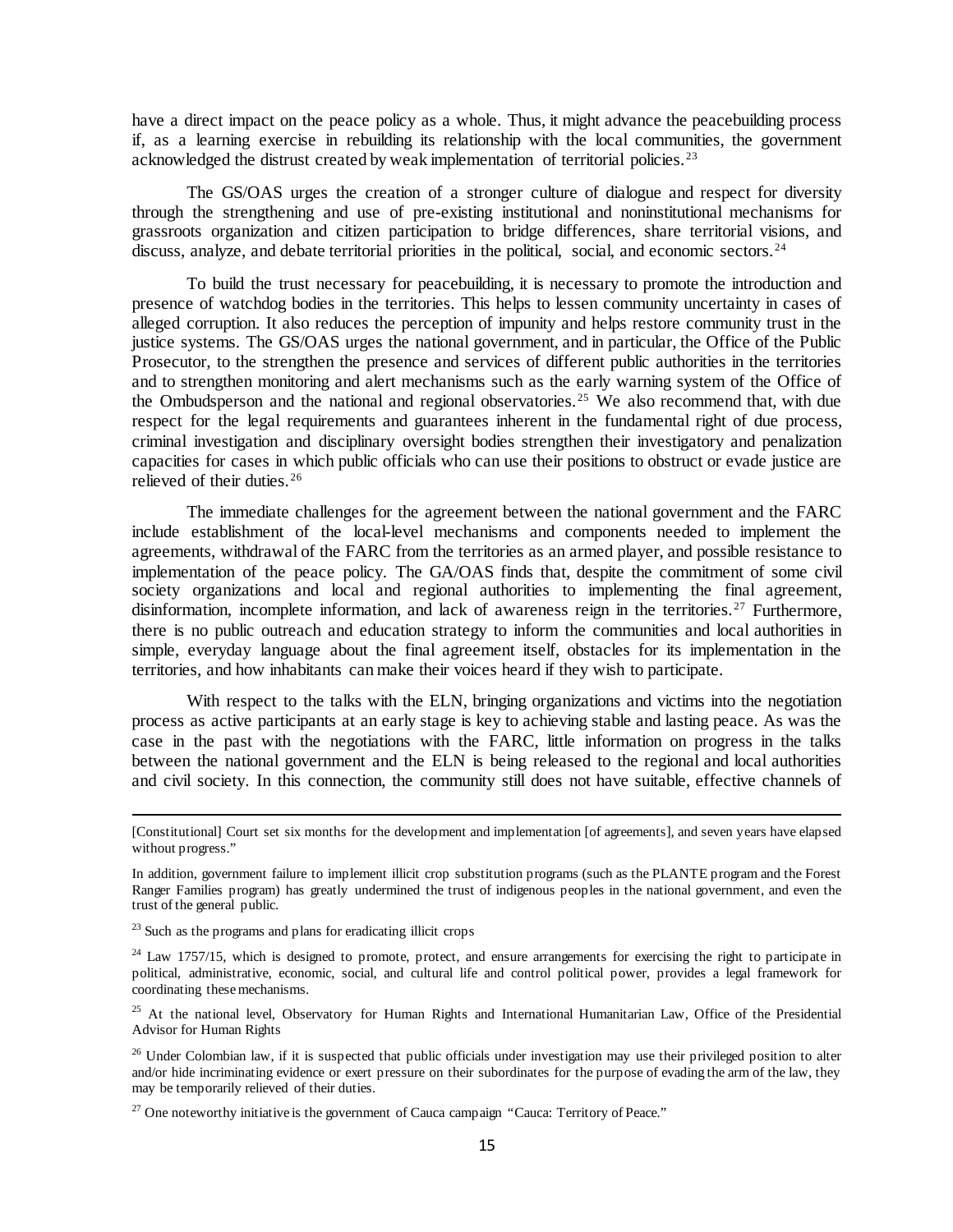communication for expressing and discussing questions and uncertainties. The GS/OAS encourages the national government to strengthen effective mechanisms through which the different sectors can express their interests and perspectives, not only on what they hope from the peace process but also on what they can do for it.

The GS/OAS is concerned at the detention of social leaders accused of collaboration with the guerrillas, given the sense of persecution and political stigmatization that these detentions have had communicated to social movements and human rights organizations.

Lastly, through the MAPP/OAS, the GS/OAS provided support to community action organizations during the election of members to the community action boards (JACs) and the *Asociación de Juntas de Acción Comunal* [Association of Community Action boards] (ASOJUNTAS). [28](#page-15-0) During the period, it saw the pressures to which the organizations are subject in the territories, their capacities, and the challenges for peacebuilding from a territorial perspective.[29](#page-15-1)

Two distinct scenarios were evident in the election processes of the community action organizations. The first occurred in rural environments that were safe during the day. The second occurred in urban environments, where there were risks associated with the presence of organized crime, which tried to shut down community processes for reporting social problems such as the local sale of psychoactive substances. In addition, armed groups, especially guerilla groups, attempted to assert social control through means other than direct violence both before and after the elections.<sup>[30](#page-15-2)</sup>

In this connection, the level of civil society organization was observed to be inversely proportionate to the risks incurred in community election processes. In places where civil society is more autonomous, such as the municipality of Apartadó, Antioquia, there were better protections than in places where it is fragmented and involved in local power structures, such as the municipalities of Dabeiba, Antioquia, and Valledupar, Cesar.

## **5. COMPREHENSIVE REPARATION OF VICTIMS**

The GS/OAS wishes to emphasize the progressive presence of the Victim Assistance and Comprehensive Reparation Unit (UARIV) in the territories, where it has 20 territorial directorates,<sup>[31](#page-15-3)</sup> 22 regional centers,<sup>32</sup> and numerous assistance points, all fixed locations where victims can access government assistance and learn about the public policy applicable to them. Furthermore, the Unit has expanded its coverage by organizing multiple mobile victim assistance days targeting the victim population. However, from the MAPP/OAS monitoring work in the territories, we know that there are areas where the competent institution is unable to serve the population or can only do so on a precarious, inefficient basis, which strengthens the perception of government abandonment and

<span id="page-15-0"></span><sup>&</sup>lt;sup>28</sup> In the context of its monitoring and support for collective reparation under the National Cases Strategy

<span id="page-15-1"></span> $29$  The IACHR is also concerned by the high rate of violence against JAC leaders, which represents a major obstacle to organized community support for the peace process. It remains essential to provide better protections for human rights defenders, including protecting them from impunity by investigating cases and producing results. Moreover, coordination between the mechanisms for protecting defenders and the investigating organizations is extremely important for determining the sources of risk and identifying and penalizing perpetrators. This makes it possible to deactivate elements that put individuals in protection programs at risk.

<span id="page-15-2"></span><sup>&</sup>lt;sup>30</sup> The member election process allows election results to be challenged.

<span id="page-15-3"></span> $31$ Victim Assistance and Comprehensive Reparation Unit. Figures available at [http://www.unidadvictimas.gov.co/es/quienes](http://www.unidadvictimas.gov.co/es/quienes-somos/direcciones-territoriales/147)[somos/direcciones-territoriales/147](http://www.unidadvictimas.gov.co/es/quienes-somos/direcciones-territoriales/147)

<span id="page-15-4"></span><sup>&</sup>lt;sup>32</sup> Victim Assistance and Comprehensive Reparation Unit. Figures given in its ninth report to Congress, August 2016, available at [http://www.unidadvictimas.gov.co/es/ix-informe-del-gobierno-nacional-al-congreso/16095.](http://www.unidadvictimas.gov.co/es/ix-informe-del-gobierno-nacional-al-congreso/16095)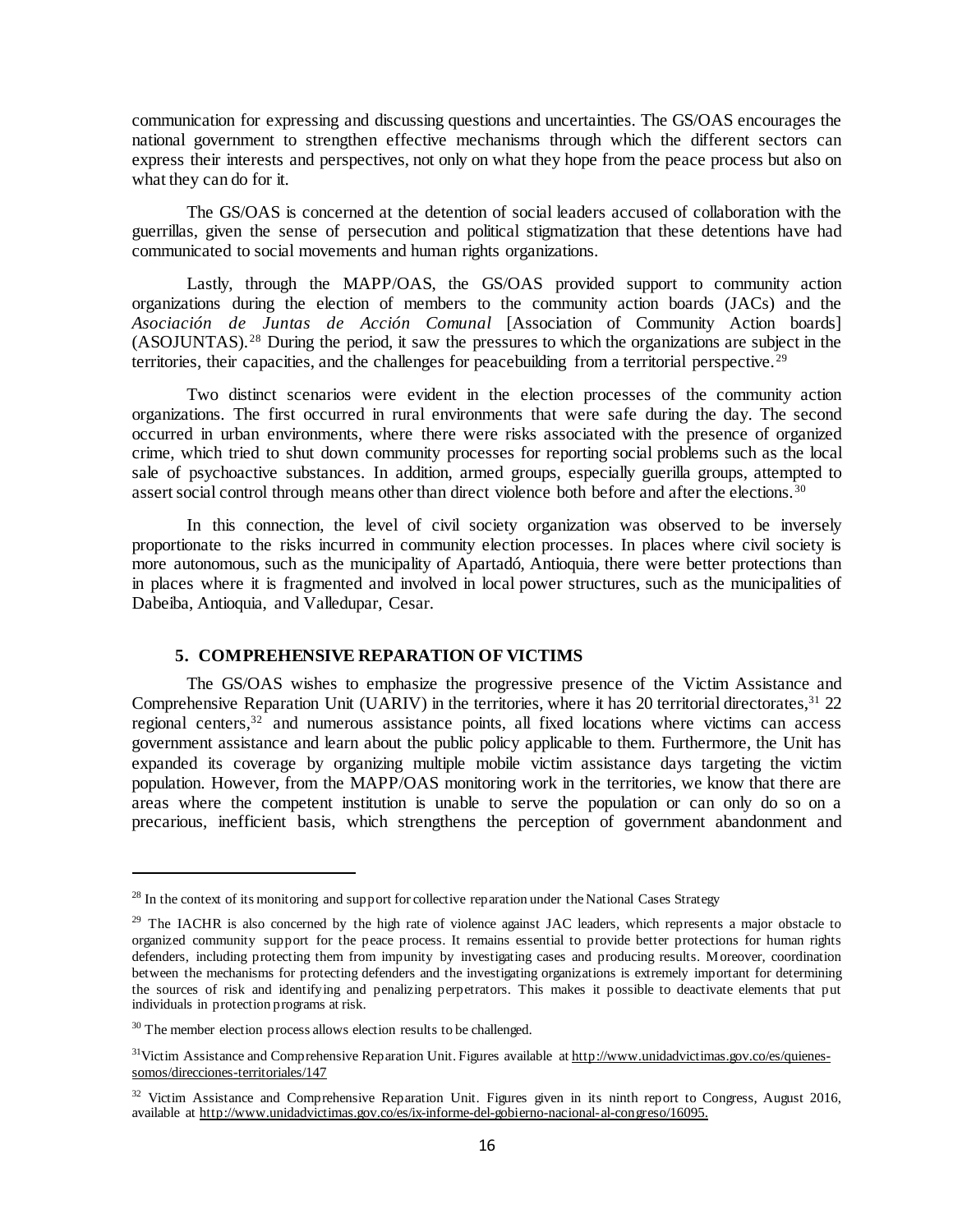revictimization in some regions. [33](#page-16-0) It also affects victims' awareness of their rights and, consequently, their access to the measures provided for in Law 1448/11 and its regulating decrees.

The GS/OAS is also concerned about the Unit's slow progress on providing comprehensive reparation to subjects of collective reparation, whether in the damage assessment phase, the development of comprehensive plans for collective reparation (PIRCs), or the implementation of PIRCs already submitted to the Transitional Justice Committees for approval. This delay is due to a number of factors, including community timeframes and rhythms for assessing the damage and insufficient coordination, planning, and resource availability in a medium- and long-term interinstitutional effort. Additionally, the Unit faces the immediate challenge of implementing efficient contracting procedures.

With respect to reparation procedures, the GS/OAS notes that, according to the MAPP/OAS, members of the facilitating committees and representatives of victims committees who took part in the broad participatory forums<sup>[34](#page-16-1)</sup> report deficiencies in the psychosocial rehabilitation processes. The victims say that their unfortunate situation of precarious psychological care is worsening because the healthcare system does not provide medical and psychological services effectively, and that the rehabilitation measures are ineffective for those reasons.

There is also still the challenge of consolidating a UARIV public care model based on a differentiated and territorial approach. Implementation of the ethnic decrees<sup>[35](#page-16-2)</sup> remains incipient, and public officials, the ethnic territorial authorities, and the ethnic communities are unaware of their scope and content. Furthermore, the territory-based care model still has problems in terms of inclusiveness, functioning, and maintenance.<sup>[36](#page-16-3)</sup> Victims express low confidence in the possibility of obtaining reparation, given the slow implementation of the care circuits established for the effective enjoyment of rights. The GS/OAS urges redoubled effort to overcome the limited institutional presence in the territories and boost enforcement and implementation of the decree-laws established for the ethnic groups.

As of August 1, 2017, the Single Register of Victims (RUV) contained a total of 8,186,896 individual victims of the armed conflict,  $37$  including 4,064,710 women. However, the GS notes a high rate of underregistration due to factors such as ignorance of care circuits, mistrust of government institutions, meager funds for traveling to regional victims services and reparation centers, and the persistence of internal armed conflict itself.

In various territories, the GS/OAS has observed that victims of offenses against sexual freedom and integrity (overwhelmingly women<sup>38</sup>) are among those least likely to report, principally out of fear

<span id="page-16-0"></span><sup>&</sup>lt;sup>33</sup> For example, in Southern Guajira or the municipality of Montecristo, Bolívar

<span id="page-16-1"></span><sup>&</sup>lt;sup>34</sup> In accordance with 5.1.3.7 of Final Agreement for Ending the Conflict and Building a Stable and Lasting Peace, a broad participatory process was initiated to strengthen the policy on comprehensive support and reparation for victims in view of the requirements and opportunities in the new context. Thirty-two participatory exercises were conducted at the national, departmental, and municipal levels for the purpose of identifying, collecting, and discussing proposals for fine-tuning the aforementioned public policy with an emphasis on ensuring compatibility with the guidelines based on the final agreement.

<span id="page-16-2"></span><sup>35</sup> Decree-Laws 4633/11, 4634 /11, and 4635/11, available at <https://www.unidadvictimas.gov.co/sites/default/files/documentosbiblioteca/enfoqueetnico.PDF>

<span id="page-16-3"></span><sup>&</sup>lt;sup>36</sup> The Regional Center of Santander de Quilichao, Cauca, is an example of the problems for implementing this strategy of territorial presence. It has not even opened to the public and has already had problems with damage to infrastructure and loss of furnishings due to a lack of security.

<span id="page-16-4"></span> $37$  A total of 8,186,896 victims were recorded as of August 1, 2017. Figure from<http://rni.unidadvictimas.gov.co/RUV>

<span id="page-16-5"></span><sup>&</sup>lt;sup>38</sup> As of November 1, 2016, the Single Register of Victims (RUV) contained 17,898 victims of offenses against sexual freedom and integrity, of which 15,515 (86.6 percent) were women.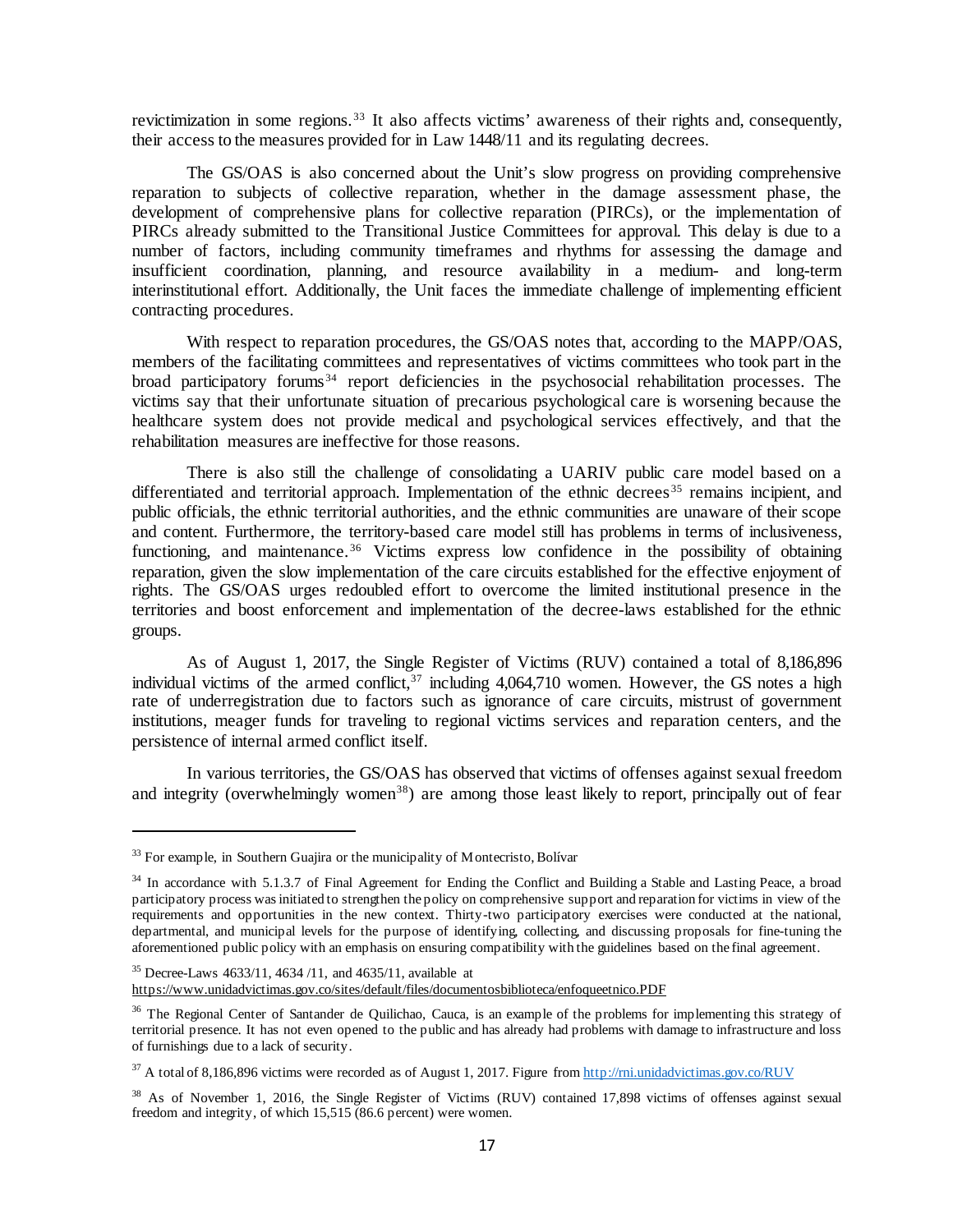of possible armed group reprisal. Shame and the absence of adequate spaces and confidentiality when statements are taken also contribute to the underregistration of individuals in this category. It is therefore essential to give attention to communication, support, and personalized follow-up procedures for individuals who have not registered as victims of offenses against their sexual liberty and integrity. These cases require building community trust in Colombian government institutions, with an emphasis on establishing a relationship with direct victims and their families.

The GS recognizes the proactive work of national, departmental, municipal, and village leaders, as well as their decisive contribution to promoting respect and protection for human rights and fundamental freedoms, especially in the context of Law 1448/11. It also wishes to call attention to the activation of the High-level Commission for the Protection of Human Rights on November 22, 2016. [39](#page-17-0) It particularly wishes to highlight the ongoing efforts of the Office of the Presidential Advisor for Human Rights to coordinate with the various national institutions and civil society.

However, it should be noted that, through the presence of the MAPP/OAS on the ground, we know that there continue to be cases of threatening, murder, stigmatization, and disappearance, particularly among local and community leaders. For example, in the community action organizations, 45 people<sup>[40](#page-17-1)</sup> died in different circumstances in 2016.<sup>[41](#page-17-2)</sup> These incidents do not contribute to peacebuilding, and the GS/OAS urges implementation of preventive measures, as well as action on the investigations. Protective measures should also be put in place for professionals providing victim care in the territories under various different forms of government contracting. [42](#page-17-3)

In addition to the above, during the period covered by this report, a number of former paramilitary commanders of the *Autodefensas Unidas de Colombia* [United Self-Defense Forces of Colombia] (AUC) were released from prison and placed under house arrest.<sup>[43](#page-17-4)</sup> In some cases, these former commanders have returned to the areas previously controlled by the demobilized armed group, creating strong local uncertainty about conflict victims' organizations and participation, as well as fear among victims of dispossession or forced abandonment who are currently seeking to claim their fundamental right to the restitution of land and territories and who perceive the protection for pursuing their claims as precarious or nonexistent. Side effects of this nature are most prevalent in regions where violence related to the armed conflict persists owing to the emergence of new players following demobilization of the AUC. [44](#page-17-5)

### **5.1Land restitution chapter: Perceptions and observations about the process**

The GS/OAS remains concerned by some communities' negative perception of the work of the Land Restitution Unit (URT) and the land restitution judges and magistrates. The work of the Unit

<span id="page-17-0"></span><sup>&</sup>lt;sup>39</sup> The related presidential statement is available at<https://www.youtube.com/watch?v=HvJhgnNZ2OU>

<span id="page-17-1"></span><sup>&</sup>lt;sup>40</sup> Figure from a joint exercise between the community action organizations and the Victims Unit in the context of damage assessment

<span id="page-17-2"></span> $41$  On November 20, 2016, the community action organizations submitted a figure of 33 persons affected to the Ministry of the Interior, as reported at the time in the MAPP/OAS press release. [https://www.mapp-oea.org/comunicados/mappoea-hace](https://www.mapp-oea.org/comunicados/mappoea-hace-llamado-para-garantizar-seguridad-de-integrantes-de-accion-comunal-y-avanzar-en-investigaciones-judiciales/)[llamado-para-garantizar-seguridad-de-integrantes-de-accion-comunal-y-avanzar-en-investigaciones-judiciales/](https://www.mapp-oea.org/comunicados/mappoea-hace-llamado-para-garantizar-seguridad-de-integrantes-de-accion-comunal-y-avanzar-en-investigaciones-judiciales/)

<span id="page-17-3"></span> $42$  Protection of persons associated with the UARIV is based on the type of their association. Since a percentage of UARIV operations are performed through service order contracts, there are people subject to threats or risks who cannot be covered by the National Protection Unit because they are not associated under an employment contract, even though their vulnerability is work-related.

<span id="page-17-4"></span><sup>43</sup> An example of this occurred with the release and placement under house arrest of Jesús Ignacio Roldan, alias "*Monoleche*," a former commander of the Bloque Calima of the *Autodefensas Unidas de Colombia* (AUC).

<span id="page-17-5"></span><sup>&</sup>lt;sup>44</sup> This situation has been reported by various MAPP/OAS regional offices, including those conducting monitoring in the departments of Córdoba, Antioquia, Cesar, Nariño, Cauca, and Meta, among others.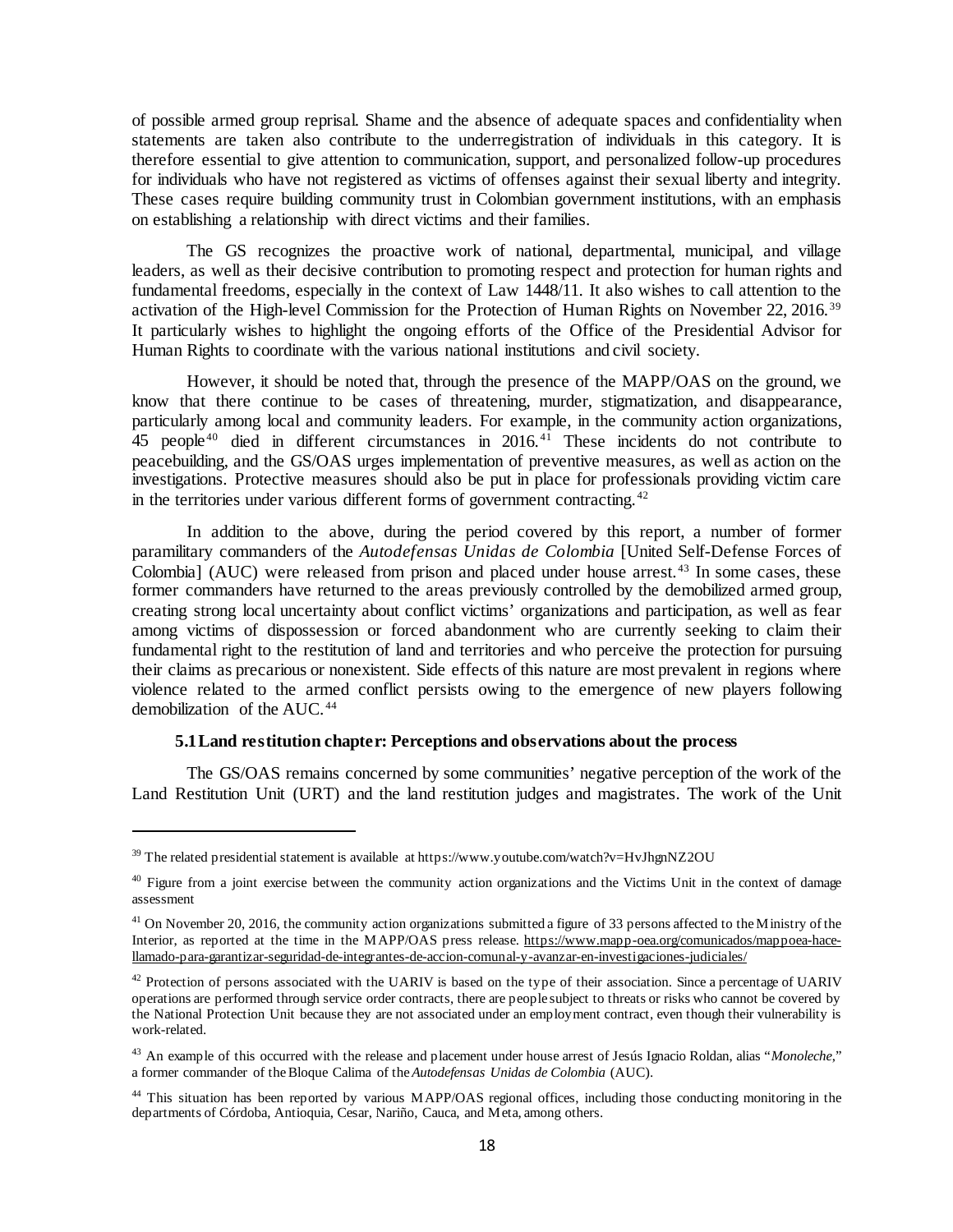continues to be marked by a low level of policy implementation in comparison with the estimated figures for dispossession and forced abandonment of land. This has given rise to a generalized negative perception of the land restitution process amongst the civilian population, which is tied to three general issues:

1. The large discrepancy between the time specified in Law 1448 for administrative proceedings (registration in the Register of Dispossessed and Forcibly Abandoned Land)<sup>[45](#page-18-0)</sup> and judicial proceedings<sup>[46](#page-18-1)</sup> and the time these phases actually take.<sup>[47](#page-18-2)</sup> This situation becomes even more complex when the judgment is handed down, because it is at this time that the lack of institutional coordination becomes apparent and policy noncompliance is greatest in terms of comprehensive reparation. The foregoing strengthens the perception of revictimization, since some orders essential to exercise the right to land restitution (e.g. titling of the property to the victims) have in some cases taken up to three years when the period set by the judgment was only one month.

On this subject, the IACHR agrees with the MAPP/OAS that there has been persistently slow progress on providing comprehensive reparation for subjects of collective reparation recognized by the Victim Attention and Comprehensive Reparation Unit, as well as a lack of institutional coordination during the various phases of the reparation process. In addition, the Commission has been informed of persistent obstacles to the implementation of the ethnic decrees.

2. Despite the countrywide mapping and information-gathering exercise (macro-focalization) conducted in April for the purpose of implementing the Register of Dispossessed and Forcibly Abandoned Land, of the 100,792 requests filed to date, only 56,497 (56 percent) have been approved for macro-focalization by the Ministry of Defense, which is a regulatory prerequisite for initiating administrative review of requests. [48](#page-18-3) This situation has deepened the sense of pessimism in regions where no progress has been made on returning land despite a considerable volume of requests.

Also of concern is the high percentage of registration requests denied during the administrative phase, which the URT handles. Of the 42,982 cases processed, 57.49 percent (24,712 cases) were denied. [49](#page-18-4) Also, 24.51 percent of all requests filed have been rejected by the URT and, as a result, theoretically do not meet the admissibility requirement for submission to a land restitution court. These figures create a perception among victims that the URT is prejudiced and unaware of the *pro victima* principle of jurisprudence, which dictates that the victim should receive the benefit of the doubt.

3. The corruption scandals surrounding officials responsible for implementing the comprehensive victim reparation progra[m50](#page-18-5) and the specialized civil land restitution

<span id="page-18-0"></span><sup>45</sup> Sixty business days, extendible for 30 additional days

<span id="page-18-1"></span><sup>46</sup> Four months. The time periods are established in Article 91, paragraph 1, of Law 1448/11.

<span id="page-18-2"></span><sup>&</sup>lt;sup>47</sup> In some cases, it has taken a year for the administrative phase and two years for the judicial phase.

<span id="page-18-3"></span><sup>48</sup> Register of Dispossessed and Forcibly Abandoned Land, Land Restitution Statistics, accessed April 2017, <https://www.restituciondetierras.gov.co/estadisticas-de-restitucion-de-tierras>

<span id="page-18-4"></span><sup>49</sup> Register of Dispossessed and Forcibly Abandoned Land, Land Restitution Statistics, accessed April 2017, <https://www.restituciondetierras.gov.co/estadisticas-de-restitucion-de-tierras>

<span id="page-18-5"></span><sup>&</sup>lt;sup>50</sup> In November 2016, the director and two officials of the Victims Unit Territorial Directorate in Antioquia were arrested during the implementation of an interinstitutional anti-corruption strategy. According to the Victims Unit press release, the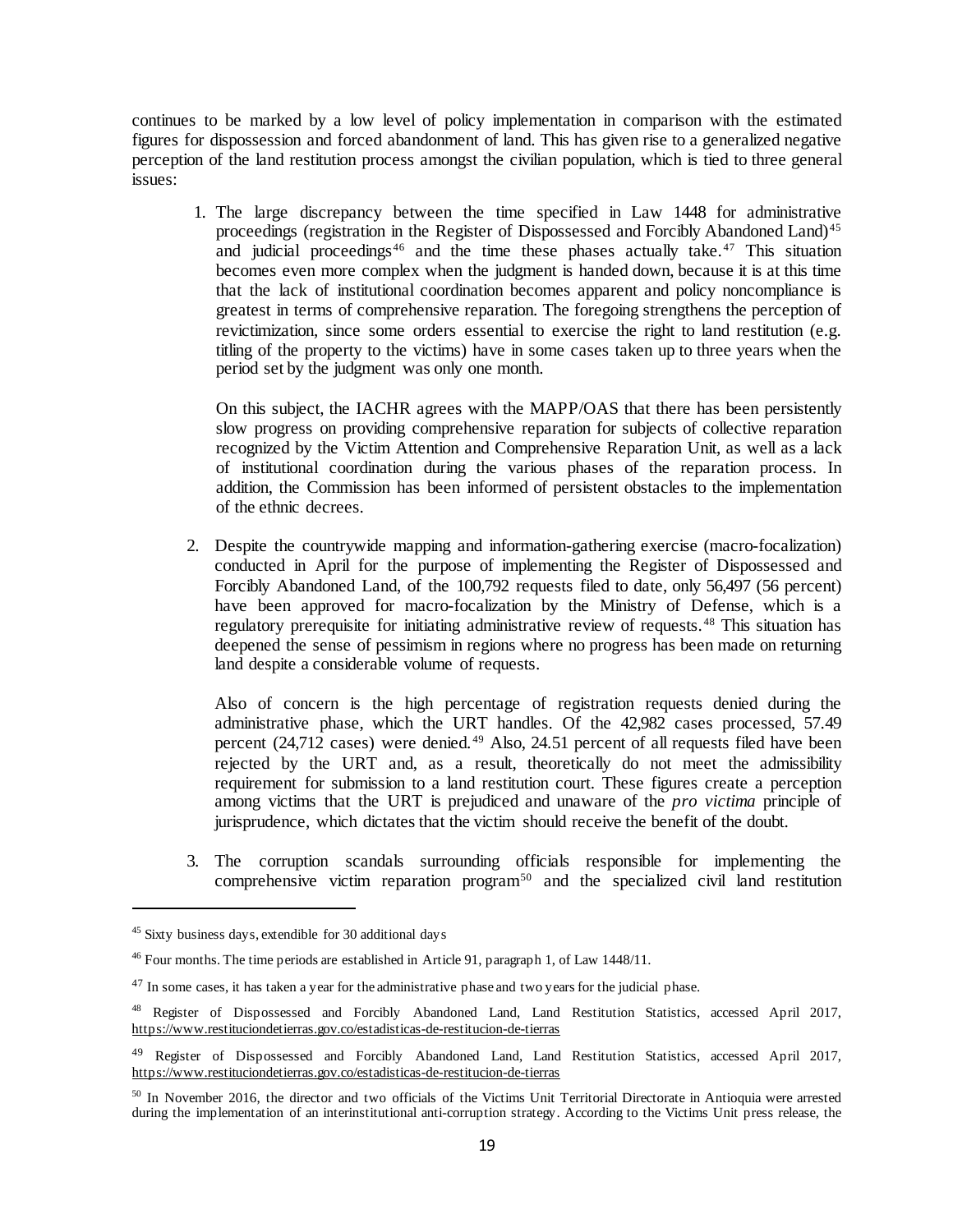courts [51](#page-19-0) deepen public skepticism about the objectivity and impartiality of the justice imparted. Although this does not afflict the specialized land restitution courts exclusively, it nevertheless has a devastating impact on the transitional justice model by attacking it at its base.

In addition, despite the efforts of the URT and the specialized land restitution courts to effectively implement a differentiated, gender-sensitive approach to the land restitution process, the GS/OAS has corroborated through MAPP/OAS data the persistence of structural patterns of discrimination, exclusion, and marginalization of women. This situation inhibits women's effective enjoyment of their rights to the use, tenure, and administration of their property. The GS/OAS urges Colombian institutions to implement more initiatives to promote women's empowerment, entrepreneurship, and cooperative farming and to encourage major changes in cultural patterns that discourage them from participating in public spaces and expressing their ideas outside the home. These initiatives should encourage women to engage in self-reflection about the importance of their ideas, expressing them publicly, and having them taken seriously in the public sphere, which would lead to a strengthening of spaces for dialogue and would also contribute to the recognition of their rights in connection with properties subject to restitution. [52](#page-19-1)

In view of all of the above, the MAPP/OAS has reiterated the vital need for the URT and the UARIV to plan, prioritize, and take action in the zones designated as high priority under the return plans and comprehensive plans for collective reparation (PIRCs).

## **5.1.1 Low implementation of land restitution**

l

A clear example of weak implementation and government coordination can be seen in the restitution of territorial rights, i.e. the rights of ethnic minority individual and community victims of territorial infringements in the context of the armed conflict. Five and a half years after the rollout of this public policy, only five judgments have been issued, and another 26 are in the judicial phase. In at least three judgments,<sup>53</sup> the specialized land restitution court urged the UARIV and the URT to prepare damage description reports, which they had failed to prepare as required under Article 139 of Decree 4633/11. [54](#page-19-3) From this, it is clear that orders in judgments are being issued generally in the absence of

Unit has filed 1,044 reports of possible acts of internal and external corruption and fraud with the Office of the Attorney General. See [http://www.unidadvictimas.gov.co/es/institucional/comunicado-de-prensa/28260.](http://www.unidadvictimas.gov.co/es/institucional/comunicado-de-prensa/28260)

<span id="page-19-0"></span><sup>&</sup>lt;sup>51</sup> In June 2016, the Office of the Attorney General arrested the second judge of the Tierras de Villavicencio land restitution court and three other court employees involved in corruption relating to a property subject to restitution. See http://www.elespectador.com/noticias/judicial/condenada-siete-anos-de-prision-desviar-proceso-de-rest-articulo-656037.

<span id="page-19-1"></span> $52$  The IACHR has pointed out that women continue to be at a particular disadvantage in land restitution processes despite efforts to implement a gender perspective. Like the MAPP/OAS, the IACHR notes the persistence of structural patterns of discrimination, exclusion, and marginalization of women that interfere with their effective enjoyment of their rights to the use, tenancy, and administration of their property.

<span id="page-19-2"></span><sup>53</sup> Cases of Upper Andágueda Community, Renacer Negro Community Council, and Embera Dobida Eyákera Community

<span id="page-19-3"></span><sup>54</sup> Decree 4633 of 2011, issuing measures for assistance, attention to, comprehensive reparation, and restitution of territorial rights to victims belonging to the indigenous peoples and communities, Article 139. Comprehensive description of damages and effects: "For the purposes of formulating and implementing the Comprehensive Plans for Collective Reparation of Indigenous Peoples and Communities (PIRCPCI) and/or carrying out the territorial restitution process, the Special Administrative Unit for Victim Attention and Comprehensive Reparation and the Special Administrative Unit for Dispossessed Land Restitution shall jointly prepare a comprehensive description of the damages and infringements suffered by the indigenous people or community requesting measures of support and reparation and measures for protection or restitution of territorial rights.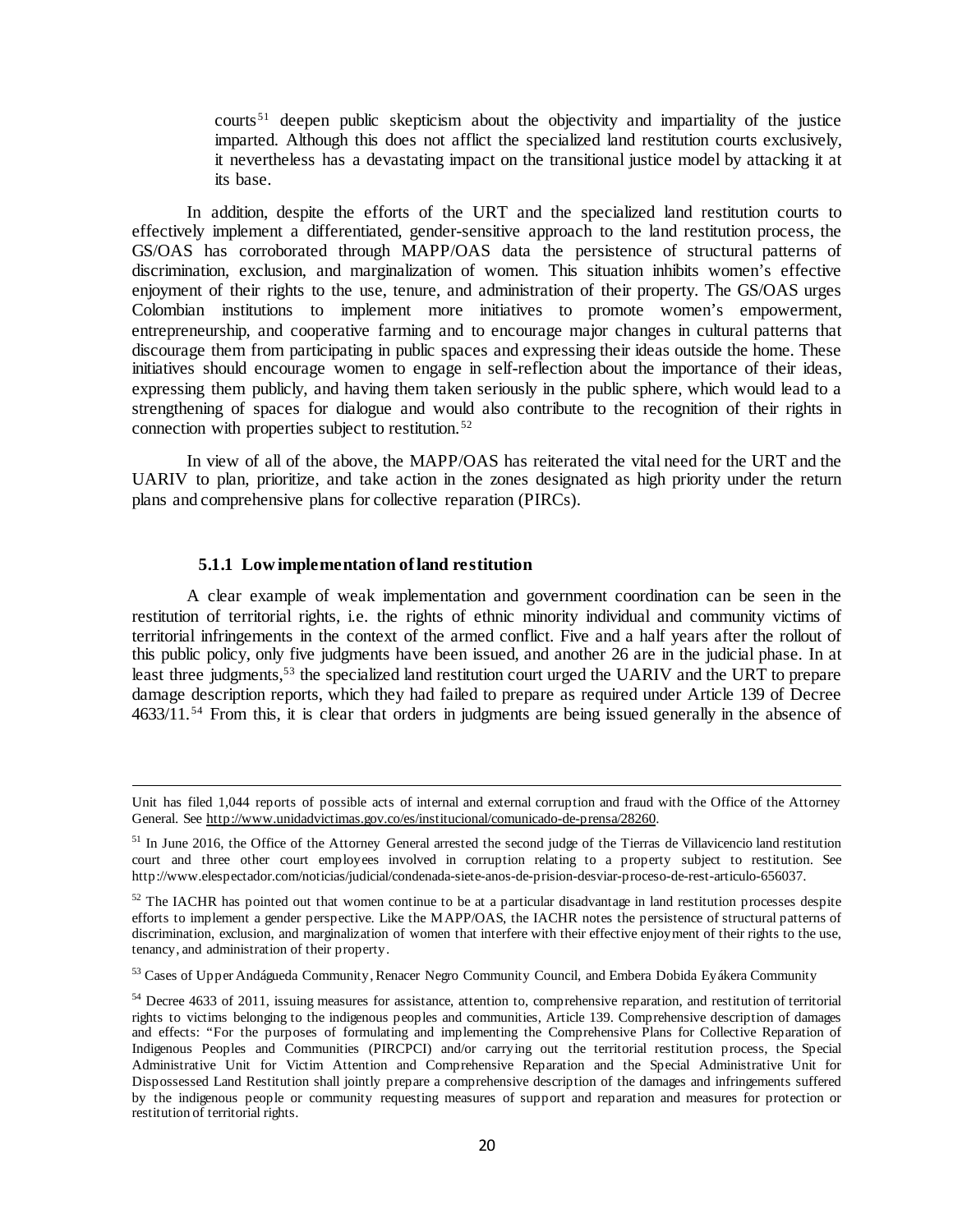any gender and ethnic breakdown of the infringements and their effects, which diminishes the effectiveness of the judgments.

In the course of its monitoring of the Embera Dobida-Dogibi indigenous reserve, an Eyákera ancestral territory in the municipality of Ungía, Chocó, in April 2016 the MAPP/OAS noted a restitution judgment recognizing territorial infringements in the context of the armed conflict and issuing a series of orders aimed at comprehensive restitution. However, more than eight months later, scant progress has been made on implementing it. Thus, we see weak coordination among the entities responsible for carrying out the orders, ignorance of the differentiated, ethnically sensitive approach that should be applied to the measures, and a negative community perception of the effectiveness of the restitution process.

Another issue of concern, raised repeatedly by both the Colombian Constitutional Court and the MAPP/OAS, is attention to the secondary occupants of properties to be adjudicated by the land restitution courts, which the URT addressed in its Agreement 029 of April 20, 2016, an instrument regulating attention to this population. [55](#page-20-0) [56](#page-20-1)

The GS/OAS is concerned that one of the criteria which secondary occupants must meet under the above administrative agreement is that, to be recognized as such, they must have established a relationship or connection with the property before macro-focalization.<sup>[57](#page-20-2)</sup> Given that the entire country was "macro-focalized" only eight days later,<sup>[58](#page-20-3)</sup> legally speaking, anyone establishing a connection with a property subject to restitution after April 28, 2016, would not be protected as a secondary occupant. Thus, in a context of ongoing conflict with other armed players and its possible consequences, the criterion stipulated in Agreement 029 runs counter to the goal of mitigating the possible negative effects of property restitution, especially in terms of reconciliation, repairing of the social fabric, and respect for the rights of vulnerable *campesino* families. [59](#page-20-4)

In its decision C-330 of June 23, 2016, the Constitution Court required land restitution judges to pronounce on secondary occupants, objecting parties, and third parties with vested or inchoate rights who are occupying a property subject to restitution. It ruled that it is the land restitution judge who determines secondary occupant status and therefore indicates the protection measure for which the URT is responsible. However, there continue to be omissions in the specialized courts (and thus delays in action by the UARIV), as well as deficient legal representation of secondary occupants by the Public Defender Unit of the Office of the Ombudsperson.

<sup>&</sup>quot;'Comprehensive description' is understood to mean identification of the events, context, and factors involved in violations of rights of indigenous peoples and communities resulting in damages and infringements pursuant to this decree for the purpose of establishing criteria, measures, procedures, and actions for their attention, protection, reparation, and restitution."

<span id="page-20-0"></span><sup>&</sup>lt;sup>55</sup>In general terms, "secondary occupants" are understood to mean individuals who, in good faith and for a variety of reasons associated with the dynamics of armed conflict, are exercising their right to housing in a property subject to restitution.

<span id="page-20-1"></span><sup>&</sup>lt;sup>56</sup> The rescinded administrative instruments are Agreement 018 of 2014 and Agreement 021/15. Obviously, measures have been adopted as the situation evolved to comply with national and international standards for the protection of secondary occupants (Pinheiro Principle 17).

<span id="page-20-2"></span><sup>57</sup> Macro-focalization is the first of four land restitution phases (macro-focalization, micro-focalization, administrative phase, judicial phase). Macro-focalization and micro-focalization criteria are based on the principles of progressivity and graduality established in Law 1448/11 for the restitution of land.

<span id="page-20-3"></span><sup>58</sup> Land Restitution Unit, press release of April 28, 2016, accessed at https://www.restituciondetierras.gov.co/historico-denoticias/-/noticias/663753

<span id="page-20-4"></span><sup>&</sup>lt;sup>59</sup> See Pinheiro Principle 17 on secondary occupants. It should be noted that, according to the Colombian Constitutional Court, the Pinheiro Principles on the restitution of the housing and property of refugees and displaced persons are broadly implicit in the constitution inasmuch as they are developments of fundamental law on comprehensive reparation for damages that have become part of international doctrine. See for example decision C-715/12.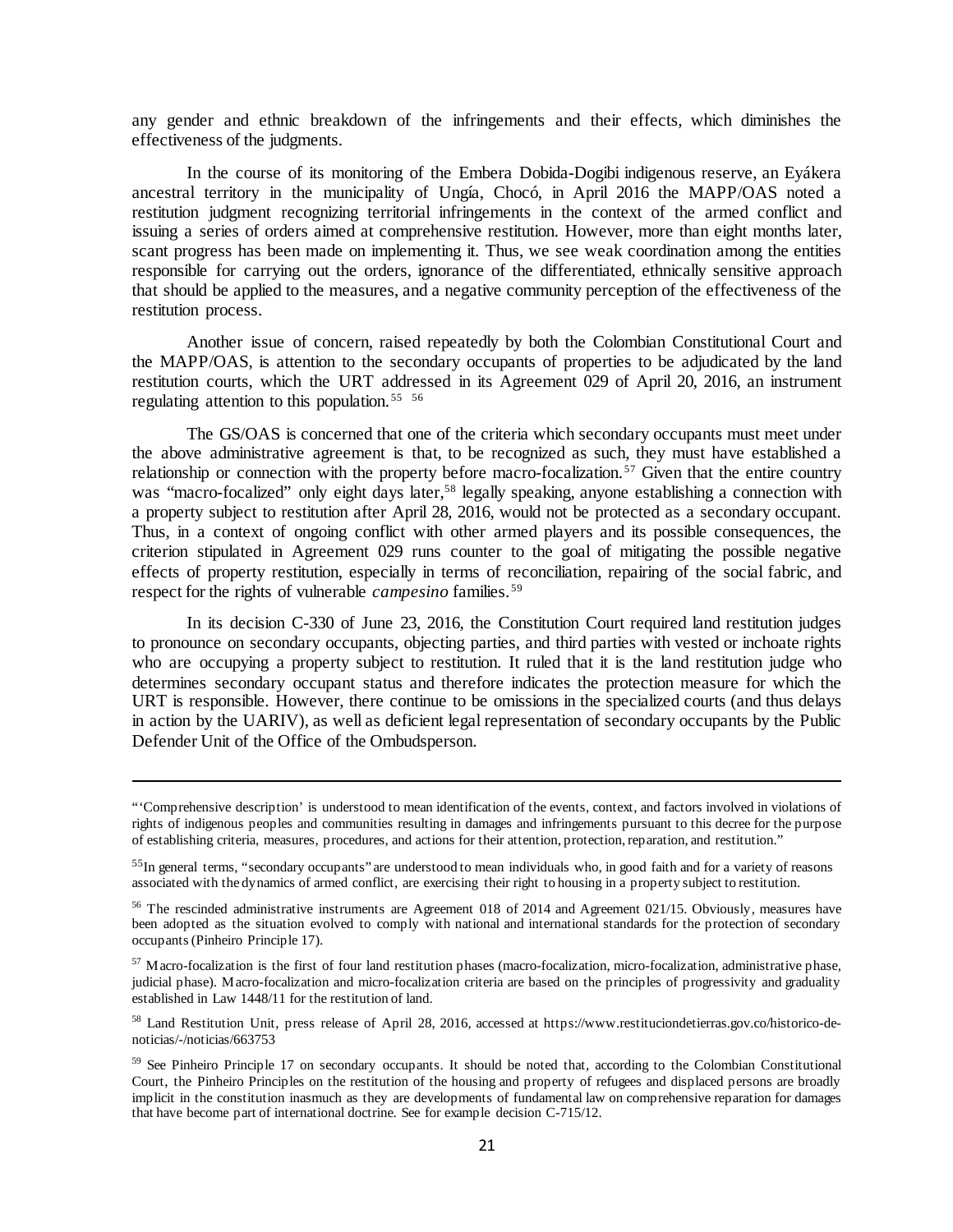In addition, institutional cooperation on land use, access, distribution, protection, and formalization continues to be weak. Although Colombian legal procedures for providing attention and reparation to victims contain mechanisms for harmonious cooperation and articulation between the national entities and the territorial entities, these mechanisms have been notoriously ineffective during their five and a half years in use. Furthermore, the GS/OAS is concerned that, following the closure of the Colombian Institute for Rural Development (INCODER),<sup>[60](#page-21-0)</sup> new institutions<sup>[61](#page-21-1)</sup> have been created that still do not mesh effectively with the already complex institutional web, which could slow the protection, formalization, and restitution of land and territories.

#### **5.1.2 Awareness of participation mechanisms and accessibility of mechanisms**

Victims now have an official mechanism for interacting with the institutions implementing the public policy<sup>62</sup> in the form of victim participation roundtables at the municipal, departmental, and national levels. This represents progress. However, a number of problems, including weak victim and administrator awareness of the mechanism, controversies about the allocation and use of resources, and disputes among and within victims organizations, mean that communications with the local authorities are not always fluid. This situation helps to make the victim participation roundtables susceptible to being used for financial or political purposes rather than as true spaces for advocacy.

To influence and generate proposals for effective participation, the GS/OAS recommends launching education campaigns on how the roundtables work; strengthening and renewing community and organizational leadership in the victim population and incorporating the differentiated approach in this area; and emphasizing comprehensive reparation, not just the indemnification measure.

The GS/OAS receives a steady stream of information about the problems experienced by victims submitting the Assistance, Attention, and Comprehensive Reparation Plan (PAARI). Connectivity and communications are not optimal in all regions of Colombia, which means that it may not be possible to complete the entire process because of a dropped line or a bad telephone connection. [63](#page-21-3) Victims also have had problems with common administrative formalities such as updating information, requesting proof of victim status, or including a person in the immediate family. In our view, these problems are important because they remain issues to be resolved six years after the law was enacted.

Currently, victims are having trouble submitting the statement of eligible events for registration in the Single Victims Register (RUV) because some members of the Office of the Public Prosecutor will not accept them. Even though the regular legal submission period for eligible events that occurred prior to June 2011 closed in mid-2015, the statements should be accepted by the Office of the Public Prosecutor if late submission is justified by a *force majeure* event. [64](#page-21-4) In this connection, the National Commission of the Public Ministry for Transitional Justice has issued a circular underscoring

<span id="page-21-0"></span><sup>60</sup> Decree 2365 of December 7, 2015

<span id="page-21-1"></span><sup>&</sup>lt;sup>61</sup> The National Land Agency, the Rural Development Agency, and the Agency for Territorial Renewal

<span id="page-21-2"></span> $62$  Victims Unit. Resolution 0388/13, Protocol for Effective Participation of Victims of the Armed Conflict, available at [http://www.unidadvictimas.gov.co/es/protocolo-de-participaci%C3%B3n-efectiva-de-las-v%C3%ADctimas-del-conflicto](http://www.unidadvictimas.gov.co/es/protocolo-de-participaci%C3%B3n-efectiva-de-las-v%C3%ADctimas-del-conflicto-armado/15529)[armado/15529](http://www.unidadvictimas.gov.co/es/protocolo-de-participaci%C3%B3n-efectiva-de-las-v%C3%ADctimas-del-conflicto-armado/15529)

<span id="page-21-3"></span><sup>63</sup> The PAARI is submitted by telephone, which has implications for the rural population.

<span id="page-21-4"></span><sup>&</sup>lt;sup>64</sup> The statement must clearly describe the *force majeure* event for the legal exception to apply. Once the problem caused by the *force majeure* event has been overcome, the victim has two years to submit the statement.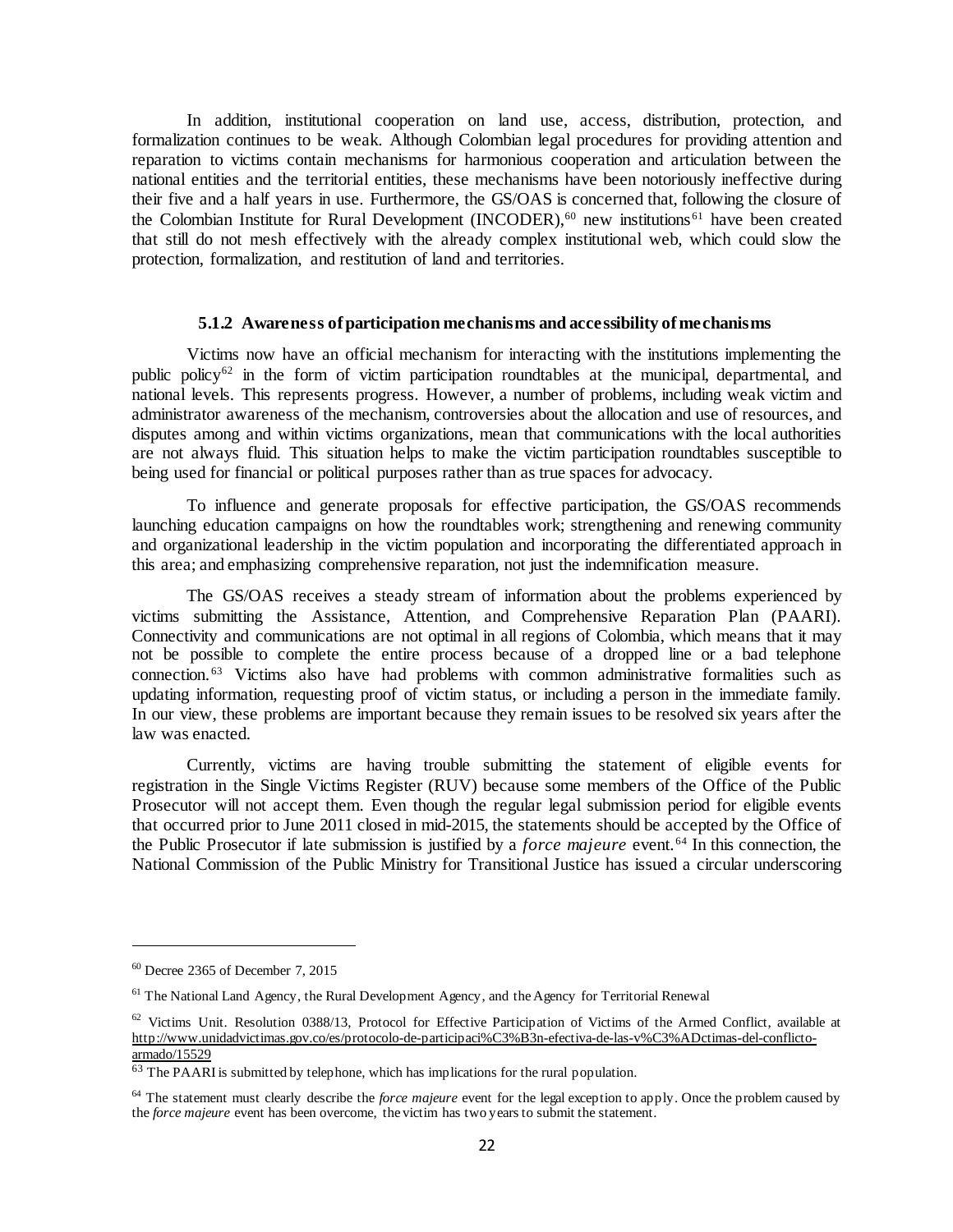the obligation of the Office of the Public Prosecutor to accept statements, independently from the assessment made by the UARIV with respect to inclusion in the Single Victims Register. [65](#page-22-0)

Lastly, during the period covered by this report, the National Center for Historical Memory (CNMH) published seven reports. [66](#page-22-1) However, although the compilation and publication of this information represents progress, the Center will continue to confront the challenge of increasing awareness and appropriation of these publications by the communities and ensuring that their accounts and memories are collected through potentially healing processes. The Center should also work to provide victims with more information on the comprehensive reparation measures and to promote regional historical memory processes with the participation of victims and victims organizations as a dignifying element. In that connection, the GS/OAS wishes to highlight the Center's decision to take a participatory approach to the *¡Basta Ya! Catatumbo* project in order to contribute to the dignity, recognition, and visibility of the region's communities.

In addition, the GS recognizes and underscores the challenge that the Colombian State faces for ensuring political and financial coherence in the context of implementing the public policy on victim attention and comprehensive reparation, the potential increase in the as yet undetermined number of victims of FARC violence, and increased budget allocation. We make this observation from the vantage point offered by MAPP/OAS data, which show a gradual decrease in the Colombian budget for comprehensive reparation of victims. From the standpoint of the principles of comprehensive reparation and of achieving effective, sustainable results from the reparation policy, this shrinkage represents an obvious risk, particularly during the current political and transitional moment in the implementation of the peace agreement with the FARC.

### **6. TRANSITIONAL JUSTICE MECHANISMS**

l

The GS/OAS positively views the legislative strides made as part of the final agreement between the Colombian government and the FARC. Adoption of Legislative Act 02/2017 is one of the most significant advances Colombia has seen in terms of transitional justice, in that it provides legal stability and certainty to the processes called for in the Final Agreement to End the Armed Conflict.

Against this backdrop, the challenge for Colombia is to consolidate a comprehensive transitional justice system, in which the system for truth, justice, redress, and non-repetition  $(SIVJRNR)<sup>67</sup>$  $(SIVJRNR)<sup>67</sup>$  $(SIVJRNR)<sup>67</sup>$  is interlinked in practice and conceptually to other mechanisms, such as Law 975/2005,

<span id="page-22-0"></span><sup>&</sup>lt;sup>65</sup> Circular issued by the National Commission of the Public Ministry for Transitional Justice on July 14, 2015 (Circular CNIVPJT 003-2015)

<span id="page-22-1"></span><sup>66</sup> The reports produced over the period are *La maldita tierra* [The cursed land], published September 1, 2016; *[La justicia](http://www.centrodememoriahistorica.gov.co/informes/informes-2016/la-justicia-que-demanda-memoria)  [demanda memoria](http://www.centrodememoriahistorica.gov.co/informes/informes-2016/la-justicia-que-demanda-memoria)* [Justice calls for memory], published November 4, 2016; *[Granada.](http://www.centrodememoriahistorica.gov.co/informes/informes-2016/granada) Memories of war, resistance and reconstruction*, published November 4, 2016; *[Until you find them. The drama of enforced disappearance in Colombia](http://www.centrodememoriahistorica.gov.co/informes/informes-2016/hasta-encontrarlos)*, published November 24, 2016; *[Cartillas: Desde el Carare, la niñez y la juventud siembra cultura de paz](http://www.centrodememoriahistorica.gov.co/informes/informes-2016/cartillas-desde-el-carare-la-ninez-y-la-juventud-siembran-cultura-de-paz)* [Early readers series: From the Carare: Children and young people sow a culture of peace], published November 24, 2015. From <http://www.centrodememoriahistorica.gov.co/informes-2016?limitstart=0>

<span id="page-22-2"></span> $67$  As regards the guarantees of non-repetition in the peace agreement, the IACHR held a hearing in March 2017, in which organizations noted the right of victims and society for structural measures to be established to prevent the commission of new crimes. They explained the factors that impede guarantees of non-repetition in the peace agreement: the persistence of paramilitary groups; the need for security policy reform, using a more civilian, not military, approach; and the purging of public officials involved in human rights violations, paramilitarism, and corruption. They underscored that the dismantling of the paramilitary groups begins with the state acknowledging their existence. The state indicated that the first guarantee of nonrepetition is peace itself and that Colombia currently has the lowest homicide rate in the last 41 years. It noted that the presence of the military throughout Colombian territory is crucial and pointed to the outcomes of the Justice and Peace processes.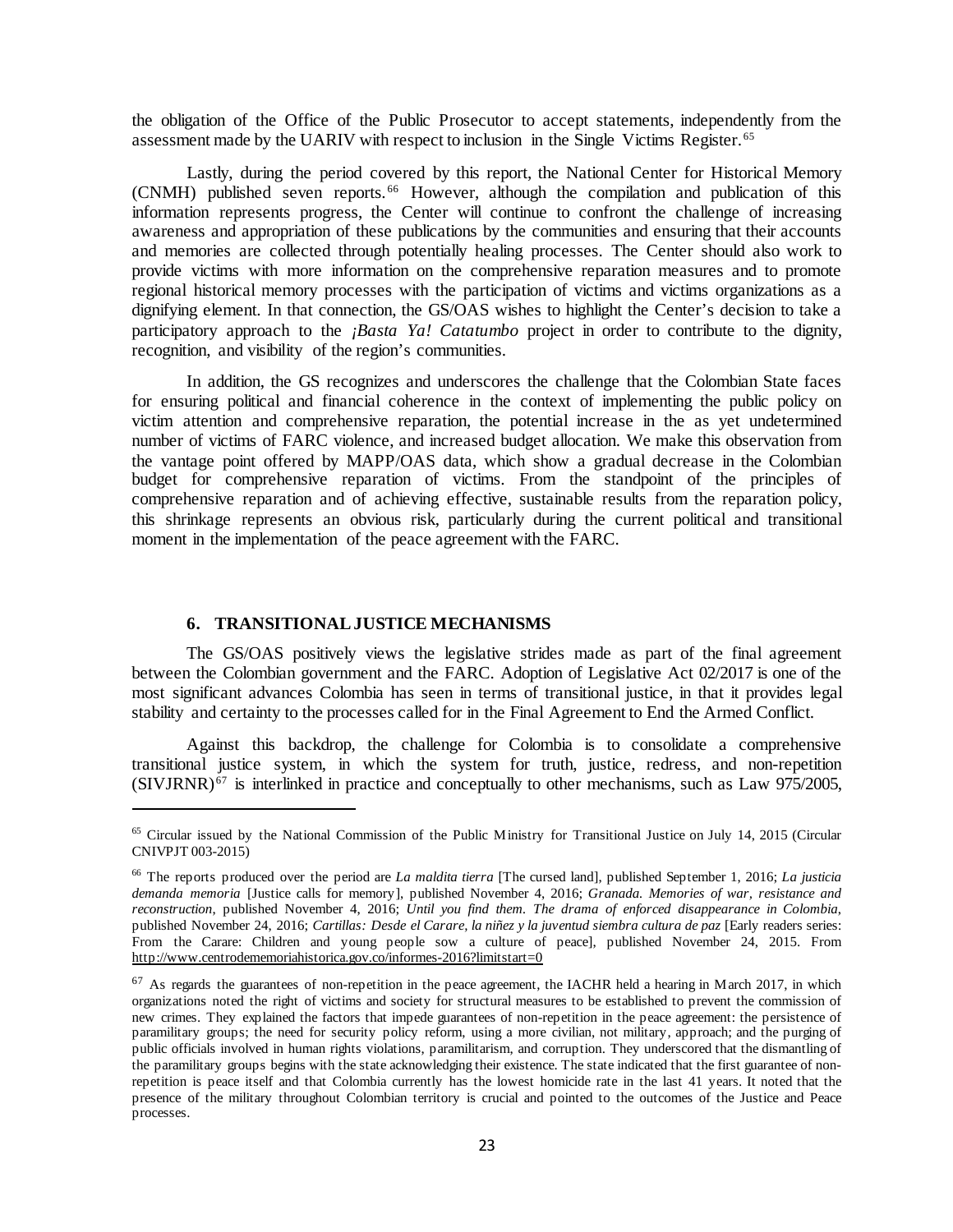Law 1424/2010, Law 1448/2011, and those adopted as part of the talks between the Colombian government and the ELN. [68](#page-23-0)

Bearing this in mind, the GS/OAS highlights the importance of securing the greatest complementarity and standardization possible among transitional justice instruments. As part of the implementation of the Justice and Peace Law, regional issues relating to the armed conflict have emerged and should be considered in developing the documents for the Special Jurisdiction for Peace (JEP) framework. To that effect, in the event that some or all of the JEP procedural standards are applied to the ELN process, the procedures should be standardized, such that the conditions arising from international criminal law standards include the actions of the FARC, ELN, and other actors in the internal armed conflict. [69](#page-23-1)

In parallel, the Transitional Justice Division of the Office of the Attorney General has certified more than 15,000 copies to be reviewed, particularly for those cases that were shelved, but which could be key for the JEP or organized-crime fighting mechanisms created based on Point 3.4 of the agreement between the FARC and the Colombian government.

The GS/OAS further recognizes the possibility of omissions occurring due to shortcomings in the process for configuring the JEP lists of beneficiaries. This could be the case for people not admitted to the list or those having committed crimes against humanity while belonging to the guerrilla and who did not demobilize because they had already dissociated themselves for other reasons. It is, thus, necessary to create a mechanism making it possible to be included in the JEP and complete the list provided by the FARC.

Moreover, due to the exclusion of special procedures, victims of the armed conflict are those who have been most affected. This is due to the fact that their cases have migrated from transitional processes, based on the perpetrators' willingness and contribution to the truth, to regular criminal proceedings in which the perpetrator has procedural guarantees to not testify against himself, thus diminishing possible reparation for victims. When a person subject to the JEP is excluded for having committed a new crime, according to Legislative Act 02, it is important for the civilian justice system to fulfill the rights of victims to truth, redress, and guarantees of non-repetition.<sup>[70](#page-23-2)</sup> Similarly, the GS/OAS believes that, in the framework of Article 2 of Law 1709/2014, although the person excluded from the JEP process must serve his sentence in regular prison sites, a differentiated resocialization approach should be adopted when the person has belonged to illegal armed groups. This becomes important with the understanding that by subjecting these persons to the current system, they could

<span id="page-23-0"></span><sup>&</sup>lt;sup>68</sup> The IACHR is concerned that the Special Jurisdiction for Peace (JEP) will not achieve the necessary coordination with the Justice and Peace process to elucidate events, contexts, collusion, and serious third-party human rights violations, like massacres—whose true magnitude has not been understood—if only applicants (former paramilitaries suspected of crimes that are to benefit from the Justice and Peace Law) are included, leaving the investigation of crimes committed by thirdparties to the civilian justice system. As the state has reported, the JEP will not admit the statements of applicants having confessed to the relationship of paramilitary groups with third parties.

<span id="page-23-1"></span><sup>&</sup>lt;sup>69</sup> As a follow-up to the implementation of the comprehensive system for truth, justice, redress, and non-repetition (hereinafter, "comprehensive system"), the IACHR, in a March 2017 hearing on the state's obligations to combat impunity and the Special Jurisdiction for Peace (JEP), underscored the fact that civil society organizations had voiced concerns about the comprehensive system's ability to combat impunity in cases of serious human rights violations and war crimes, as well as its ability to address the rights of victims. In this context, the organizations indicated that the principle of victim participation was not present throughout the entire system. They also noted that the legislation passed on differentiated criminal treatment for state agents omits the reference to international human rights law and international criminal law relating to command responsibility. Lastly, the organizations noted that the concurrent conditions provided for under this law makes it impossible to establish said responsibility in the JEP.

<span id="page-23-2"></span><sup>&</sup>lt;sup>70</sup> The IACHR agrees with guaranteeing the participation of victims in proceedings before the JEP, even when victims are not organized. The IACHR agrees with the recommendation of the MAPP/OAS regarding the Mechanism for Memory and Truth, to implement social and community outreach throughout the territories to provide forums for open dialogue and participation.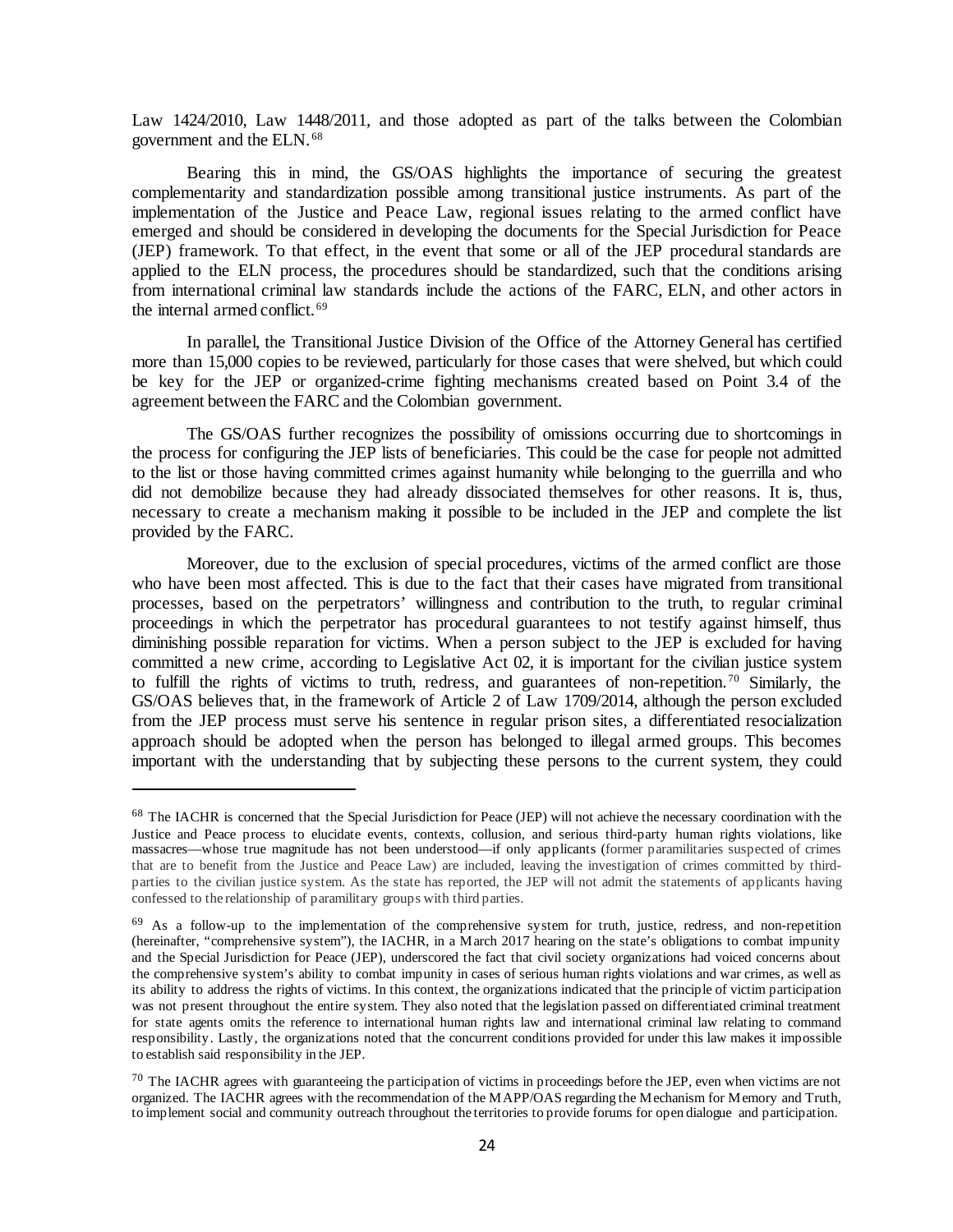perpetrate further violence through additional crimes if effective and adequate conditions are not put in place for their resocialization.

In this context, allowing for jurisdictional autonomy that takes into consideration the diverse worldviews of indigenous peoples and communities will contribute to the success of these mechanisms. It is, thus, vitally important for coordination between the JEP and the Special Indigenous Jurisdiction (JEI) to consider the mechanisms developed in the framework of the Interjurisdictional Coordination Committee. These mechanisms help ensure that decisions relating to jurisdiction and competence are as pluralistic as possible, respecting the particularities of all indigenous peoples and avoiding generalizations.

The GS/OAS also deems important the implementation of measures that promote the effective participation of all victims in the judicial system, without the need for organization or association. To this end, expanding procedural, substantive, evidentiary, and access guarantees for victims is necessary, such that their rights are fulfilled in an effective and appropriate fashion. The SVJRNR must, thus, guarantee that all victims, without exception, enjoy the same rights. As such, all legislation must provide special protection and ensure access to procedural and substantive rights to child and adolescent victims, as well as those subjected to sexual violence in the context of the conflict. A mechanism providing for clear access and guarantees to access and participation should be devised.

The GS/OAS further reaffirms the importance of a successful conclusion to the Justice and Peace process, with the strongest possible terms of legal certainty, ensuring that the largest number of victims attain their rights, as they have committed to obtaining truth and redress through the special Justice and Peace judicial process.

The GS/OAS positively views the efforts of the Ministry of Justice and Law to coordinate institutions addressing incidents of comprehensive reparations. Of note is the coordination to provide reparations to victims of the Mineros Bloc of the AUC. Similar efforts should be made to provide special redress in cases of "early termination," <sup>[71](#page-24-0)</sup> thus guaranteeing the largest number of victims receive legal reparations.

Lastly, in relation to the early terminations, the GS/OAS has observed that this could be a strategy for easing the procedural bottleneck for Justice and Peace cases, bearing in mind that Law 1592/2012 established this mechanism to prevent procedural backlog and to streamline the issuing of judgments for those who were not the highest-level perpetrators. In this case, the GS/OAS deems it necessary for the Office of the Attorney General and the judiciary of the JEP to determine which structures need to reinforce the definition of macrocrime patterns, such that all or the vast majority of applicants can participate in this process.

### **7. PRISON MONITORING**

l

In keeping with the mandate, the MAPP/OAS carries out monitoring and accompaniment related to the processes to bring members of illegal armed groups to justice, including judicial and prison monitoring. The latter has been conducted, in some cases, at the request of the Collective for Persons Deprived of Liberty, whose members are associated with or are members of the ELN, to monitor the detention and livability conditions in penitentiaries and prisons, the institutions' ability to meet the needs of inmates, and other situations posing a risk to these persons.

Given the need to evaluate the detention conditions of this population and in order to positively influence the provision of adequate assistance for cases necessitating a direct intervention due to their

<span id="page-24-0"></span> $71$  Early termination is a special proceeding through which ex-members of a demobilized structure can obtain an expedited sentence, provided that their conduct fits the pattern of macrocrimes detailed in a judgment preceding their application.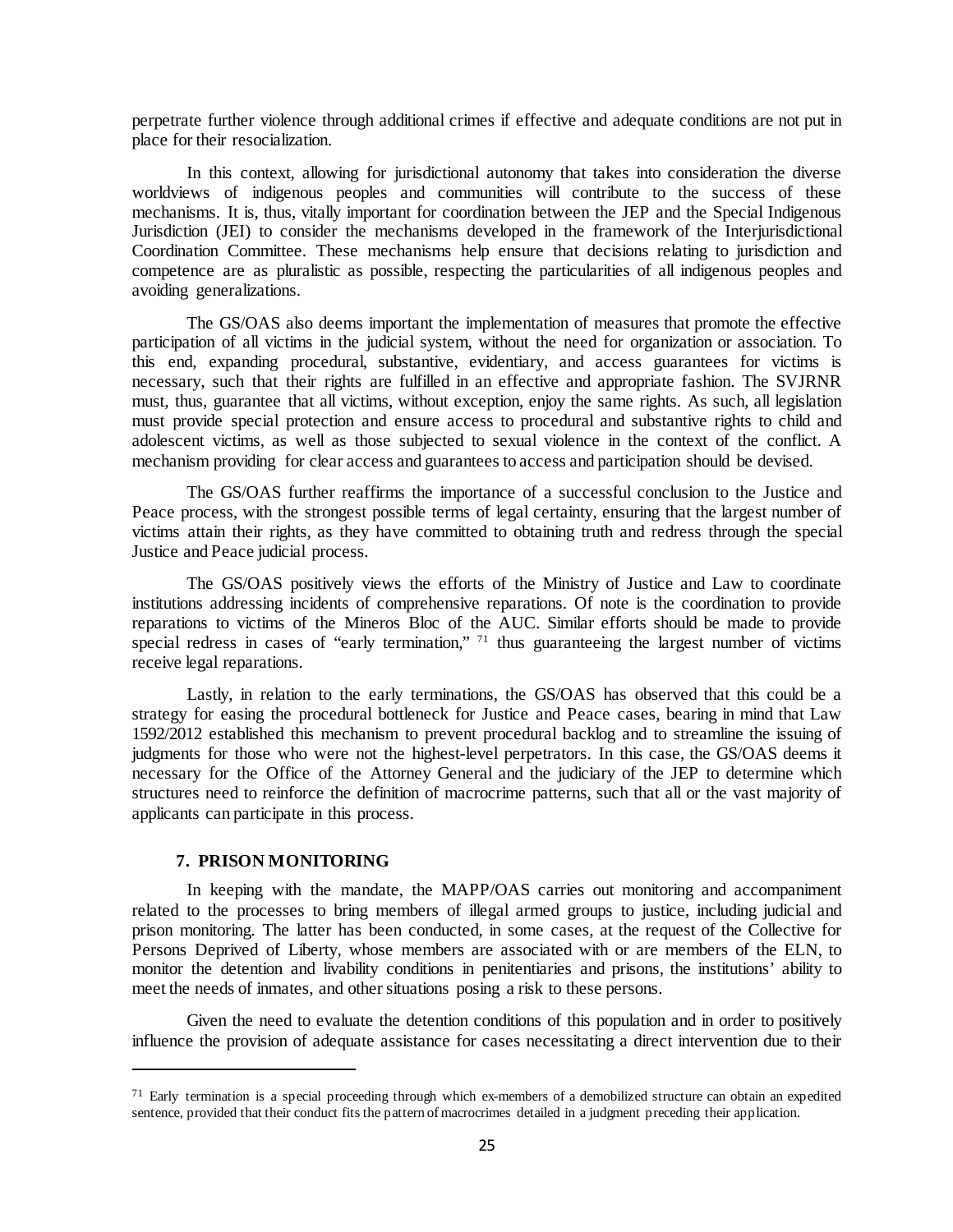humanitarian nature, the GS/OAS initiated, through the MAPP/OAS, a series of visits to detention centers administered by the National Penitentiary and Prison Institute (INPEC). As of the date of this report, it had visited 18 facilities, all with the presence of ELN members. [72](#page-25-0)

When analyzing detention conditions, it bears noting that in February 2017, there were 172,192 inmates, not including the 3,753 inmates held in territorial facilities and those in the detention denters for members of the security forces or "harmonization" centers for indigenous peoples. This notwithstanding, the INPEC only has capacity for housing 78,417 persons.

Against this backdrop, it has been found that overcrowding in detention centers adversely affects those on the inside, both inmates and guard staff. Although guards are affected to a lesser degree, they are impacted given the official duties they perform and the precarious conditions in which they must work. Overcrowding diminishes institutional capacity, such that even the most basic standards for respecting human rights are invalidated. Prison overcrowding, which exceeds the housing capacity of these facilities several times over, is growing due to the extremely high number of persons deprived of liberty under pretrial detention. [73](#page-25-1)

Furthermore, as part of the on-site mechanisms to observe prison conditions, the GS/OAS has received complaints regarding subjection to cruel, inhuman, or degrading treatment. They have learned of isolation practices, in which members of GAOs and GDOs are placed in separate wards, and physical torture to prevent complaints, reports, or disobedience as part of acts of legitimate protest. In this vein, the Working Group to Call Attention to and Monitor Alleged Cases of Cruel and Inhuman Treatment was resumed in January of this year. Its first meeting was held in the high-security penitentiary in Valledupur with ELN-member inmates.

In relation to health care, the GS/OAS urges forums for cooperation among the entities responsible for providing such care, such as INPEC, the Penitentiary and Prison Services Unit (USPEC), and Health Fund for Persons Deprived of Liberty Consortium, comprised of FIDUPREVISORA S.A. and FIDUAGRARIA S.A. They should create health care brigades as a course of action to mitigate the notorious health care crisis. The penitentiary health system still demonstrates the same shortfalls noted in the twenty-second half-yearly report. As a result, the GS/OAS, through the MAPP/OAS, issues an average of three weekly alerts to institutions regarding specific cases requiring urgent medical treatment. These alerts have been well received by the institutions. [74](#page-25-2)

<span id="page-25-0"></span><sup>72</sup> Medium-security penitentiary and prison (EPMSC) in Popayán, Cauca; EPMSC in Cali, Valle del Cauca; EPMSC in Medellin, Antioquia; Metropolitan Complex in Bogota – National Penitentiary System (ERON) in Bogota, Capital District; EPMSC in Cúcuta, Norte de Santander; Women's penitentiary in Bogota, Capital District; EPMSC in Villavicencio, Meta; EPMSC in Arauca, Arauca; Medium- to high-security penitentiary and high-security prison (EPAMSCAS) in Valledupar, Cesar; EPAMSCAS in Combita, Boyacá; Penitentiary and prison complex in Jamundí, Valle del Cauca; Women's Penitentiary and prison (EPC) in Pasto, Nariño; EPAMSCAS in Palmira, Valle del Cauca; Women's penitentiary in Bucaramanga, Santander; EPC in Yopal, Casanare; EPMSC in Quibdó, Chocó; EPMSC in Istmina, Chocó; and Medium- to high-security penitentiary (EPAMS) in Girón, Santander.

<span id="page-25-1"></span><sup>&</sup>lt;sup>73</sup> For example, Ward 4 of the EPMSC in Cali has a capacity of 120 inmates, yet there are currently 928 detainees, or a rate of overcrowding and capacity exceedance of 773.3%. This problem impacts not only prison overpopulation in the dormitory spaces, but also the conditions and capacity in the spaces reserved for collective and family activities.

<span id="page-25-2"></span><sup>74</sup> As regards persons deprived of liberty, the IACHR has identified concerns similar to those stemming from MAPP/OAS monitoring of prisons, particularly in relation to the overcrowding rate, other detention conditions, and the use of pretrial prison. The Commission is concerned that the centers are unable to house FARC members who will be admitted to the JEP. The high rate of pretrial prison use in Colombia is incompatible with its nature as a tool meant for exceptional use. The IACHR agrees with the MAPP/OAS regarding the need to tailor the conditions required for female inmates, to ensure that they are able to enjoy their human rights.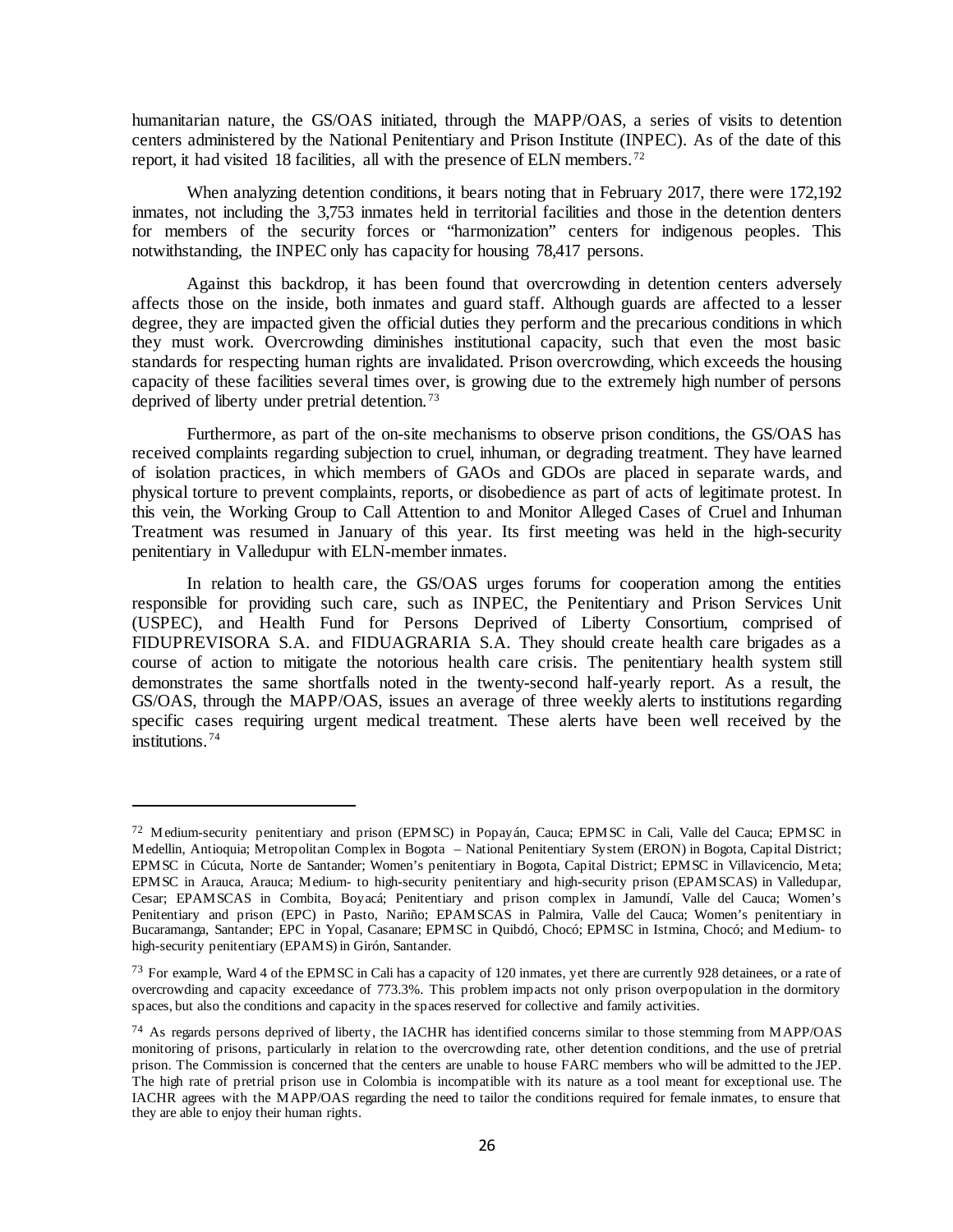The MAPP/OAS convened the first meeting of the *Working Group on Health Care and Assistance for Persons Detained Due to Their Association with or Membership in the ELN Insurgence* in October 2016. It was held in the high-security penitentiary in Palmira, Valle del Cauca. The facility was selected because of the numerous reports that no health care is provided there. At this first meeting, the group scheduled a series of meetings to be held in detention centers requiring enhanced health care intervention.

In relation to legal proceedings, the process seeks to identify detainees who experience difficulties in accessing the justice system and due process, as well as identify the types and nature of problems, and establish the courses of action for potential applications for release if the sentence has been served and/or vacated due to anomalies in the judicial process.

In relation to the FARC inmate population, in addition to instruments like amnesty and pardon, the GS/OAS believes it important to continue evaluating and monitoring the prison and penitentiary conditions of insurgents set to be admitted to the JEP system.<sup>[75](#page-26-0) [76](#page-26-1)</sup> Following the clustering of FARC members in certain prisons in preparation for the JEPs, some ELN members sharing spaces with these guerrilla members have expressed increased levels of insecurity.

Lastly, it is concerning that, following closure of the "justice and peace" wards in the mediumsecurity penitentiary and prison (EPMSC) in Cúcuta and the transfer of applicants to the Bucaramanga prison last December, the *versiones libres* (spontaneous accounts) and legal proceedings for applicants having filed their applications in Cúcuta have not been resumed. This has negatively impacted, in particular, proceedings in their advanced stages, in which the victims were being prepared for reparations, such as in the case of proceedings against applicants from the Catatumbo Bloc and the *Ejército Popular de Liberación* [Popular Liberation Army, EPL].

### **7.1 Analysis of prison conditions for members of insurgent groups**

l

In addition to coordination efforts with judicial, administrative, and oversight authorities through the monitoring of detention centers, the GS/OAS, through the MAPP/OAS, is conducting a diachronic analysis of prison conditions for members of insurgent groups, to determine inadequate institutional conduct patterns and make recommendations to the state to mitigate and prevent such conduct.

The GS/OAS has identified alleged practices of some INPEC administrative officials and guards towards inmates belonging to insurgent groups, especially the ELN, which inmates describe as discriminatory. These practices entail disqualification based on supposed risk factors, insubordination, and anarchy in the centers. ELN inmates have notified the competent authorities of various acts carried out in alleged collusion between guards and inmate groups belonging to the "Casas."<sup>[77](#page-26-2)</sup>

In this same vein, during the visits it made through the MAPP/OAS, the GS/OAS received information that persons deprived of liberty have been subjected to undue pressure due to their

<span id="page-26-0"></span><sup>75</sup> For example, the transfer and clustering of inmates in the Chiquinquirá, Barne, and La Picota prisons is a positive effort. However, FARC member inmates who have not yet been transferred to these detention centers should be clustered as soon as possible as the overcrowding in these prisons declines, resulting from the releases granted in the framework of Law 1820/2016.

<span id="page-26-1"></span> $76$  The IACHR is also closely observing whether the JEP's implementation of the Amnesty Law in practice is being conducted in respect of human rights and international humanitarian law. It will continue monitoring decisions arising from the JEP.

<span id="page-26-2"></span><sup>&</sup>lt;sup>77</sup> Group of inmates that coopts the governance of detention centers for criminal purposes, from charging inmates for all activities to extortion from inside the prisons to incriminate guerrilla groups. These groups take orders from a leader called "Cacique" or "Pluma."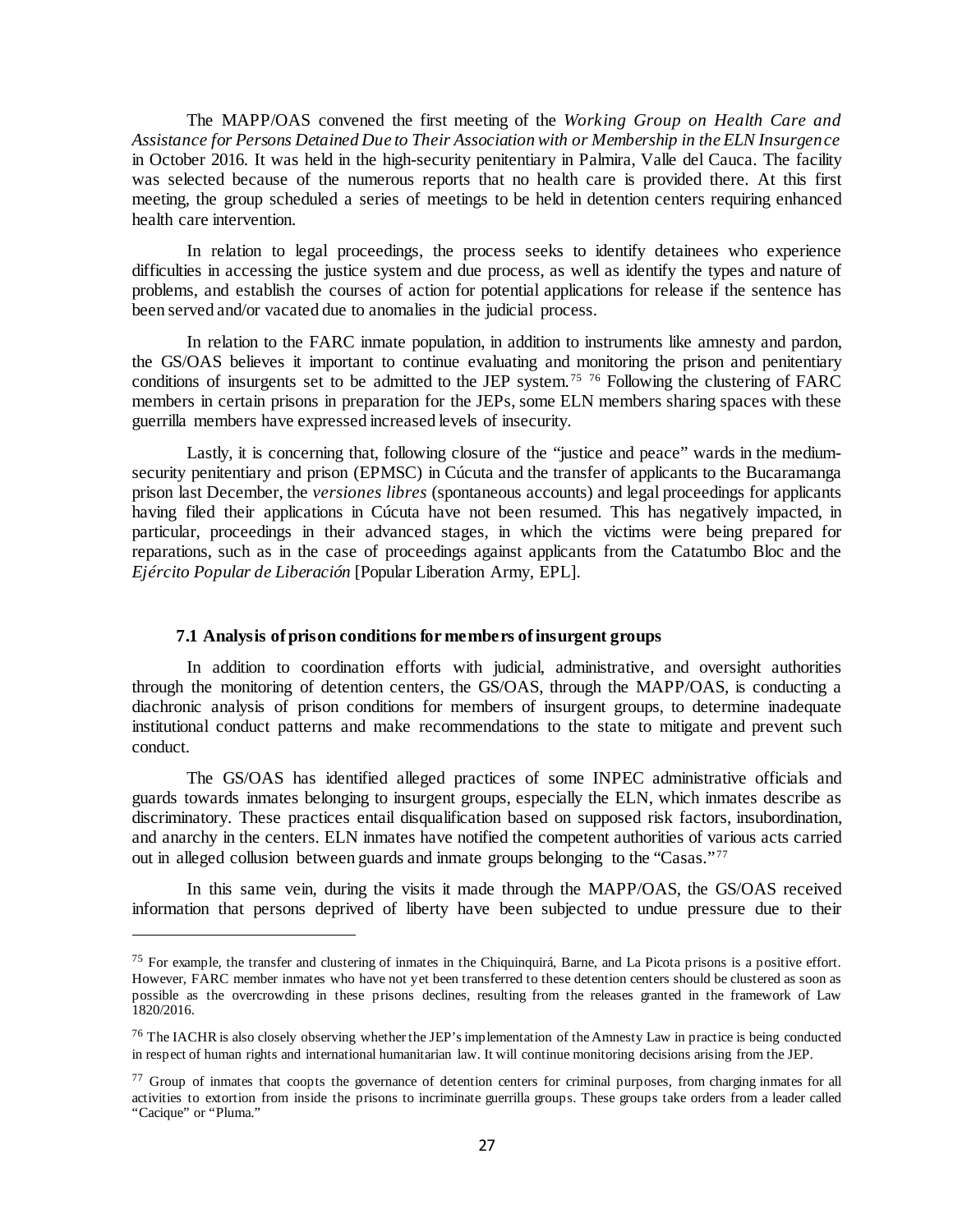association with or membership in the ELN, as well as to force them to join the demobilization program, give information on the structure of their organization, provide information on their commanders and camp locations, among other types of requests. The pressure is leveled under the threat of denial of health care and access to natural justice, unjustified transfers, or harsher conditions in high-security facilities. According to ELN inmates, this occurs while they are housed in the detention centers.

The GS/OAS also learned of cases in which administrative transfers were repeatedly used as punishment or as a deterrent to prevent inmates from reporting cases of rights violations. The cases reported refer to violations of the right to freedom of association, in which their rights were repeatedly revoked due to their background as insurgents, as well as being banned from creating groups comprised of inmates belonging to insurgent groups, and pressure to dismantle such groups. This has occurred in the prisons in Villahermosa, Cali and San Isidro, Popayán. Likewise, the GS/OAS has learned of heavy restrictions on access to information from non-commercial media, radio, books, and educational material from alternative press outlets.

Inmate concerns also include the great distances between the detention centers and where their families reside or their places of origin. According to the GS/OAS, this situation directly impacts their right to be close to their families. [78](#page-27-0)

In relation to the accompaniment requests from inmates belonging to the ELN who are housed at the Palmira facility, the GS/OAS, through the MAPP/OAS, is developing a permanent working group to prevent cruel and inhuman treatment, in view of the fact that as FARC members leave the wards, organized power structures comprised of other inmates pose extreme security risks to ELN inmates.

According to the dynamics evidenced and analysis of the findings, it is notable that women are more severely impacted by incarceration—penitentiary and prison confinement do not provide for the necessary conditions and particular needs of women to guarantee the wellbeing of their children. When the children are under the age of three, they accompany their mothers in prison, thus aggravating violations against them.

### **8. REINTEGRATION AND GUARANTEES OF NON-REPETITION**

l

The MAPP/OAS studied the possible causes of criminal recidivism of demobilized actors having satisfactorily completed the reintegration route, based on a factual, legal study of the case files of persons selected by the Colombian Agency for Reintegration (ACR).

Upon culmination of the reintegration process, these persons were unable to assimilate the change and demands of the legal system, to such a degree that, in order to financially support themselves and their families, they resorted to illegal activities, like drug trafficking. In other words, it was determined that the criminal recidivism of demobilized individuals could be associated with meeting their economic needs, the desire for a better standard of living, the lack of employment opportunities, the culture of illegality to which they are accustomed, among other factors.

<span id="page-27-0"></span><sup>&</sup>lt;sup>78</sup> In Cúcuta, inmates formed an association comprised of both social and political prisoners, through which they rented a house close to the prison. The house had beds and kitchen items and served as a temporary home for families of inmates coming from different regions of the department or the country. They only pay a fee of COP\$5,000 for this benefit. It also bears noting the positive effect of the accompaniment provided by some indigenous communities to members of their community who are ELN insurgents and are deprived of liberty under the civilian justice system. Such is the case of the La Montaña reservation authorities who provide support for inmates at Ipiales and Pasto who belong to the reservation.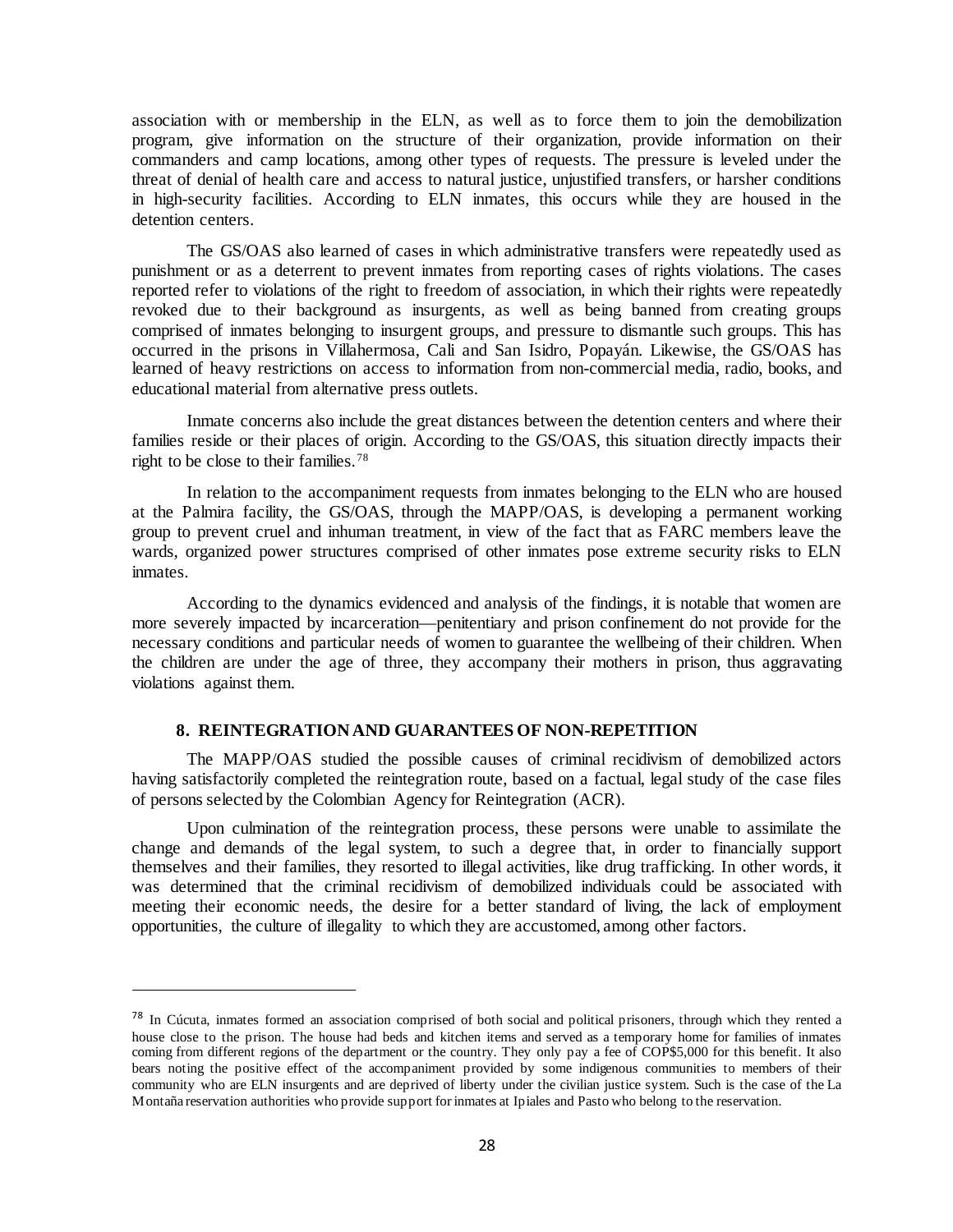Against this backdrop, the GS/OAS underscores the importance of improving and monitoring the reintegration process for demobilized individuals to prevent criminal recidivism. Ongoing monitoring and follow-up of the cases of demobilized individuals could prevent recidivism caused by their susceptibility to being recruited, challenges to accessing employment, the desire to maintain the military lifestyle, etc.

Although the Justice and Peace Law stipulates a maximum eight-year prison sentence, the average incarceration is nine-and-a-half years. This statutory maximum is exceeded in some cases due to administrative delays within the legal offices of detention centers, delays caused by judges in the civilian justice system who should issue orders addressing the backlog of cases in the Justice and Peace process, and the backlog of cases in supervisory judiciaries for the Justice and Peace process.

As of the date of this report, 544 individuals have completed their prison sentences in the framework of the law and have been released under the mechanism to substitute preventive measures and probation. Of these, 479 are participating in the special reintegration route for Justice and Peace. In terms of background, most of the released applicants belonged to paramilitary groups, while the minority (58 to be exact) were ex-guerrilla members. Two hundred are expected to request release in 2017.

One of the GS/OAS's concerns in this area, as previously noted, is the challenges persons released from prison face in accessing employment opportunities. Often times, these challenges are permanent due to stigma and the rigidity of employment requirements. Furthermore, these individuals are particularly worried about their personal safety, given their confessions that involved other members of the group and which led to the bringing of proceedings and their respective punishments against persons who did not have open cases in the justice system previously.

Lastly, the MAPP/OAS has identified 36 potential cases of recidivism among applicants after having been released. Some of the most salient findings pertain to the following situations:

- 1) Several individuals released from prison have returned to the area where they previously operated or have gone to the areas of operation of the Gulf Clan and other GAOs.
- 2) Several have stated that they are between "illegality and death," as they were called on to join the GAOs; by not joining, they could bring actions against themselves or their families.
- 3) In the Llanos Orientales, the release of the main applicants operating in the area coincided with the escalation of violence and the arrival of the Gulf Clan.<sup>[79](#page-28-0)</sup>
- 4) In the Urabá region, there has been an increase in complaints by land claimants, who assert that released applicants have contacted victims to threaten them.
- 5) In Magdalena Medio, the release of Arnubio Triana Mahecha, alias *Botalón*, the former commander of the *Autodefensas Campesinas de Puerto Boyacá* [Campesino Self-Defense Forces of Puerto Boyacá] has coincided with reports of the resurgence of the armed group he commanded and increased social control of psychoactive substance users, by means of disappearances.<sup>[80](#page-28-1)</sup>

<span id="page-28-0"></span> $^{79}$  This situation is particularly notable in the municipalities of Granada, Vistahermosa, and San Martín, Meta.

<span id="page-28-1"></span><sup>&</sup>lt;sup>80</sup> It is worth noting that Triana Mahecha was recaptured and is currently in the Itaguí prison, facing charges on drug trafficking and conspiracy to commit a crime.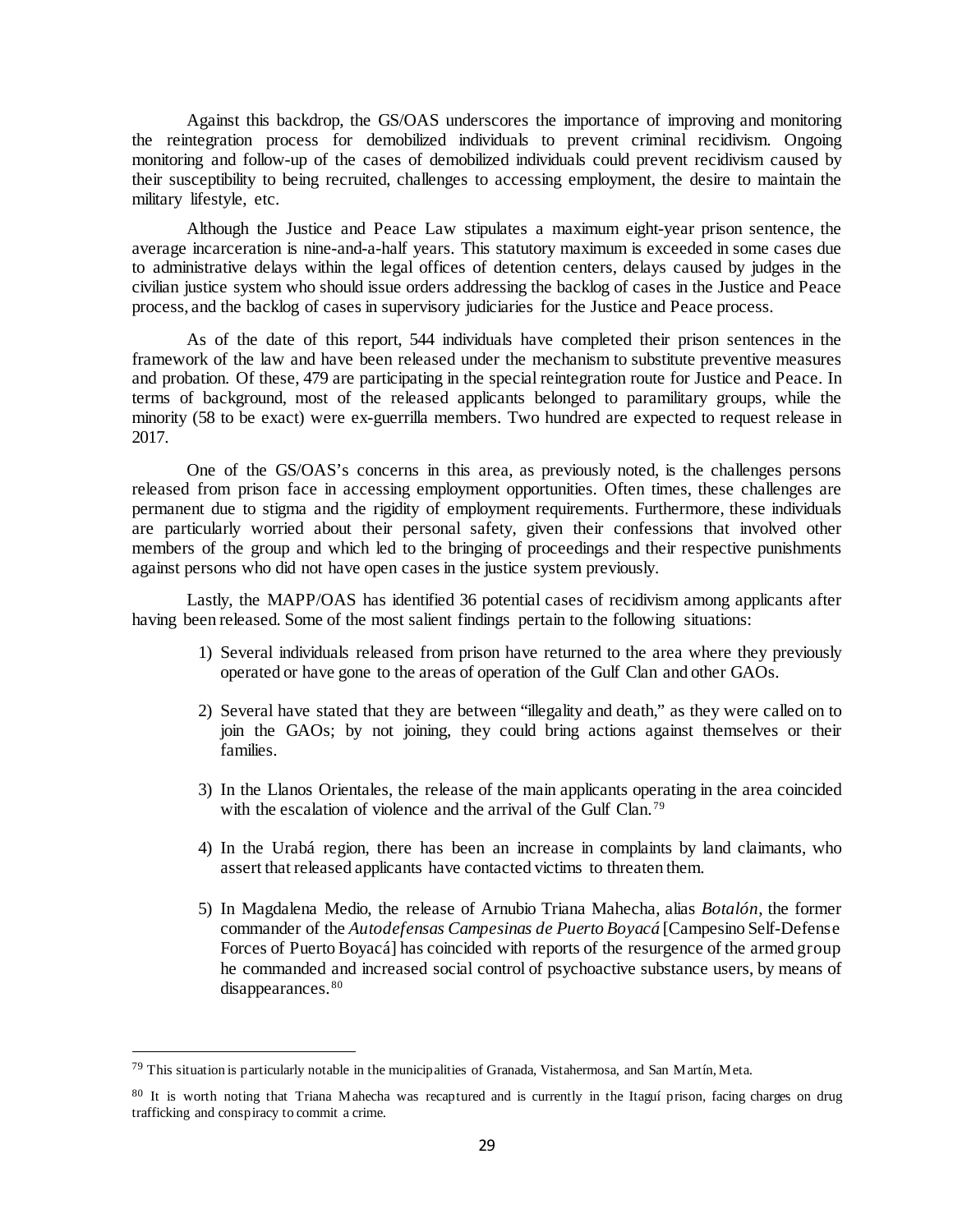- 6) Esneider Santiago González, alias *Jhon* or *Medio Kilo*, was demobilized and an applicant from the Northern Bloc of the AUC. He was captured March 17, 2017 in the municipality of Curumaní, Cesar while collecting COP\$3,000,000 from extortion activities. [81](#page-29-0)
- 7) There is information on the arrival in Tumaco of applicants not native to the area. The arrest of two individuals having no relationship to the area warns of potential recidivism in the Pacific coastal region of Nariño.

### **9. ADMINISTRATION OF JUSTICE IN THE POST-CONFLICT PERIOD**

#### **9.1 Barriers to access to justice**

Guaranteeing that citizen's legal needs are met on equal footing plays a key role in rebuilding public trust and the legitimacy of the state, both of which are indispensable for multilevel peacebuilding processes. Thus, in the context of this certitude, one of the GS/OAS's concerns is that the MAPP/OAS has identified the existence of various types of barriers to access to formal justice in many of the monitored territories. These barriers can be grouped into the following categories: 1) weak institutional presence in the territories; 2) weak infrastructure and human and physical resources in the territories; 3) mistrust and the perception of impunity and ineffective judicial operators; 4) insecurity due to the law enforcement situation; and 5) the public's lack of knowledge of their rights.

The first category on institutional weakness refers to the physical absence of local and national institutions to represent a legitimate administration of justice. This absence is evidenced in two concrete facts: the lack of offices in urban centers, which forces the public to travel to other municipalities to access institutional judicial services;<sup>[82](#page-29-1)</sup> and the ineffectiveness in rural areas of institutions that do have a physical presence in urban centers, thereby leaving a large swathe of the population without services. [83](#page-29-2)

The second category on weak infrastructure includes factors such as the remoteness of rural areas, complicated mobility due to lack of or the poor state of roadway infrastructure and the resulting high transportation and lodging costs, *inter alia*. These factors hinder or even render impossible the public's access to formal justice. Examples of this situation were observed in rural areas in Southern Bolívar, in the municipalities of Morales and Arenal, where there is deficient roadway infrastructure, which should be addressed immediately. Similarly, in the Southern Pacific region, most travel is conducted by river, due to the precarious infrastructure conditions.

In terms of the third category regarding the barrier caused by mistrust of authorities, the Mission indicated that there is a deeply-rooted, general perception among the civilian population as to the incapacity of institutions to effectively conduct and conclude judicial proceedings. This, in turn, discourages any attempt to resort to the formal justice system. Furthermore, in some cases, the feeling of mistrust is added to a perception that some public officials are colluding with illegal groups. This is representative of cases in Turbo and Apartadó in Antioquia, in which segments of the public link the actions of various officials to the Gulf Clan's infiltration into the political realm.

Another factor driving this mistrust is the perception of impunity in the formal administration of justice. The GS/OAS, through the MAPP/OAS, has learned of specific cases of dissatisfaction

<span id="page-29-0"></span> $81$  This situation occurred less than one month after his release through the mechanism substituting preventive measures for a non-custodial sentence.

<span id="page-29-1"></span><sup>82</sup> This is particularly notable in the municipalities of Labranzagrande and Pajarito, Boyacá; Olaya Herrera, Nariño; and Piamonte, Cauca, where the Attorney General's Office has no units.

<span id="page-29-2"></span><sup>83</sup> Such as the urban areas of Arauca and Southern Bolívar.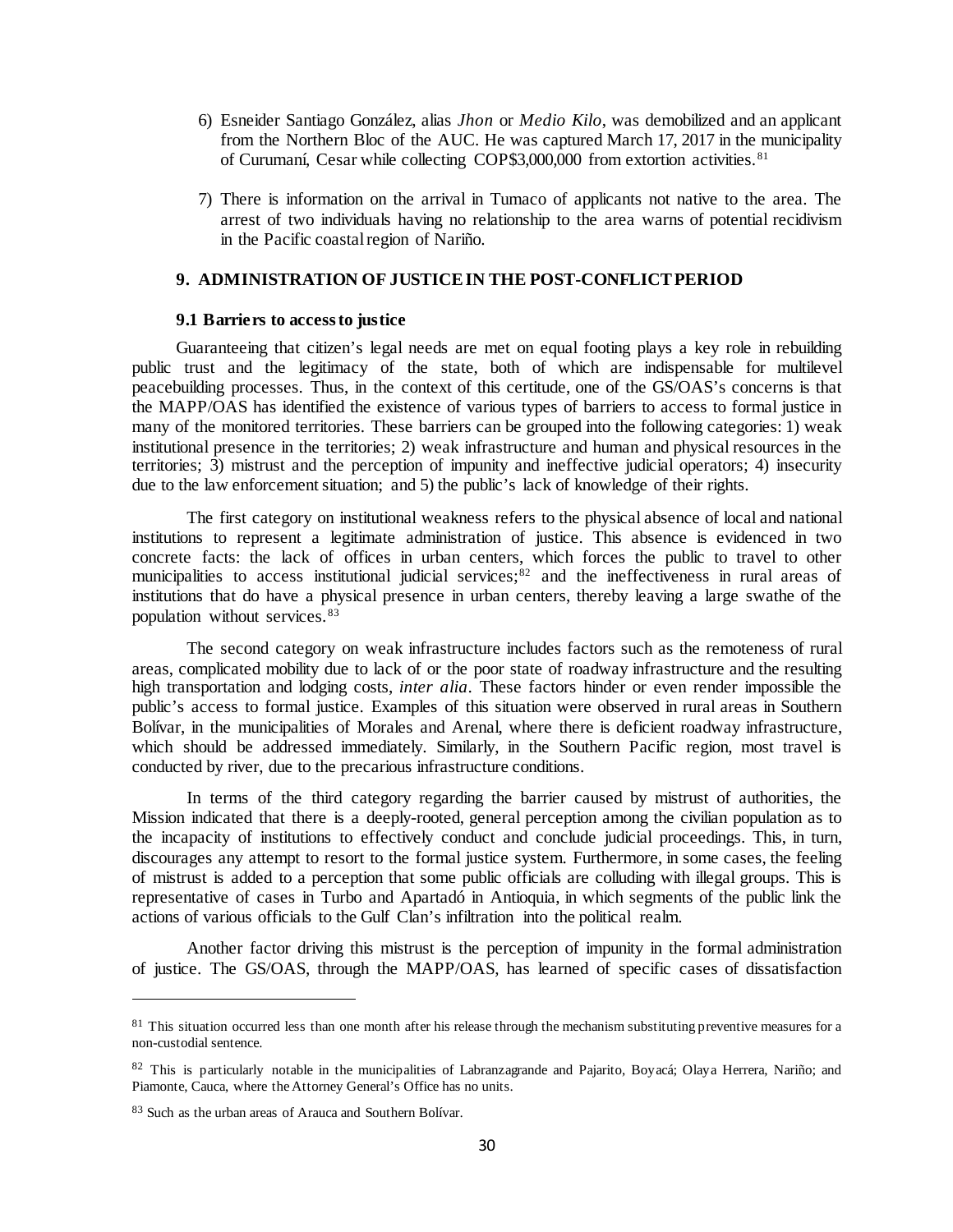among the people in Riosucio, Chocó, where individuals have committed violent acts like homicide and are still free today. The situation of impunity is added to other factors that discourage the national police from acting, such as the rigidity of the accusatorial criminal justice system and the statutory terms for formalizing arrests and issuing preventive measures. In this same vein, the perception that judicial operators are inefficient also creates mistrust in the justice system. [84](#page-30-0) 

In terms of the fourth category on insecurity due to the law enforcement situation, the GS/OAS observes the creation of a twofold impact, first, by preventing institutions from acting and, second, by discouraging the civilian population from filing complaints. Of note is the case of the village of Jordán de Güisía en Valle del Guamuez, Putumayo, which has not had an active inspector for more than nine years, as the previous officials holding the post were disappeared and persecuted by illegal armed groups. Similarly, Llorente, the largest village in the township of Tumaco, Nariño, does not have an inspector, administrator, or any medical personnel, as the three figures were murdered at different times by different armed actors.<sup>[85](#page-30-1)</sup>

Lastly, the Mission has observed that there is a lack of awareness among social leaders and the public at large as to how the justice system and mechanisms for enforcing rights work in several of the monitored territories. This translates into an additional limitation to strengthening adequate conditions for accessing formal justice. To this end, in order to overcome this barrier and at the request of the social leaders in Antioquia, the Mission is developing a training initiative called *Escuela de Líderes Constructores de Paz* [School for Peacebuilding Leaders], designed for board members of the *Juntas de Acción Comunal* [Community Action Boards] (JACs), social leaders, and student representatives, in partnership with the Office of the Governor of Antioquia, Office of the Ombudsperson, Colombian Agency for Reintegration, and some city governments. The program is devised to enhance knowledge of these mechanisms and improve access to justice and participation.

#### **9.2 Parallel or** *de facto* **justice systems**

l

The current landscape in which illegal armed groups in the country are administering a parallel or *de facto* justice system poses enormous challenges to peacebuilding, particularly in territories where there is a state power vacuum and where groups that have historically overseen administration of justice are withdrawing, thus leaving this institutional vacuum open.

The GS/OAS, through the MAPP/OAS, has shown that this phenomenon manifests different characteristics in each territory, where each area has developed heterogenous conditions. Thus, in some areas, illegal groups have taken on the role of providing the services of security, justice, and conflict resolution by leveraging the institutional weakness and the welcome they receive from the people. This is fueled by the negative perception of formal justice mechanisms. In many of the cases, the GAOs continue to coopt social organizations, such as the JACs, as an instrument to execute their justice. Meanwhile, their participation in these entities legitimizes their power and enforces their agreements.

In this same vein, the progressive decrease in the presence of and influence wielded by the FARC in other regions has diminished their role as the ultimate decision-making body and as an active actor in the territory. This, in turn, has encouraged inhabitants of these areas to use the institutions and

<span id="page-30-0"></span><sup>&</sup>lt;sup>84</sup> For example, a specific case was reported to the Mission indicating procedural errors in the Attorney General's Office in Barbacoas.

<span id="page-30-1"></span><sup>&</sup>lt;sup>85</sup> There is an abundance of cases serving as examples for this situation. A similar case worth noting is the township of El Caracol, Arauca, where the national police does not have the capacity to effectively control the territory, given the intense presence of armed groups. For this same reason, there are no other civilian figures, beyond the community action boards (JAC) and council members, to fulfill the duties of authority figures, like police inspectors or administrators. In other townships in the municipality of La Paz, Cesar, the precarious security conditions are not only a danger to police inspectors, but also obstruct them from fulfilling their duties.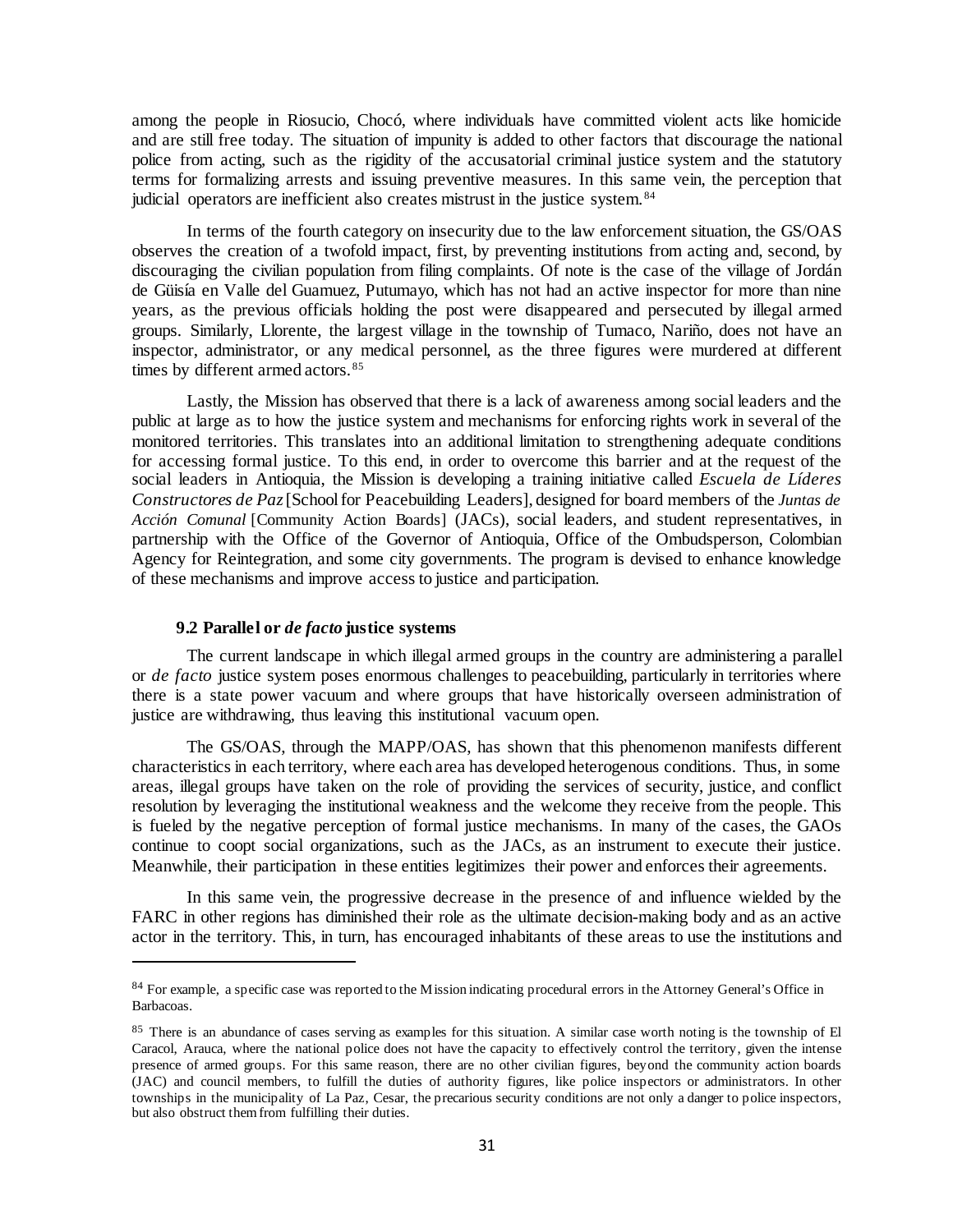tools of the formal justice system. [86](#page-31-0) In other sectors, their retreat from the administration of justice has been slower, but still palpable.

These transformations have engendered disparate reactions from the people. In some areas, such as the police inspection division in Piñuña Negro, in the municipality of Puerto Leguízamo, Putumayo, for example, everyday daily life remains a holdover from the control mechanism enforced by the guerrilla. Even though the impacts caused by the guerrilla group have subsided, communities still adhere to the rules they imposed, out of habit or out of historic fear of breaking these guerilla rules. In other areas, such as the police inspection division of Jordán de Güisía in Valle del Guamuez, Putumayo, community leaders have made the unanimous decision to no longer consult the group as the ultimate decision-making entity for resolving neighborhood conflicts.

The GS/OAS has observed that the relationship between institutions and civil society and the way in which people interact with authorities have also varied in some respects. In point of fact, the people in some territories have begun visiting state institutions charged with administration of justice with greater frequency and without fear or restrictions. Yet, in other areas, the transition has caused tensions between communities and authorities, given the paltry trust in and credibility of the state.

Furthermore, the gradual disappearance of the FARC's punitive power has led to concerns regarding the emergence of new actors in the territory bringing their own justice systems. In this context, the people have expressed doubt as to the ability of the JACs and other community organizations to reconcile community conflicts. Added to this is the low credibility of law enforcement and its ability to resolve problems. As justification for these concerns, several areas across the country have expressed the perception that, with the withdrawal of the FARC, other armed groups have intensified their presence and influence by enforcing administration of justice mechanisms. In other territories, although there is no evidence of a parallel justice system, the community perceives that justice will gradually be taken over by a new armed actor.<sup>[87](#page-31-1)</sup>

There have also been cases in which communities seek out another actor to guarantee security and justice as the FARC have exited the territory. Such is case in the rural areas of Tame, Arauca, and Puerto Valdivia, Antioquia, which have turned to the ELN to address the increase in common crime incidents. This situation has been especially present in rural areas in the municipalities of the subregion Abades, Nariño.

Given this diversity of situations, the GS/OAS believes that strengthening the presence and capacity of state institutions and community organizations; building trust with communities; and consolidating informal justice mechanisms to cut down the backlog in the formal justice system and bring judicial services to rural communities could play a crucial role in facilitating this transition and offsetting the risks stemming from power vacuums. Moreover, to bolster community acceptance, it is advisable for the formal justice system to be implemented in the territories gradually, including a pedagogical approach and bearing in mind the specific characteristics of these territories that are not accustomed to this type of institutionalized rule of law.

The GS/OAS also deems necessary establishing nimble mechanisms to receive complaints, such as mobile justice units. This would allow those living in rural areas to avoid incurring expenses in their pursuit of justice, thus facilitating the progressive outreach of institutions into the community.

<span id="page-31-0"></span><sup>86</sup> An example of this can be found in municipalities like Cartagena del Chairá, Caquetá and Cumbitara, Nariño.

<span id="page-31-1"></span><sup>&</sup>lt;sup>87</sup> In this context, the following cases are noteworthy: Ituango, Antioquia, where tensions have arisen between the people and authorities; El Concello, Caquetá, where the legitimacy of the community justice system has been challenged; Puerto Leguízamo, Putumayo, where the community perceived increased criminality; and Vista Hermosa, Meta, where different armed groups appear to be looking to position themselves in the territory.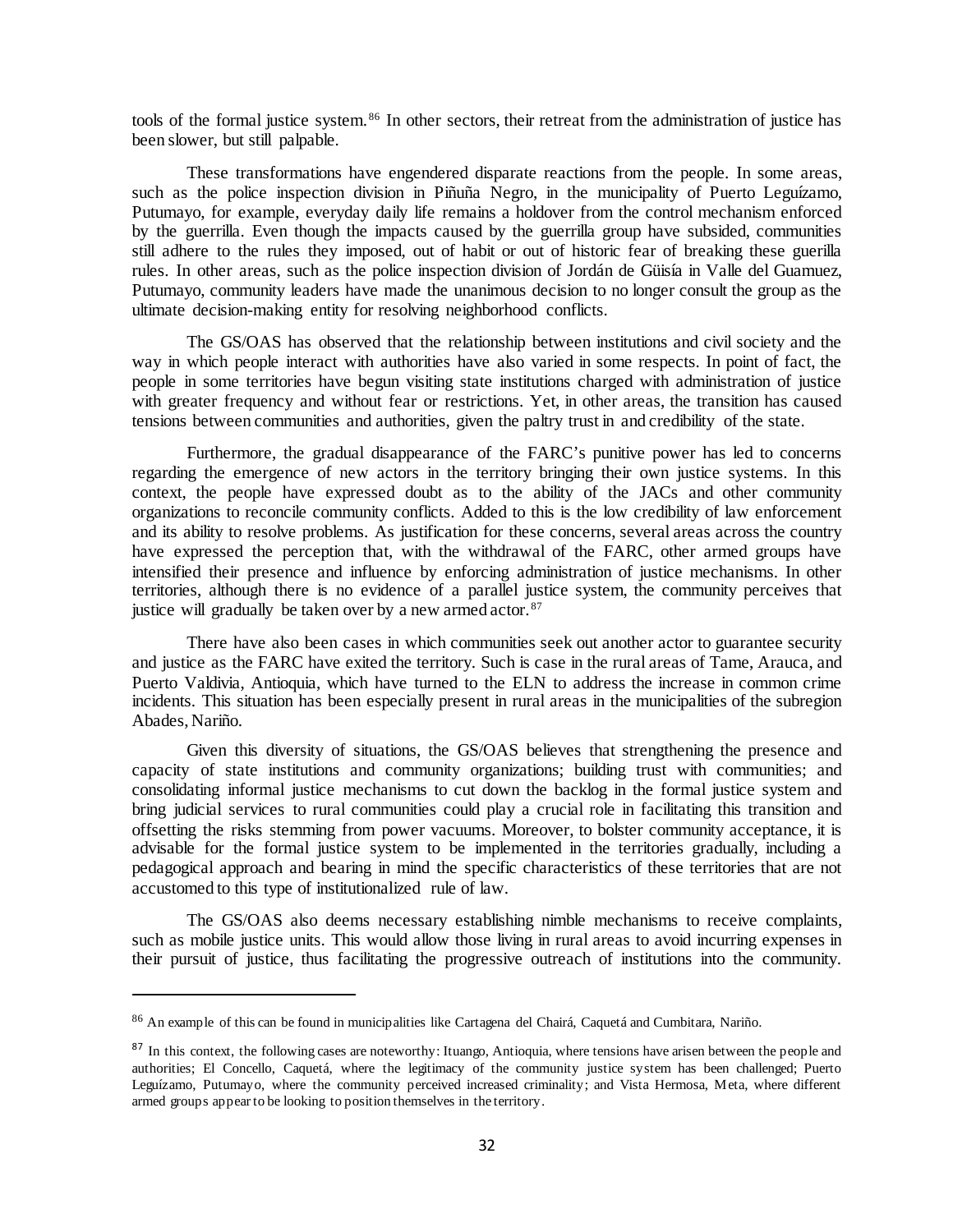Likewise, it is imperative to provide expedited procedures to resolve complaints in a swift and timely fashion, such that the people will have no excuse to resort to violence or take justice into their own hands.

As the GS/OAS has suggested, in the framework of the ceasefire, cessation of bilateral hostilities, and pre-grouping points for the FARC, there are four concrete challenges relating to the *de facto* and informal justice systems in rural areas previously controlled by this guerrilla group. Both the state and the territorial communities must tackle these challenges. The still-relevant challenges are: 1) preparing for the justice vacuum once the *de facto* justice systems are withdrawn; 2) addressing new *de facto* justice systems imposed by new actors positioning themselves in the territory; 3) charting an effective course between formal and informal justice systems in the event of serious human rights violations carried out against the rural population by the new actors operating in the area; and 4) renewing the legitimacy of the formal justice system in the eyes of the civilian population in areas in which justice was previously imparted by the guerrilla group.

### **10.STRATEGY FOR INTERJURISDICTIONAL STANDARDIZATION**

The right of indigenous peoples to autonomy encompasses the collective right to dictate their own rules of conduct and resolve conflicts, according to their own procedures and under a regime of standards and values based on their own cosmogony and worldview. This right is expressly recognized nationally and internationally; it entails not only recognition of these systems of rules, but also full respect for the development of these legal systems devised in each territory. Against this backdrop, and in the framework of its monitoring and accompaniment duties, the GS/OAS, through the MAPP/OAS, believes it timely to have a conversation about standardization and co-existence of legal systems: the state legal system, the legal systems for each separate indigenous population, and the special provisions proposed as part of a transitional justice process.

In this context, the Superior Council of the Judiciary requested support from the MAPP/OAS to promote the interjurisdictional standardization strategy between the Special Indigenous Jurisdiction (JEI), civilian justice system, and transitional justice mechanisms. Accordingly, the Mission has worked to strengthen and call attention to the departmental interjurisdictional coordination working groups, as legitimate spaces for dialogue between indigenous authorities and other justice operators. These spaces aim to identify the various problems arising from jurisdiction conflicts, as well as address aspects relating to the handling and treatment of members of indigenous peoples and/or communities who have formed part of illegal armed groups—either recruited by force or voluntarily. They will also work to understand the impact this phenomenon has on the territories and jurisdictional autonomy of indigenous peoples.

Once the various scenarios in conflict have been determined, actions must then be identified to standardize the overlap between the JEI, national or civilian jurisdiction, and transitional justice mechanisms. While they are three separate jurisdictions, coordination among them is essential to prevent discrepancies in the framework of legal standards.

Accordingly, the Mission has been supporting the National Table for Interjurisdictional Coordination since mid-2016, to study and make interjurisdictional-related decisions, based on analysis or regulatory and institutional frameworks, national and regional contexts, and coordination dynamics between the civilian jurisdiction and the JEI.<sup>[88](#page-32-0)</sup> As part of its efforts, the Mission conducted visits to 35 indigenous reservations and 16 harmonization centers between October 2016 and January 2017. Additionally, in October 2016, the Mission supported the Intercultural Workshop to Exchange

<span id="page-32-0"></span><sup>&</sup>lt;sup>88</sup> This has also provided conceptual, regulatory, and factual elements regarding the relationship between the JEI and human rights; the state and possible legislative coordination initiatives between the JEI and the national judicial system; the justice situation in Colombia; and interjurisdictional coordination spaces and experiences underway.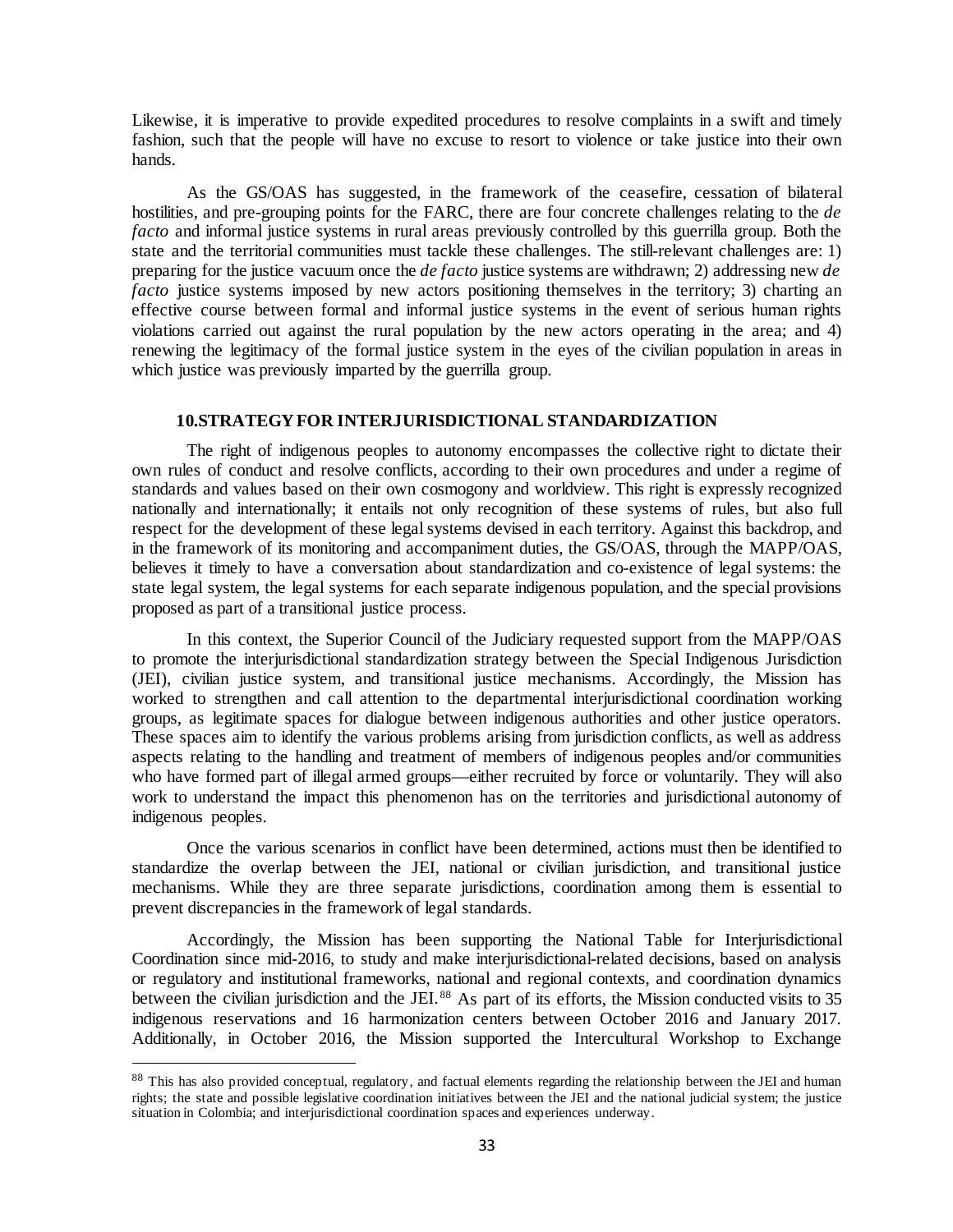Experiences on Independent Rights, which worked on concrete steps to coordinate between the national judicial system and the JEI, in the framework of the Interjurisdictional Council of Nariño.<sup>[89](#page-33-0)</sup>

Another important aspect to consider in the standardization process is indigenous communities in territories with two separate national jurisdictions. In this case, although political borders are the geographic and geostrategic foundation of a state, it is undeniable that these borders remain a barrier to the social and political processes for these communities. Accordingly, the GS/OAS has demonstrated the need to create spaces for interjurisdictional dialogue with the peoples occupying binational territories and the host states of these peoples. This situation applies to the cases of the Kofán, Camentsa, Awá, Kichwas, Esperara Siapidara, Pastos, and Ingas (present in Ecuador and Colombia); Murui-Muina (present in Peru and Colombia); and Barí, Yukpa, and Wayuú (present in Venezuela and Colombia).

In this same vein, given the prosecution of indigenous community members belonging to illegal armed groups, the GS/OAS deems it imperative to work with indigenous organizations to create and grant legal recognition to the harmonization centers as physical spaces where members of indigenous peoples and/or communities, who have been prosecuted and punished by the JEI and the national or civilian jurisdiction, can serve their sentence in indigenous territory. This is key, especially to prevent these convicted individuals from being uprooted from the customs and practices of their communities. Moreover, these conditions will allow these individuals to provide community service, thus ensuring true resocialization and harmonization, as well as alleviating the prison overcrowding problem currently faced by the Colombian state.

In light of the foregoing, the GS/OAS notes with concern the lack of awareness among many public defenders of the JEI. These are generally the figures who undertake the legal cases of members of indigenous peoples and/or communities being prosecuted by the civilian justice system. Consequently, in most cases, the defenders erroneously advised their clients, by recommending they accept early judgments to avoid going to trial. To address this situation, the Office of the Ombudsperson should oversee interjurisdictional coordination efforts, through an effective, committed effort focused on training its officials and contractors as custodians of the respect for the rights of indigenous peoples and communities.

The GS/OAS further recommends promoting intercultural and interjurisdictional training processes as strategies to strengthen traditional authorities and institutions. These strategies create spaces to work with indigenous authorities to review internal manuals or regulations. The purpose of these spaces is to analyze the extent to which these instruments represent their worldview and identity, particularly in terms of the criminalization of offenses, adoption of custodial sentences, and the use of the penitentiary and prison system.

Lastly, the GS/OAS finds that it would be advisable to create an information repository compiling decisions made by indigenous authorities as part of the JEI. This system would ensure the collection and periodic update of and access to information for indigenous and jurisdictional authorities. The system could operate through the creation of regional observatories with local universities, which would, in turn, enable the centralization of information in the Rodrigo Lara Bonilla Law School.

## **11.RECOMMENDATIONS**

<span id="page-33-0"></span><sup>&</sup>lt;sup>89</sup> The Mission is currently contributing to the creation of interjurisdictional departmental councils in the departments of Northern Santander, Putumayo, Vaupés, Amazonas, and Guainía. It is also supporting efforts to strengthen the departmental councils in Cauca and Nariño, which will boast coordination with the respective Chair of the Sectional Council of the Judiciary and the Rodrigo Lara Bonilla Law School.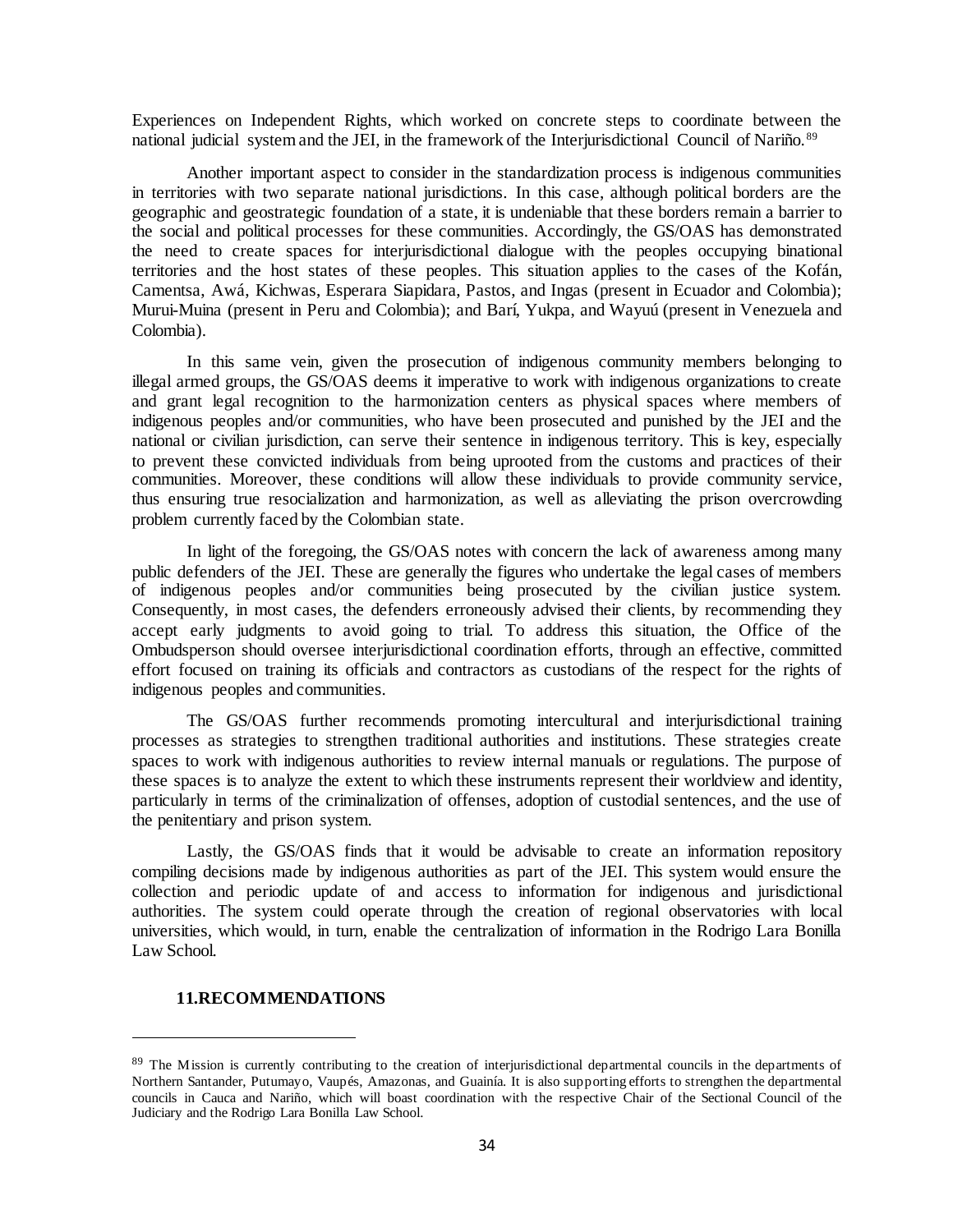# **11.1 Security conditions in the territories**

- A. Expend the full capacity of the state to control the expansion of the Gulf Clan and other illegal actors into areas from which the FARC is withdrawing. This would be based on an approach designed to protect and respect the communities, their rights, customs, and traditions.
- B. Comprehensively adjust and strengthen the security conditions in the areas that have historically been subject to conflict with the FARC. This requires prioritizing the comprehensive presence of the state in the areas subject to the territorial expansion of these groups, in an effort to fill the void left by the armed group in many territories across the country, through the implementation of social, infrastructural, and security programs to curb other groups from moving in.
- C. Address the consequences affecting communities, identify risk prevention mechanisms defined by institutions present in the territories, and narrow the trust gap between communities and the state.
- D. Develop comprehensive measures to reduce the humanitarian impacts on communities, particularly rural communities and ethnically-differentiated peoples who are at the mercy of illegal armed groups and newly emerging criminal phenomena.
- E. Promote and support the implementation of strategies to prevent the forced recruitment of children, adolescents, and youth, and that these strategies be perceived by the communities as efficient. [90](#page-34-0)
- F. Bolster strategies that guarantee the full exercise of the right to lodge complaints and to social mobilizations. To this end, institutions are encouraged to strengthen preventive practices that ensure the physical safety of social leaders, human rights defenders, social movements, and political parties. The adoption of measures to dismantle social and cultural patterns that foster discrimination and/or stigmas due to political association or complaints is recommended, as it is a right of the people to actively participate in the decisions governing their lives.
- G. Strengthen differentiated institutional assistance to respond to complaints and enhance implementation of strategies to prevent the effects suffered by women and girls in the context of the armed conflict. In the framework of monitoring, provide facilities equipped with spaces to ensure confidentiality, as well as the technical and economic capacity to handle cases, and appropriate staffing to properly handle complaint situations.

<span id="page-34-0"></span><sup>90</sup> In the opinion of various communities, an example of effective strategies is the project on *campesino* boarding schools and shelters in rural areas, activities to prevent psychoactive substance use in urban centers, or programs connecting students with technical or professional education prior to graduation from high school, *inter alia.*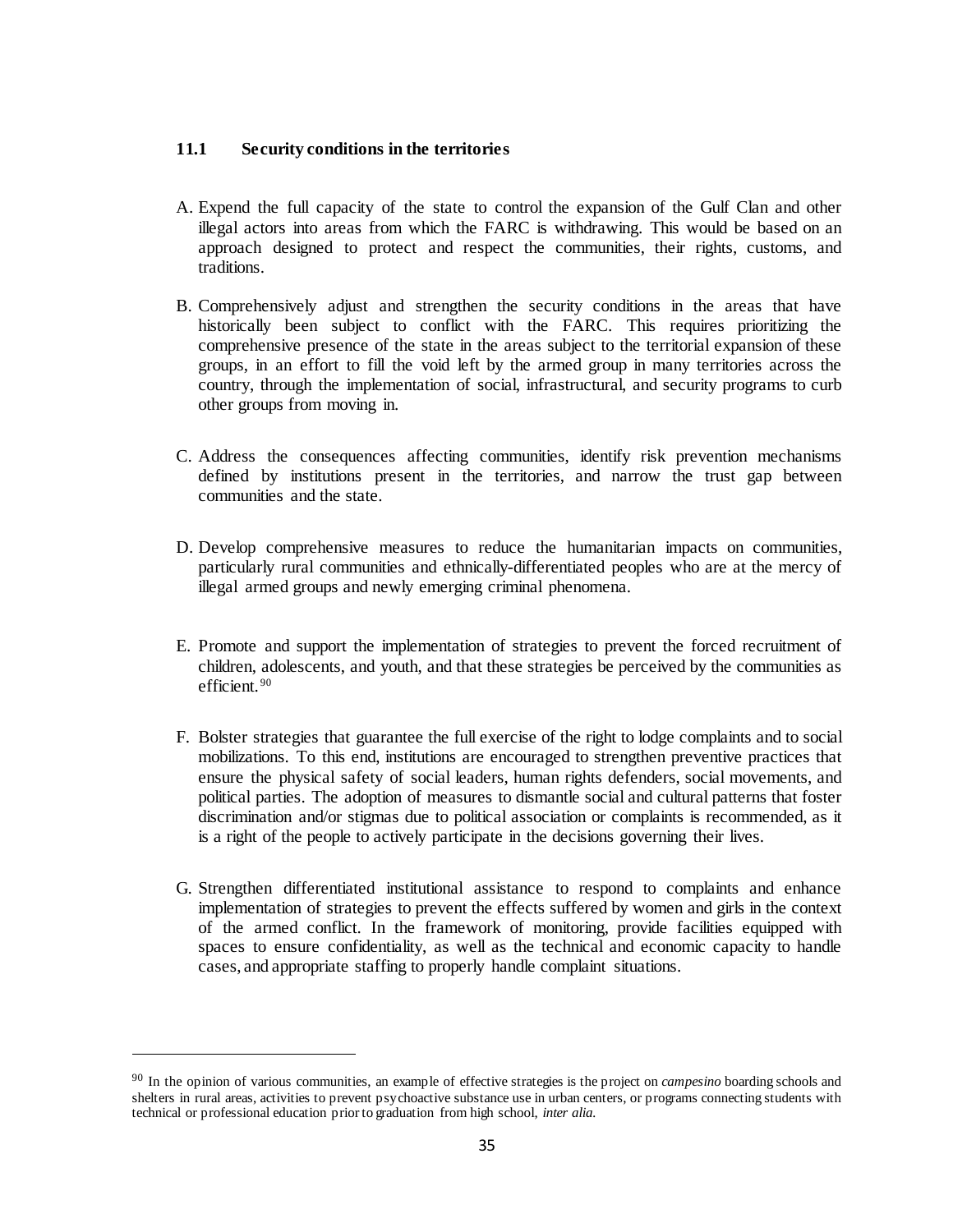- H. Strengthen prevention tools and the creation of direct warning instruments in communities to ensure they have a direct point of contact in the relevant institution to take prompt action in any risk situation.
- I. Concerning eradication and illicit crop substitution policies, the national government must act nimbly at both ends of the drug trafficking chain:
	- i. First and foremost, develop a comprehensive policy to address all links in the drug trafficking chain, such as money laundering, control of chemical inputs, interdictions, and the pursuit and prosecution of the primary, most representative leaders managing the drug trafficking networks.
	- ii. Second, regarding social matters, provide assistance and access to goods and services, as well as profitable and sustainable productive projects geared toward rural populations, with adequate infrastructure for production. The projects should discourage growing illicit crops to meet socioeconomic needs in the rural areas of Colombia.

To this end, decisions regarding these projects must be made in conjunction with the communities, through flexible, highly-skilled technical interlocutors, who are trained in agricultural, commercial, and logistics matters and skilled in administrative implementation. This is essential, with the understanding that this space for dialogue is where projects will be deemed feasible or unfeasible as a livelihood option for the community. This condition is also viewed as a remedy to what is currently happening in several communities claiming they do not get along well with the government liaison.

# **11.2 Territorial preparation for peace**

- A. Promote the culture of dialogue and respect for diversity by strengthening and leveraging existing citizen organization and participation forums, either formal or informal, to settle differences, share territorial visions, dialogue, analyze, and debate priority issues in each territory.
- B. Implement comprehensive processes with a rural, urban, ethnic, gender, and age differentiated approach to disseminate and promote understanding of the *Final Agreement to End the Armed Conflict and Build a Stable and Lasting Peace*. It is important to scale up the attention given to the agreement's participation mechanisms and, in general, the structural transformations included in the agreement approved by the Colombian congress.
- C. Develop similar dissemination processes, such that the Colombian society at large can identify on the public agenda current negotiations being conducted by the Colombian government with the ELN, as well as identify and strengthen effective mechanisms so that the various segments of the population can express their interests and views, not just about what they expect from the process, but also what they can contribute to peace.
- D. Design and implement processes to identify and strengthen regional and/or national cultural patterns or practices that foster conditions promoting reconciliation.
- E. Achieve greater dissemination, understanding, and ownership among communities of the products published by the National Center for Historical Memory. The GS/OAS also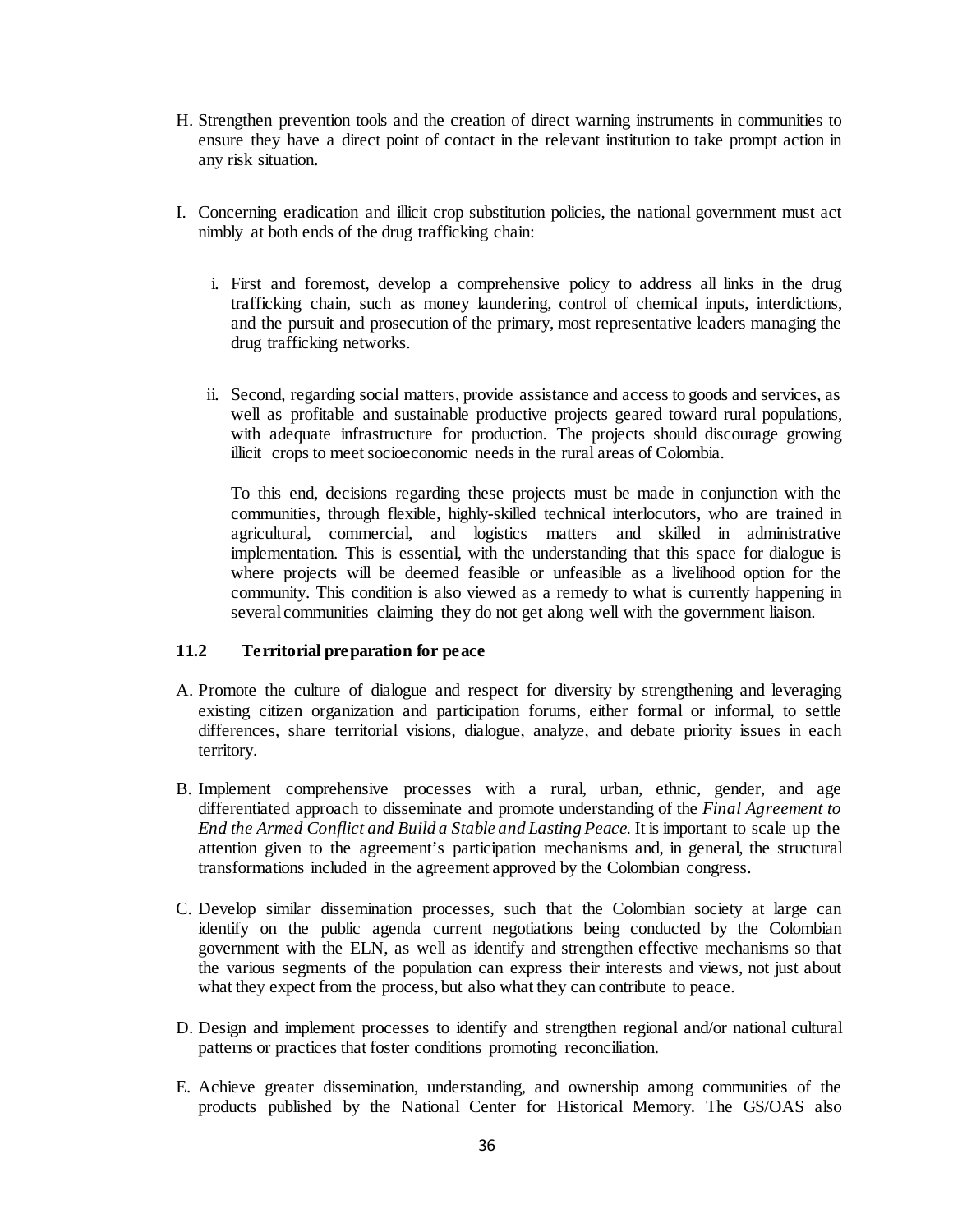recommends promoting a greater number of historical memory processes within the territories, with the participation of victims and their organizations, as a factor for strengthening the dignity of these communities.

## **11.3 Comprehensive reparations for victims**

- A. Tap all of the state's institutional potential to speed up land titling and tenure formalization processes, as well as the titling, reorganization, and extension of the collective territories of ethnic communities. Undoubtedly, the main flashpoint for current social conflict is access to land and territories.
- B. Adopt measures to provide access to participation opportunities for diverse types of civil society, *campesino*, indigenous, and Afro-descendant organizations, in order to establish scenarios for dialogue and accompaniment. This will both alleviate existing tensions and allow for the coordination of inclusive proposals for all segments of society and restore advocacy in public policy. [91](#page-36-0)
- C. Implement a dialogue and outreach mechanism to reach the entire social and community base, spearheaded by the Monitoring and Verification Mechanism (MMV), offering scenarios for open dialogue and widespread participation. The purpose is to not only provide for the participation demands of some social organizations, but also meet the bulk of the social demands in the area in question.
- D. Strengthen the organization of collective groups, communities, sectors, and platforms present in the territories, in order to invigorate the composition of the key social and political actors, who are diverse and even in opposition to each other, under conditions that actively contribute to both the implementation of the agreements signed between the Colombian government and the FARC and the deliberative bodies that have announced the negotiation process with the ELN.
- E. Promote specific monitoring mechanisms, such as national and regional human rights observatories, particularly the Office of the Ombudsperson's early warning system (SAT), and also ensure that the Offices of the Inspector General and Attorney General take the respective actions to comply with and monitor the recommendations issued by early warnings.
- F. Foster, from within the Presidential Human Rights Advisory Council and the Ministry of Interior's Human Rights Division, coordinated preventive—not reactive—actions in the High Commission for the Protection of Human Rights and the National Security Guarantees

<span id="page-36-0"></span><sup>&</sup>lt;sup>91</sup> The IACHR agrees with the MAPP/OAS: it is essential to bolster the culture of dialogue and respect for diversity of opinion by strengthening and leveraging local citizen organization and participation forums, as well as strengthening the state's presence and implementation of policies in the territories. The IACHR further agrees with the need to strengthen and support the Office of the Ombudsperson's monitoring and early warning system, as well as human rights observatories.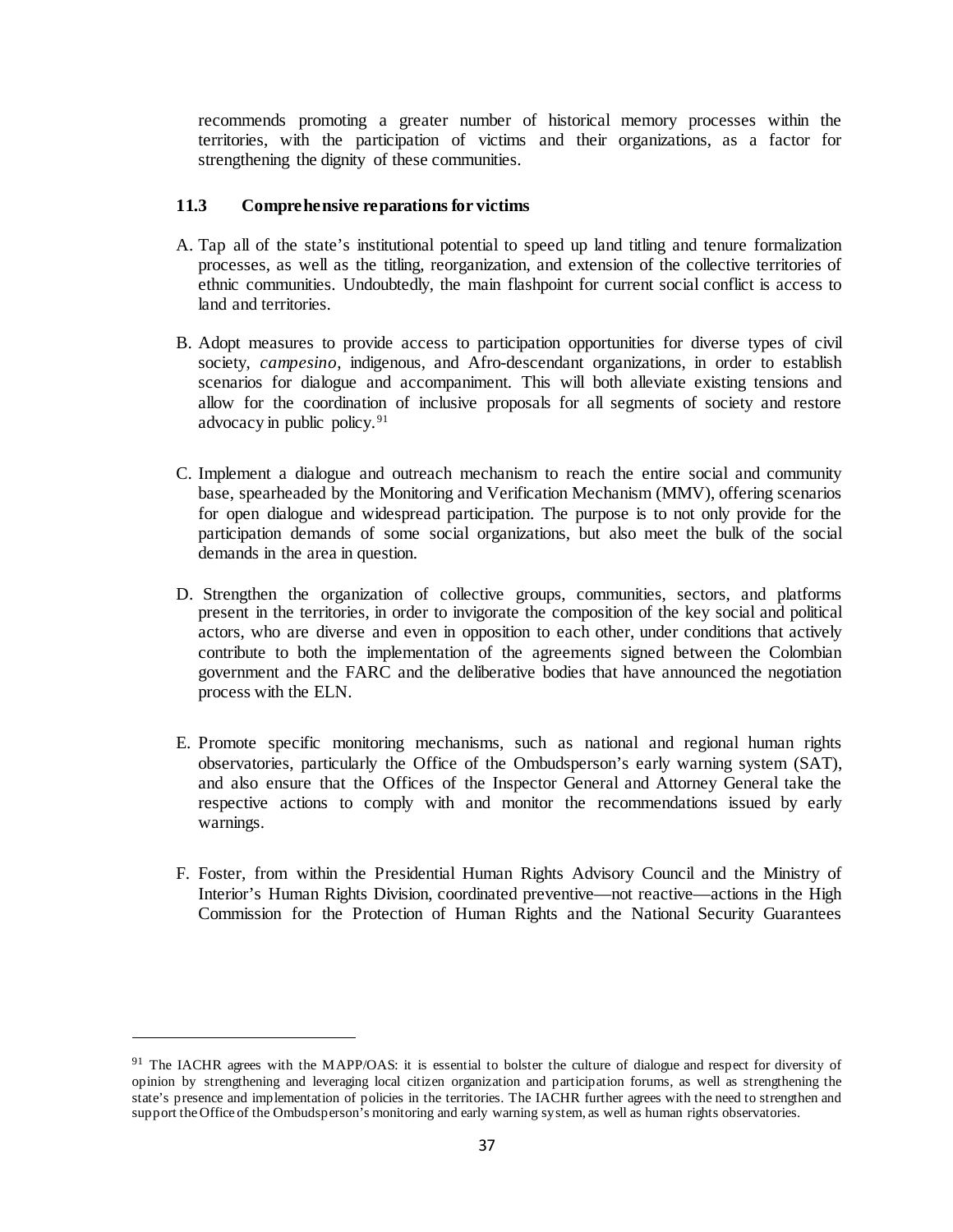Commissions for Human Rights Defenders, and Social and Community Leaders,<sup>92</sup> in order to guarantee non-repetition relating to the following:

- i. Attacks on the life and integrity of members of community organizations, human rights defenders, and subjects and collective claimants for land restitution.
- ii. The perception of social movements and human rights defender organizations, which indicate that the detention of social leaders accused of collaborating with the guerrilla are a tool for persecution and political stigma.
- G. Secure the resources that guarantee implementation of the public policy on victim assistance and comprehensive reparation, given that the growing population receiving assistance and reparation does not yet include the still-undetermined number of victims living in areas where the FARC presence, though undergoing demobilization, has hindered access to relevant institutions.
- H. Strengthen the assistance and information mechanisms with a differential approach for victims, provided by the UARIV, specifically regarding access to institutional services and knowledge of the public policies providing for victim assistance. In that same vein, the procedures for verifying, amending, and making corrections to family units registered with the RUV, as well as PAARI procedures, should be streamlined. The Mission urges a redoubling of efforts to remedy the still limited presence of the entity in the territories and promote the enforcement of ethnic decrees.
- I. Prioritize technical and human efforts carried out by the UARIV to assist victims living in areas in which the development programs with a territorial-based approach (PDETs) established in the final agreement signed between the Colombian government and the FARC-EP will be implemented.
- J. Design action plans, through the UARIV and the Ministry of Health and Social Protection, to effectively guarantee the right of victims to adequate psychosocial care.
- K. Expedite the comprehensive reparation processes for collective subjects by designing the PIRCs and implementing those that have received approval from the Transitional Justice Committees (CJTs). Accordingly, the Office of the Public Prosecutor is urged to exercise—as part of its monitoring duties—careful control in terms of the design, planning, and financing to ensure that responsible entities are meeting their obligations by properly implementing the plans in a timely fashion.
- L. The GS/OAS reaffirms the need for the URT and UARIV to plan, prioritize, and develop their intervention, through a territorial-based reparation strategy for each micro-focalization area, return plans, and the PIRCs.
- M.The URT, judges, and magistrates in the civilian jurisdiction specialized in land restitution are urged to accept and respect the terms set forth in Law 1448/2011 and its regulatory

<span id="page-37-0"></span> $92$  The IACHR underscores the important strides taken in January 2017 to establish the National Security Guarantees Commission for Human Rights Defenders, a necessary coordination forum to strengthen the protection guarantees for the defenders and their work.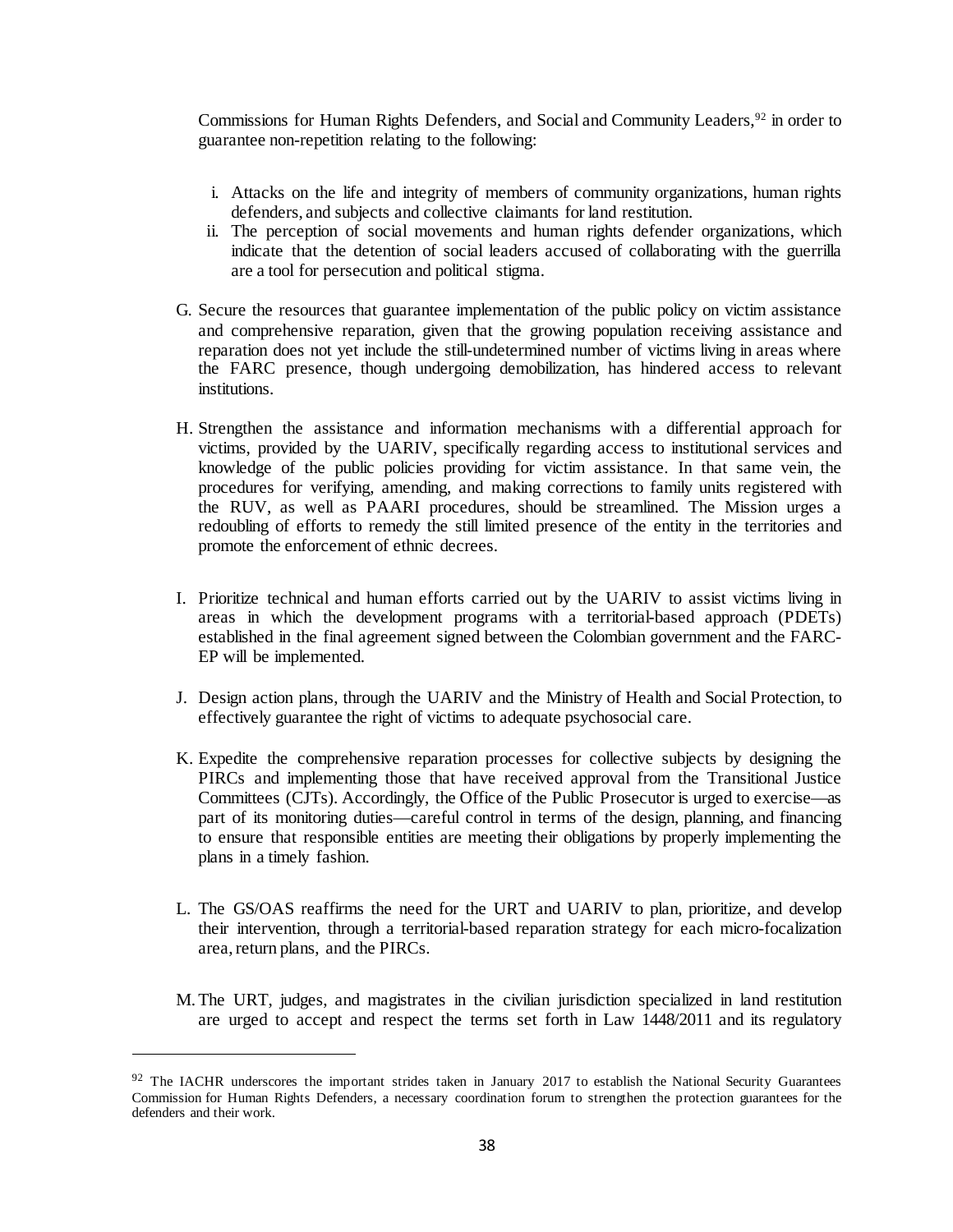decrees, in both the administrative and judicial stages of the land restitution process for victims of forced abandonment and/or dispossession.

- N. Through the Office of the Public Prosecutor (to the benefit of the Inspector General's Office and the judges and magistrates in the civilian jurisdiction specialized in land restitution), and in the execution of duties to monitor land restitution judgments, guarantee swift compliance with orders, particularly those decreeing reinstatement of territorial rights to ethnicallydifferentiated communities and assistance for second occupants.
- O. Amend the standard for macro-focalization, established by the URT, as a temporary condition for assisting second occupants, as provided for in Agreement 029/2016 and/or administrative instruments that replace it. To this end, the GS/OAS recommends studying replacing it with the standard for micro-focalization. It further recommends, more generally, that the administrative instrument issued be aligned with Colombian Constitutional Court Judgment C-330/2016 and Order 373/2016.

## **11.4 Transitional Justice**

- A. Reiterate the importance of transitional justice mechanisms, like the JEP, taking into consideration the lessons learned from previous national and international processes, to minimize the extent of power vacuums and ambiguity on various matters.<sup>[93](#page-38-0)</sup>
- B. Create a dialogue mechanism so that the progress made in the Justice and Peace process can be leveraged by other mechanisms; this includes a review of the certified copies sent from the Justice and Peace jurisdiction to the civilian jurisdiction. Furthermore, all transitional justice tools should take into account the lessons learned in the Justice and Peace process, Law 1424/2010, and other tools, in substantive, procedural, and administrative terms, in order to minimize the extent of power vacuums and ambiguities.<sup>[94](#page-38-1)</sup>
- C. Create legal mechanisms to resolve involuntary omissions on the lists of those who will disarm and potentially be admitted to the special jurisdiction for peace (JEP).
- D. Create forums for discussion, analysis, and decision making to highlight best practices regarding the procedural participation of victims, in order to guarantee broader engagement in scenarios like the JEP. Regulation on victim participation should favor all victims, not just those that are organized or belong to an association.

<span id="page-38-0"></span><sup>93</sup> The IACHR agrees with this recommendation. A dialogue mechanism is necessary for the progress made in the Justice and Peace process to be leveraged by other jurisdictions or mechanisms, including sending certified copies to the civilian jurisdiction.

<span id="page-38-1"></span><sup>94</sup> Similar to the MAPP/OAS recommendation on national and international lessons learned, as well as those learned from the Justice and Peace process, the Commission believes that, as part of this new process for implementing the comprehensive system, the state should, where relevant, consider the recommendations issued by the Commission in its reports regarding the AUC demobilization process and the implementation from 2004 onward of the transitional justice framework created by the Justice and Peace Law. It should also take note of the lessons learned, both achievements and challenges faced, with a view to optimizing implementation of a functional, coordinated, participatory, and effective comprehensive system, whose central pillar is to provide for effective victim rights.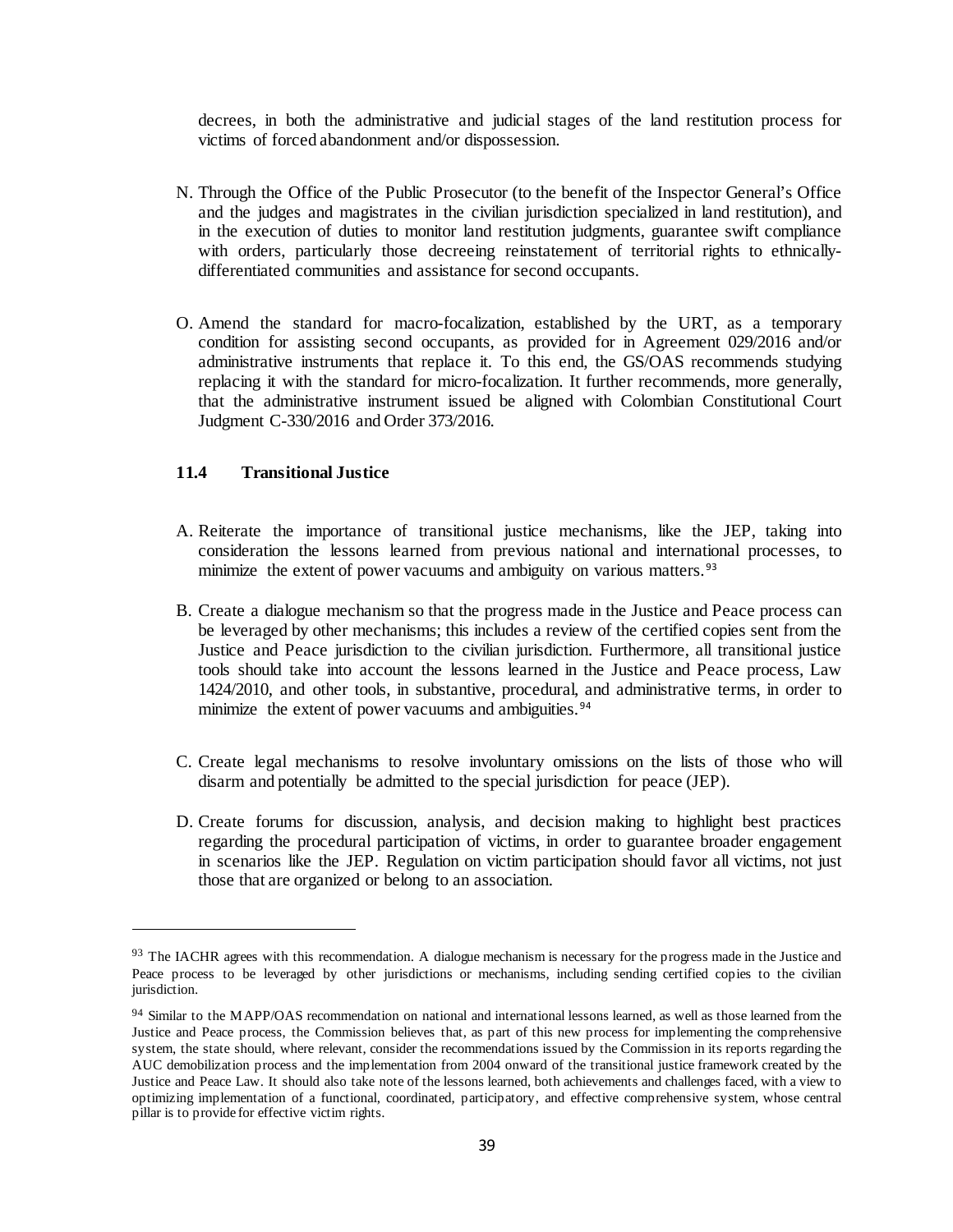- E. Generate effective resocialization mechanisms framed in the particularities of each population segment, for those who do not confess to acts punishable in the JEP and, thus, lose JEP benefits.
- F. Incorporate the worldviews of all indigenous peoples to avoid generalizations and to obtain the greatest possible degree of pluralism, in the framework of standardizing indigenous jurisdiction processes with transitional justice tools.
- G. Enhance dialogue between the various judiciaries of the Justice and Peace process, to regularly implement early terminations to streamline the process, in respect of the substantive and procedural rights of the applicants and, especially, the victims.
- H. Execute ACR expansion of corporate social responsibility programs and intensify efforts to destigmatize the demobilized and Justice and Peace applicant population, with a view to ensuring their inclusion in society and preventing recidivism.
- I. Conduct a wide-ranging review of penitentiary and prison standards to ensure that they are fully aligned, subject to modification, with the enforcement of transitional justice tools and that they promote achieving peace.
- J. Study and implement the lessons learned from the peace process between the government and the FARC regarding prison and penitentiary readiness, as applied to the process with the ELN; prioritize enabling rapid responses to health issues for incarcerated persons.
- K. Develop procedures to help INPEC administrative officials and guards avoid conduct that could be characterized as prejudiced or discriminatory by members of insurgent groups deprived of their liberty.
- L. Review penitentiary and prison standards to adapt them to the needs of women inmates, including standards on maternity-related matters, to guarantee their constitutionally-protected rights.
- M.Continue the Ministry of Justice's support and efforts to strengthen the ten-year justice plan and the local justice systems initiative, in recognition of the progressive nature of the relationship between the provision of justice in the territories and building a stable, lasting peace. These efforts must go hand-in-hand with prioritizing rural territories, so that expanding provision of justice mechanisms focus on territories with weaker infrastructure and those that report higher levels of mistrust of authority.
- N. Progressively implement formal provision of justice mechanisms with a pedagogical and participatory approach to empower and involve local leadership. This implementation should be focused on territories where *de facto* administration of justice still persists, thereby aiming to renew the people's trust in the state and regain the state's legitimacy, as priority matters.
- O. Strengthen the national social harmony and conciliation committees through training and awareness campaigns on their role as conflict resolution mechanisms.